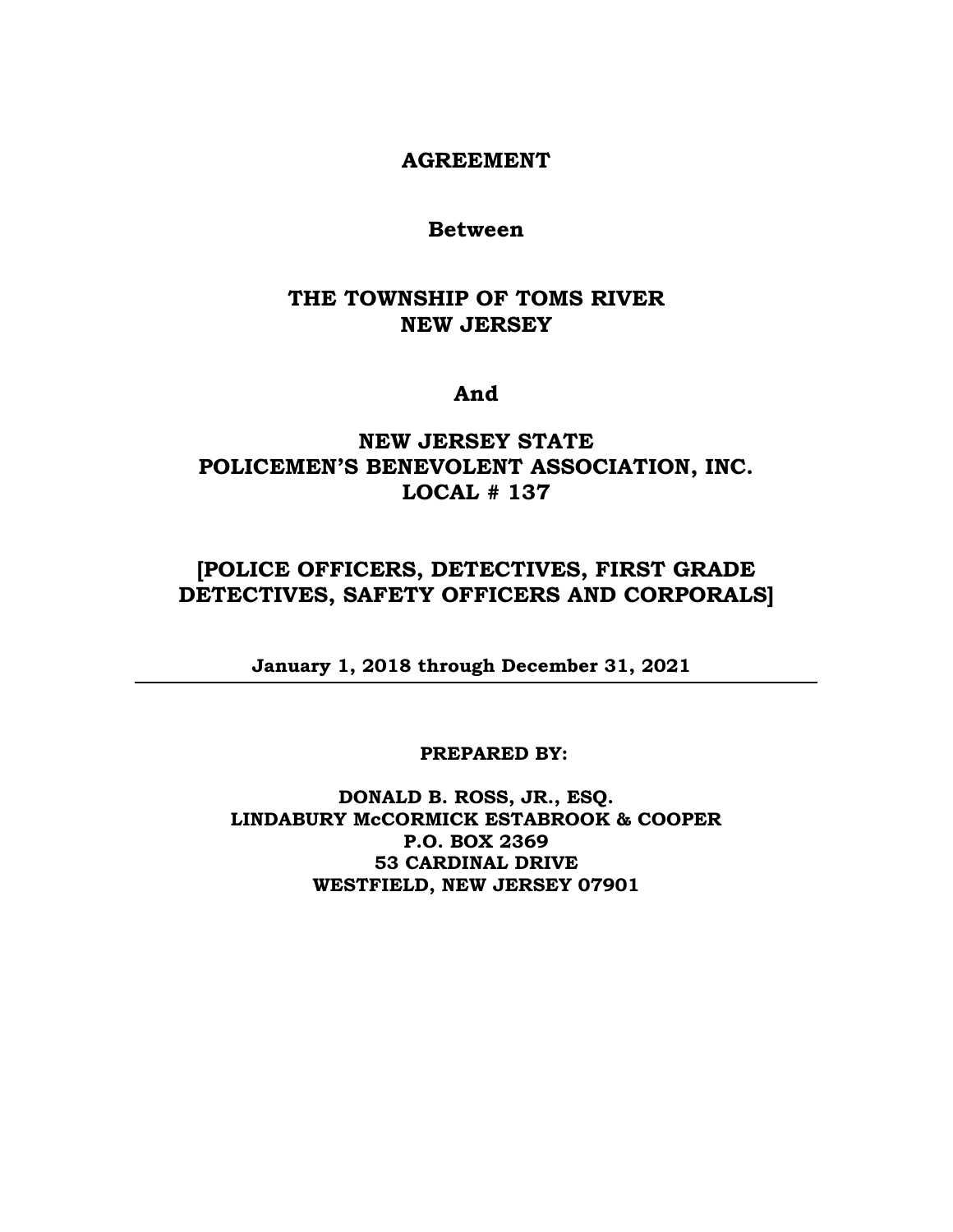| <b>Article</b>                | <b>Title</b>                                             | Page           |
|-------------------------------|----------------------------------------------------------|----------------|
|                               | Agreement                                                | $\perp$        |
|                               | Index                                                    | $\overline{2}$ |
|                               | Preamble                                                 | 3              |
|                               | <b>I</b> Recognition and Scope of Agreement              | $\overline{4}$ |
| II                            | <b>Collective Bargaining Procedure</b>                   | 5              |
| III                           | Conducting Union Business on Employer's Time             | $6 - 7$        |
|                               | <b>IV</b> Employee Rights                                | $8 - 9$        |
| $\mathbf{V}$                  | <b>Sick Leave</b>                                        | $10 - 12$      |
| VI l                          | Check-off                                                | $13 - 14$      |
|                               | <b>VII</b>   Management                                  | $15-16$        |
|                               | <b>VIIA</b> Rules and Regulations                        | 17             |
|                               | <b>VIII</b>   Hours                                      | 18             |
| IX <sub>1</sub>               | Overtime                                                 | $19 - 21$      |
|                               | <b>X</b> Vacations                                       | $22 - 24$      |
|                               | XI Bereavement                                           | 25             |
|                               | <b>XII</b>   Personal Days                               | 26             |
|                               | <b>XIII</b>   Hospital and Medical Insurance             | 27-31          |
|                               | XIV Eliminated                                           | 32             |
|                               | <b>XV</b> False Arrest and Liability Insurance           | 32             |
|                               | XVI   Bulletin Board                                     | 33             |
|                               | <b>XVII</b> Pensions                                     | 34             |
|                               | <b>XVIII</b> Vacancies                                   | 35-36          |
|                               | <b>XIX</b> Discharge and Suspension                      | 37             |
| XX                            | Grievance Procedure                                      | 38-41          |
| XXI                           | Salary                                                   | 42-43          |
|                               | <b>XXII</b> Longevity                                    | 44-45          |
|                               | <b>XXIII</b>   Outside Employment                        | 46             |
|                               | <b>XXIV</b> Terminal Leave                               | $47 - 48$      |
|                               | <b>XXV</b>   Maintenance of Operations                   | 49-50          |
|                               | <b>XXVI</b> Educational Incentive                        | 51-52          |
|                               | <b>XXVII</b> Union Rights                                | 53             |
| <b>XXVIII</b>                 | Savings Clause                                           | 54             |
| <b>XXIX</b>                   | Duration                                                 | 55             |
| <b>XXX</b>                    | Departmental Investigations                              | 56-57          |
| <b>XXXI</b>                   | Critical Incident Stress Unit                            | 58             |
| <b>XXXII</b>                  | Compensatory Time                                        | 59-60          |
| <b>XXXIII</b>                 | <b>Survivor Benefits</b>                                 | 61             |
| <b>XXXIV</b>                  | Direct Deposit of Paychecks                              | 62             |
| <b>XXXV</b>                   | Officers Killed In Line of Duty - Accrued Benefits       | 63             |
| <b>XXXVI</b><br><b>XXXVII</b> | <b>Retired Badges</b><br>Military Leave                  | 64<br>65       |
| <b>XXXVIII</b>                | Expiration of Agreement/Negotiations of Successor        | 66             |
|                               | Agreement                                                |                |
| <b>XXXIX</b>                  | Completeness of Agreement                                | 67             |
|                               | Appendix- Schedule A - Sick Leave Bank/Loans; Schedule B | 68             |
|                               | - Bereavement Leave; Schedule C - Summary of Medical     |                |
|                               | Plans; Schedule D - Salary Scales; Schedule E - Special  |                |
|                               | Duty/Secondary Employment; Schedule F - Military Leave   |                |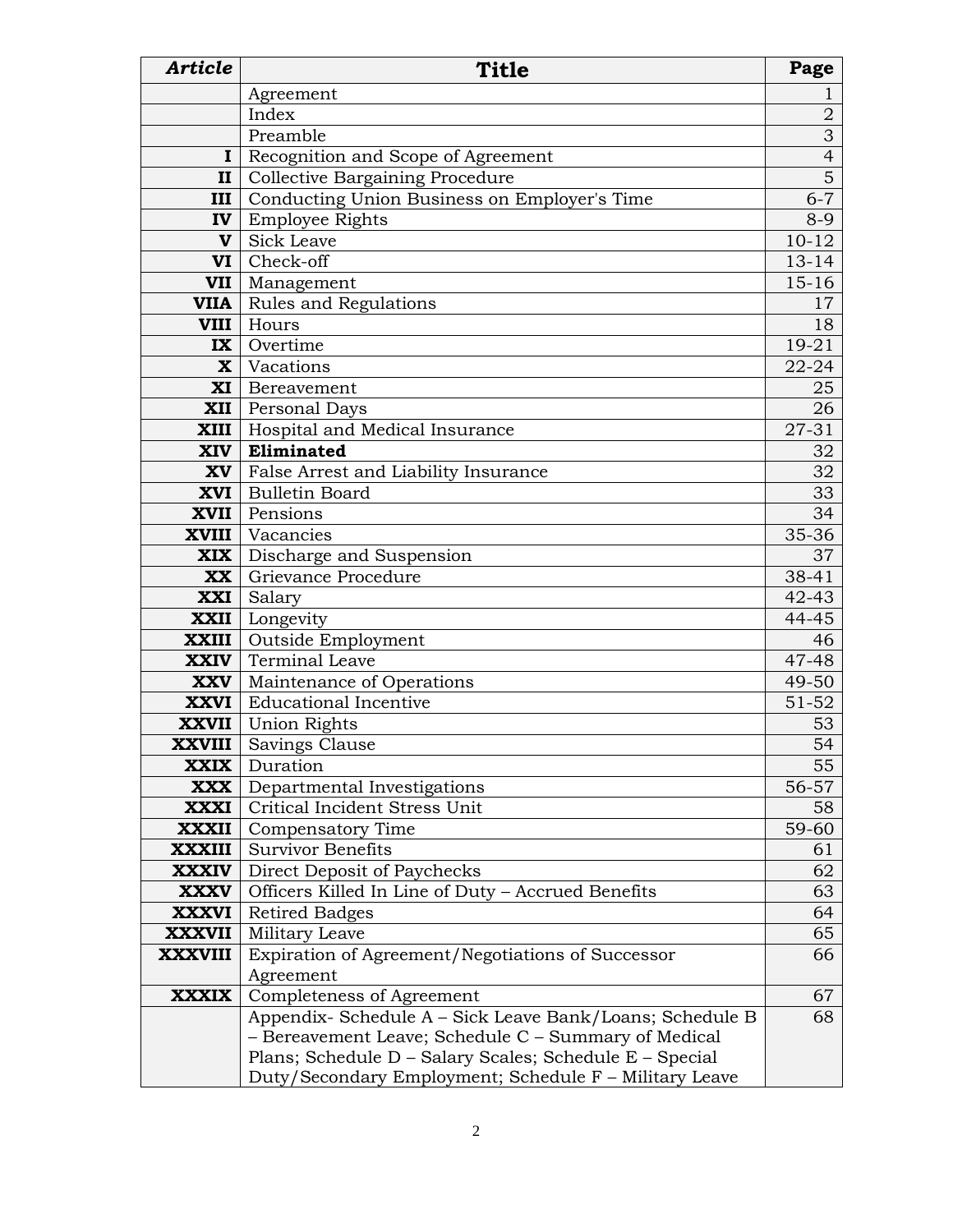#### **PREAMBLE**

 This agreement made and entered into this \_\_\_\_\_\_\_day of **January,**  *2018*, by and between **THE TOWNSHIP OF TOMS RIVER**, a Municipality in the County of Ocean, State of New Jersey, hereinafter referred to as the "Employer", or the "Township," and the **NEW JERSEY STATE POLICEMEN'S BENEVOLENT ASSOCIATION, INC**., **LOCAL #137,** hereinafter referred to as the "Union" and represents the complete and final understanding by the parties on all bargainable issues.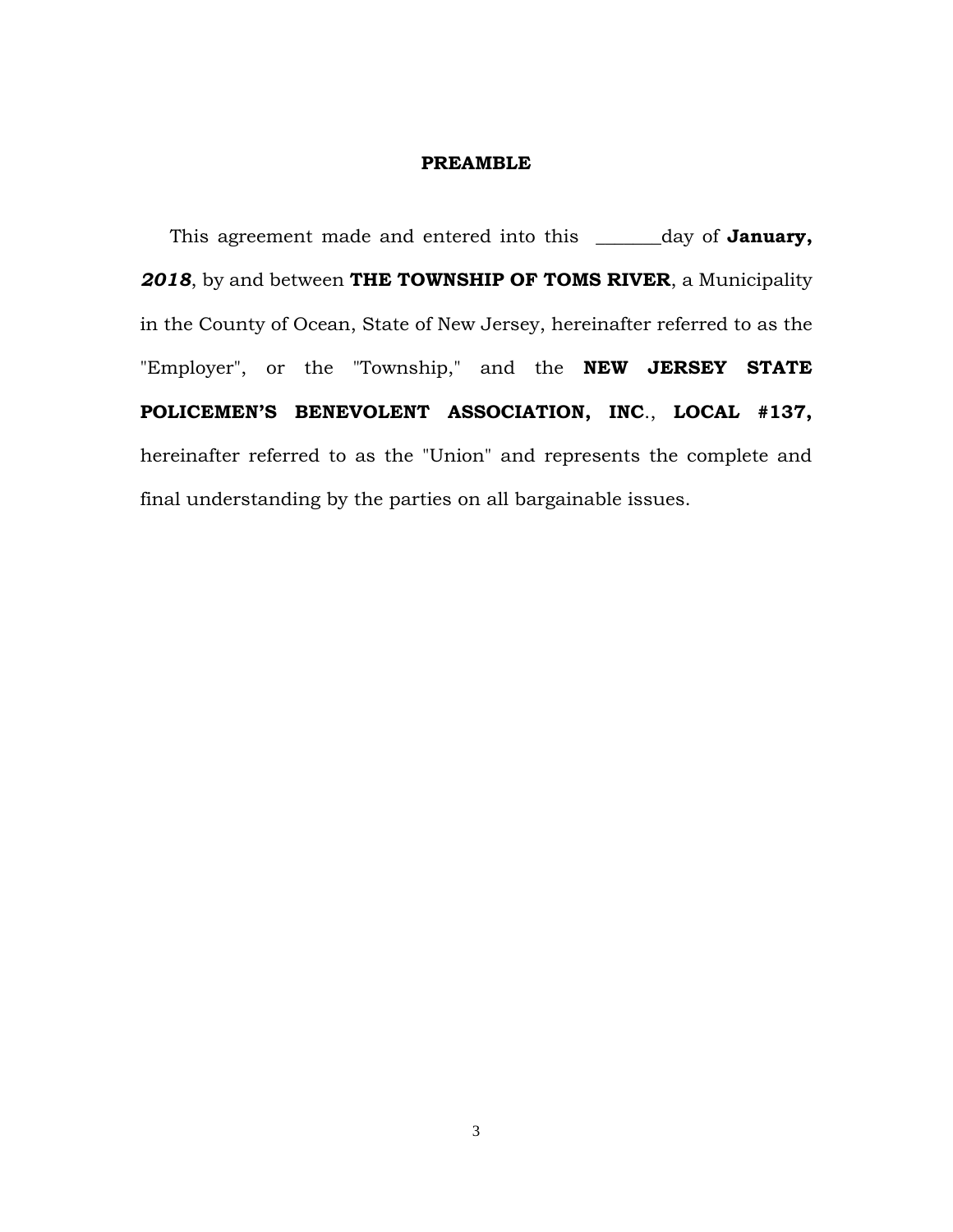## **ARTICLE I RECOGNITION AND SCOPE OF AGREEMENT**

**Section 1.** The Employer hereby recognizes the Union as the sole and exclusive representative of all Employees in the negotiating unit as defined in ARTICLE I, Section 2, herein for the purposes of collective bargaining and all activities and processes relative thereto.

**Section 2.** The bargaining unit shall consist of all Police Officers, Corporals, Detectives, First Grade Detectives and Safety Officers of the Police Department of the Township of Toms River, excluding all Sergeants, Lieutenants, Captains, Deputy Chiefs and the Police Chief and all other Employees of the Township.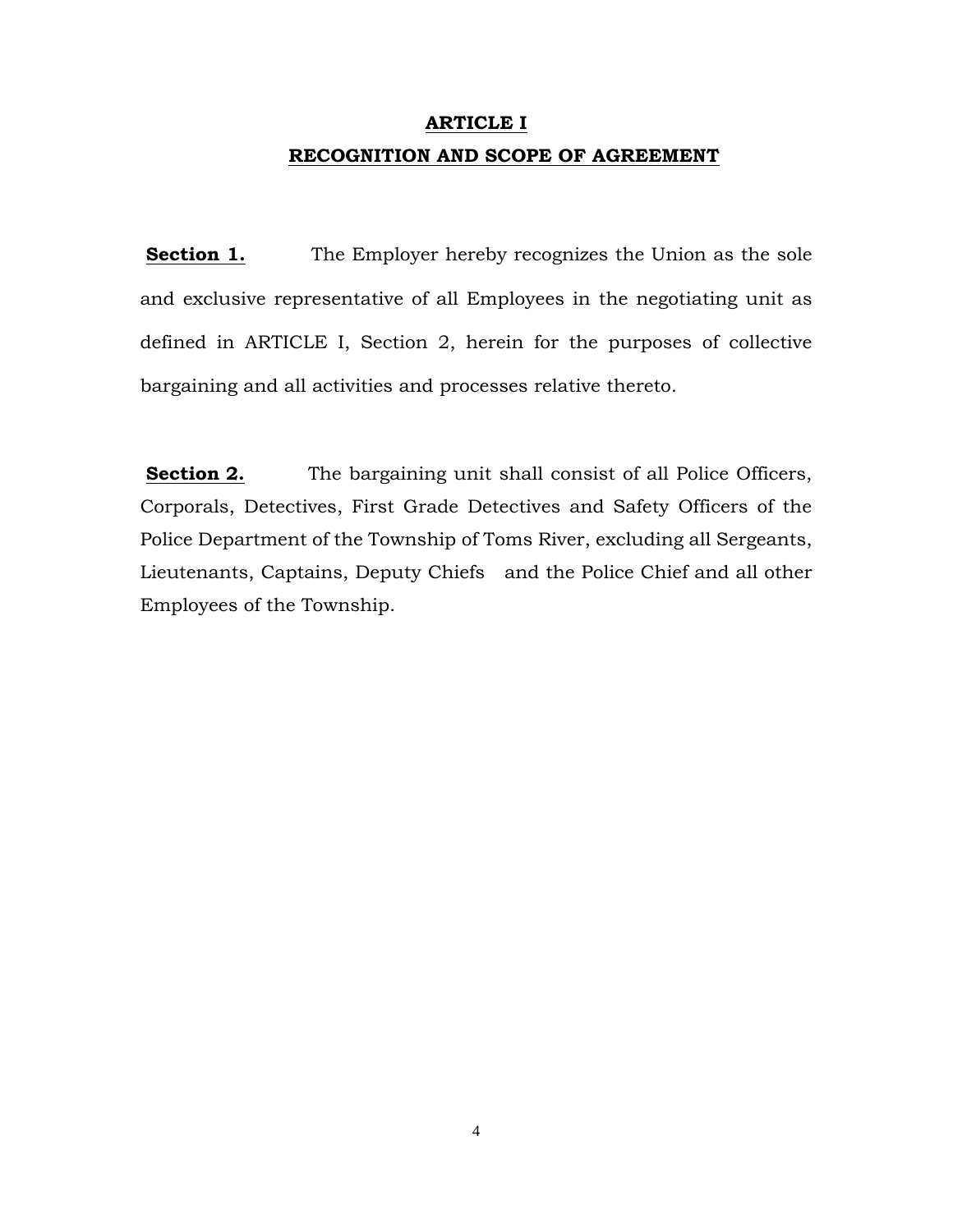# **ARTICLE II COLLECTIVE BARGAINING PROCEDURE**

**Section 1.** Collective bargaining with respect to rates of pay, hours of work or other conditions of employment shall be conducted by the duly authorized bargaining agent of each of the parties. Unless otherwise designated, the Mayor of the Employer or his/her designee, and the President of the Union or his/her designee, shall be the respective negotiating agents for the parties.

**Section 2.** Collective bargaining meetings shall be held at times and places mutually convenient at the request of either party.

**Section 3.** Employees of the Employer, who may be designated by the Union to participate in collective bargaining meetings called for the purpose of negotiations of a Collective Bargaining Agreement, will be excused from their work assignments without loss of regular straight time pay in accordance with Article III, Section 2. However, in no event shall the Union representatives, exclusive of counsel, exceed three (3).

**Section 4.** Upon reasonable advance notice by either party to the other, the parties will meet and confer in good faith concerning the then current work schedule and possible modifications or supplements thereto. If they are unable to resolve those discussions, and if either party is not reasonably satisfied with the results, then either party will have whatever rights are available, if any, to it under the then current law.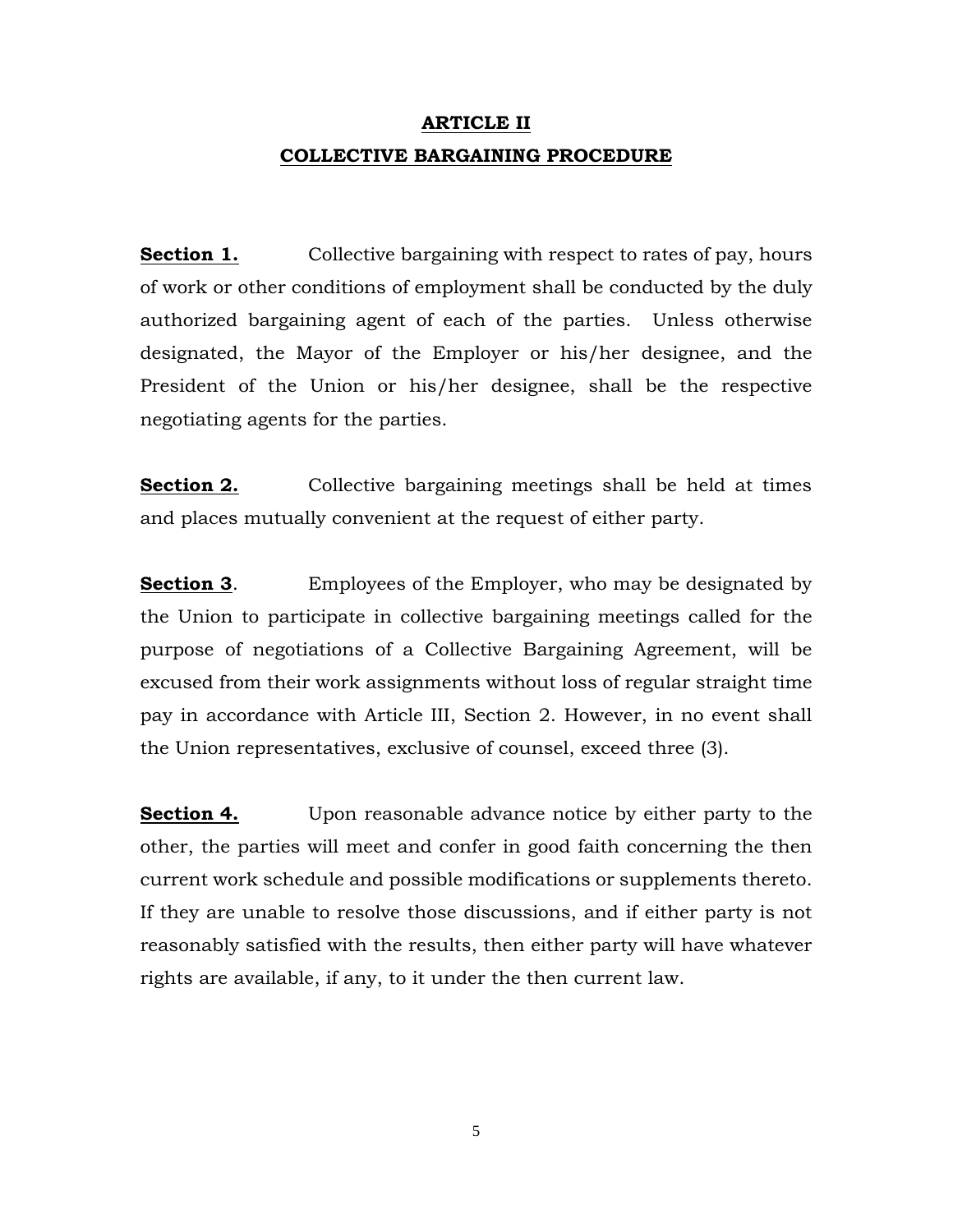#### **ARTICLE III**

#### **CONDUCTING UNION BUSINESS ON EMPLOYER'S TIME**

#### **Section 1**. **GRIEVANCE COMMITTEE**

The employer shall permit members of the Union Grievance Committee [not to exceed three (3)] to conduct the business of the Committee, which consists of conferring with Employees and management on specific grievances in accordance with the Grievance Procedure set forth herein, during the duty hours of the members without loss of pay provided the conducting of said business shall not diminish the effectiveness of the Police Department or require the recall of off-duty Police Officers to bring the Department to its proper effectiveness. Only one (1) member of the Union Grievance Committee shall be permitted to conduct the business of the Committee at any one time except that the three (3) members of the Union Grievance Committee shall be permitted to confer with the Police Chief, or his designee, whenever a grievance reaches that level.

#### **Section 2 CONVENTION COMMITTEE**

The Employer agrees to grant the necessary time off without loss of pay to the President of the Local and such other members of the Union selected as delegates to attend any State or National Conventions of the New Jersey State Policemen's Benevolent Association*,* Inc., as provided by N.J.S.A. 40A:14-177.

#### **Section 3 PBA PRESIDENT**

In addition to the leaves provided above, the Employer agrees to grant leave to the President of the Local for conducting Union business in an amount not to exceed one hundred ninety two (192) hours per calendar year. The hours must be accounted for, recorded on the applicable leave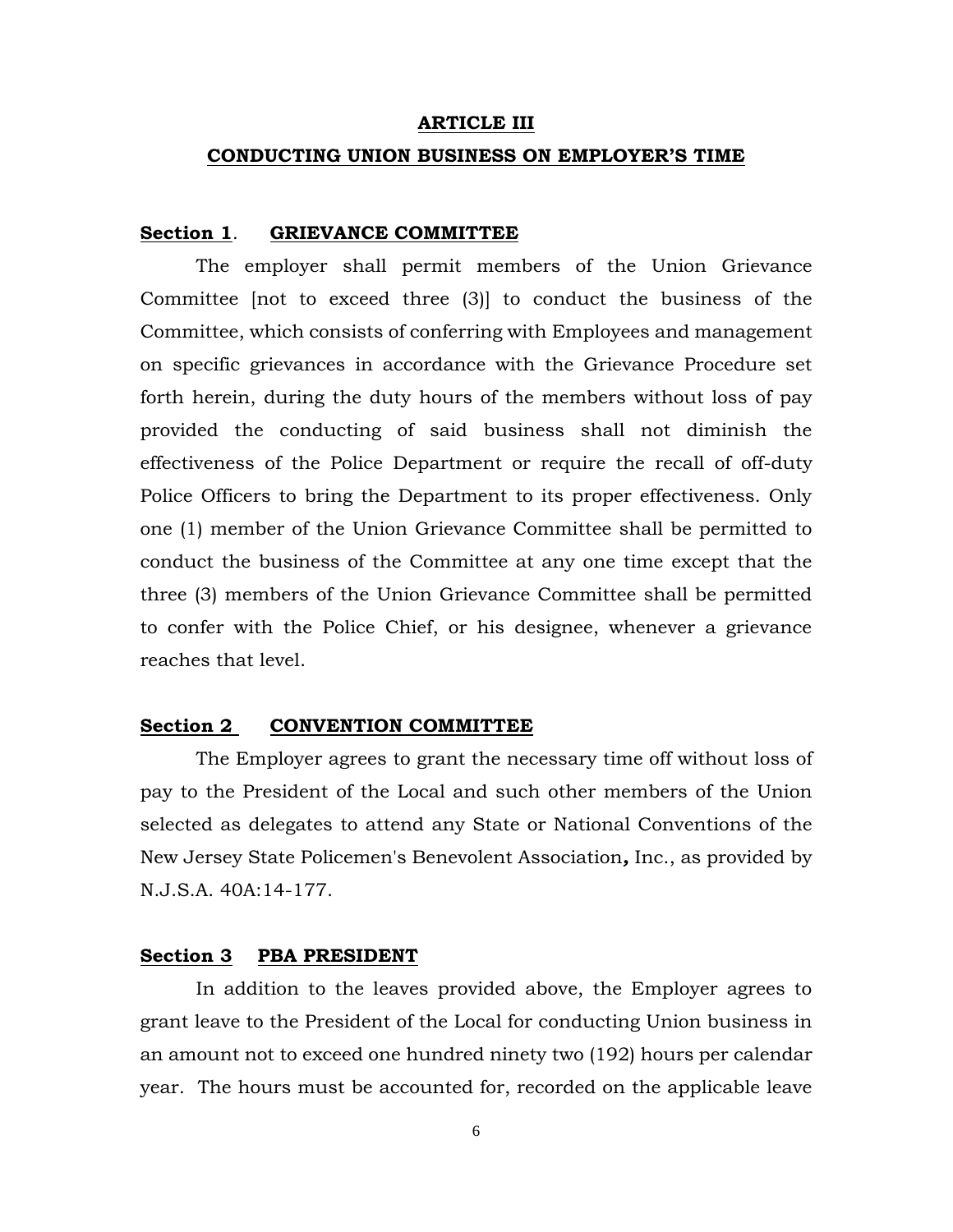time report, are not cumulative and cannot be carried forward to the next year. Additional hours may be approved by the Chief of Police in his discretion. The President shall also be entitled to select the work shift of his choice.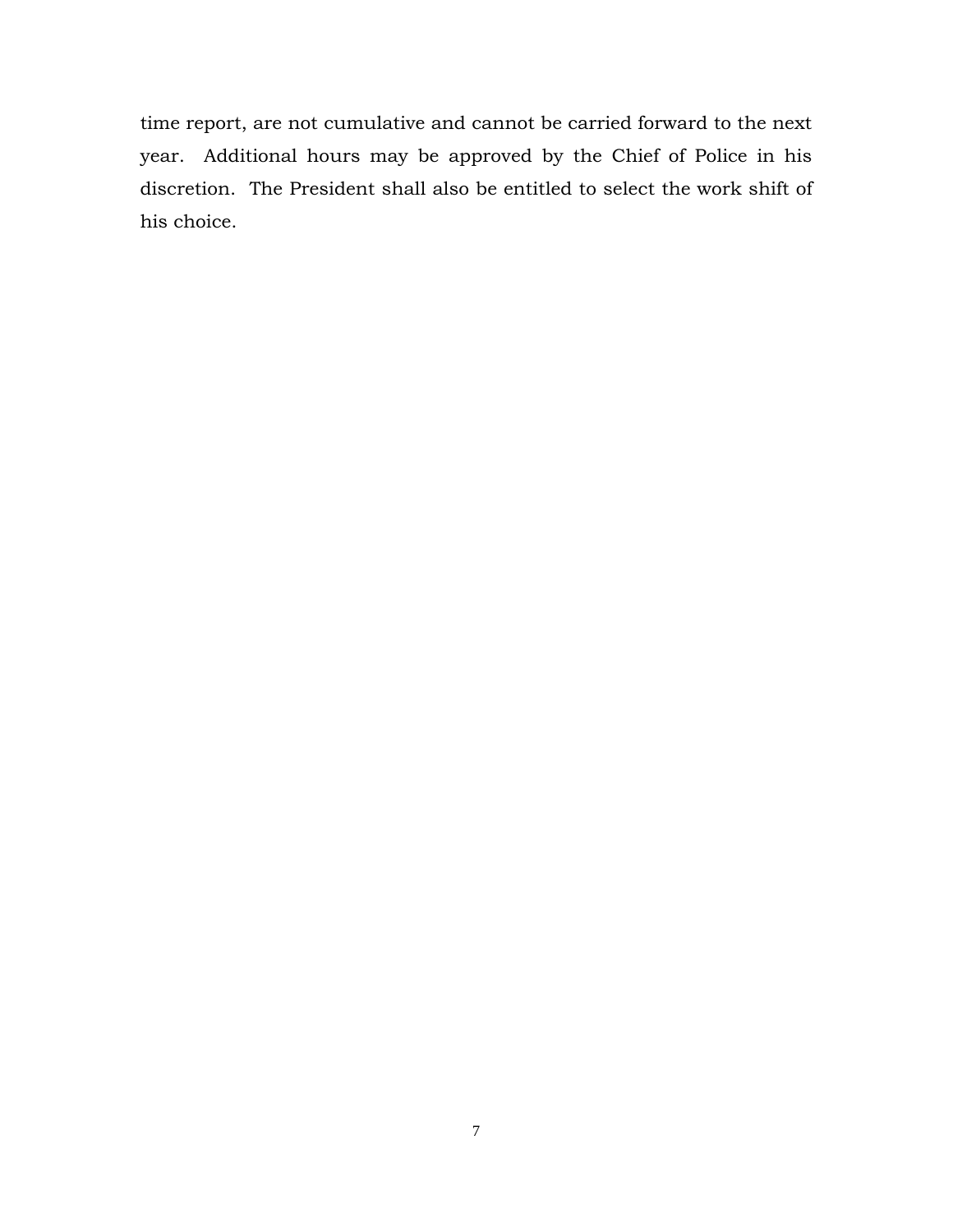## **ARTICLE IV EMPLOYEE RIGHTS**

**Section 1.** There shall be no discrimination, interference or coercion by the Employer, or any of its agents, or the Union or any of its agents, against Employees covered by this agreement because of membership or non-membership or activity or inactivity in the Union. The Employer shall not intimidate or coerce Employees into membership. Neither the Employer nor the Union shall discriminate against any Employee because of race, creed, color, sex, national origin, or political affiliation.

**Section 2.** Nothing contained herein shall be construed to deny or restrict to any Police Officer such rights as he or she may have under New Jersey Laws or any other applicable laws and regulations. The rights granted to Police Officers hereunder shall be deemed to be in addition to those provided by statute and or regulation or regulations promulgated by the State.

**Section 3.** Each member shall have the right to review their personnel folder at least two (2) times a year. The Township shall make available for inspection by the Officer all material within their personnel folder.An Employee shall have the right to respond to material in their file and such response shall be included in the file. If the parties agree that any material is improperly placed in an Employee's file, it shall be removed.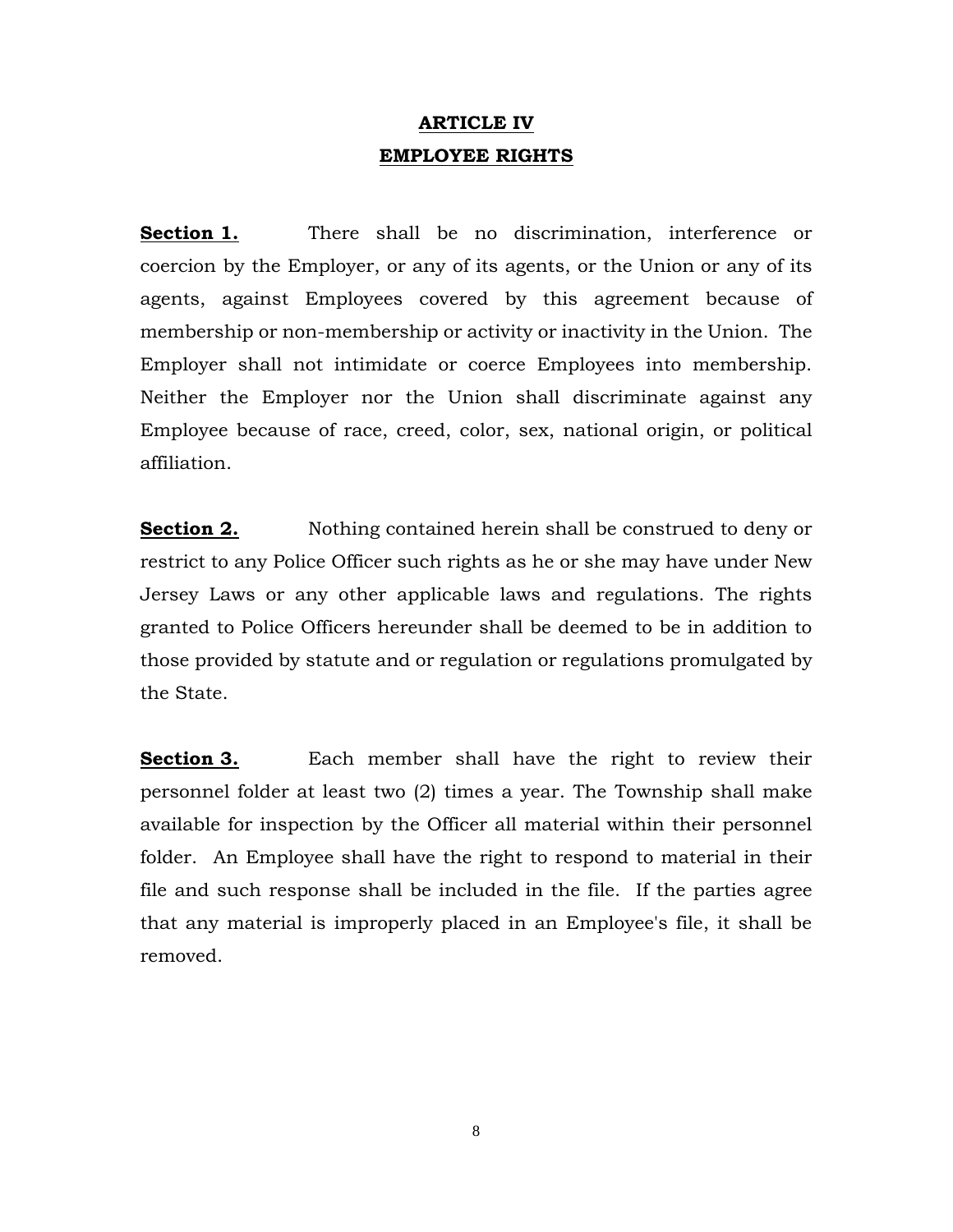**<u>Section 4.</u>** No Officer shall be removed, suspended, or reduced in rank from or in office of employment therein, except in accordance with N.J.S.A. 40A: 14-147 or other applicable laws.

**Section 5.** Whenever any Officer is required to appear in any disciplinary proceeding concerning any matter which could adversely affect the continuation of that Officer in their duties to the Township, position, or employment, or the salary, or any increments pertaining thereto, he or she shall be given prior written notice of the reason for such proceeding and shall be entitled to have representatives of the Union present to advise him/her and represent him/her during such proceeding.

Any suspension of any Officer pending charges, shall be in accordance with N.J.S.A. 40A: 14-149.1 or other applicable laws.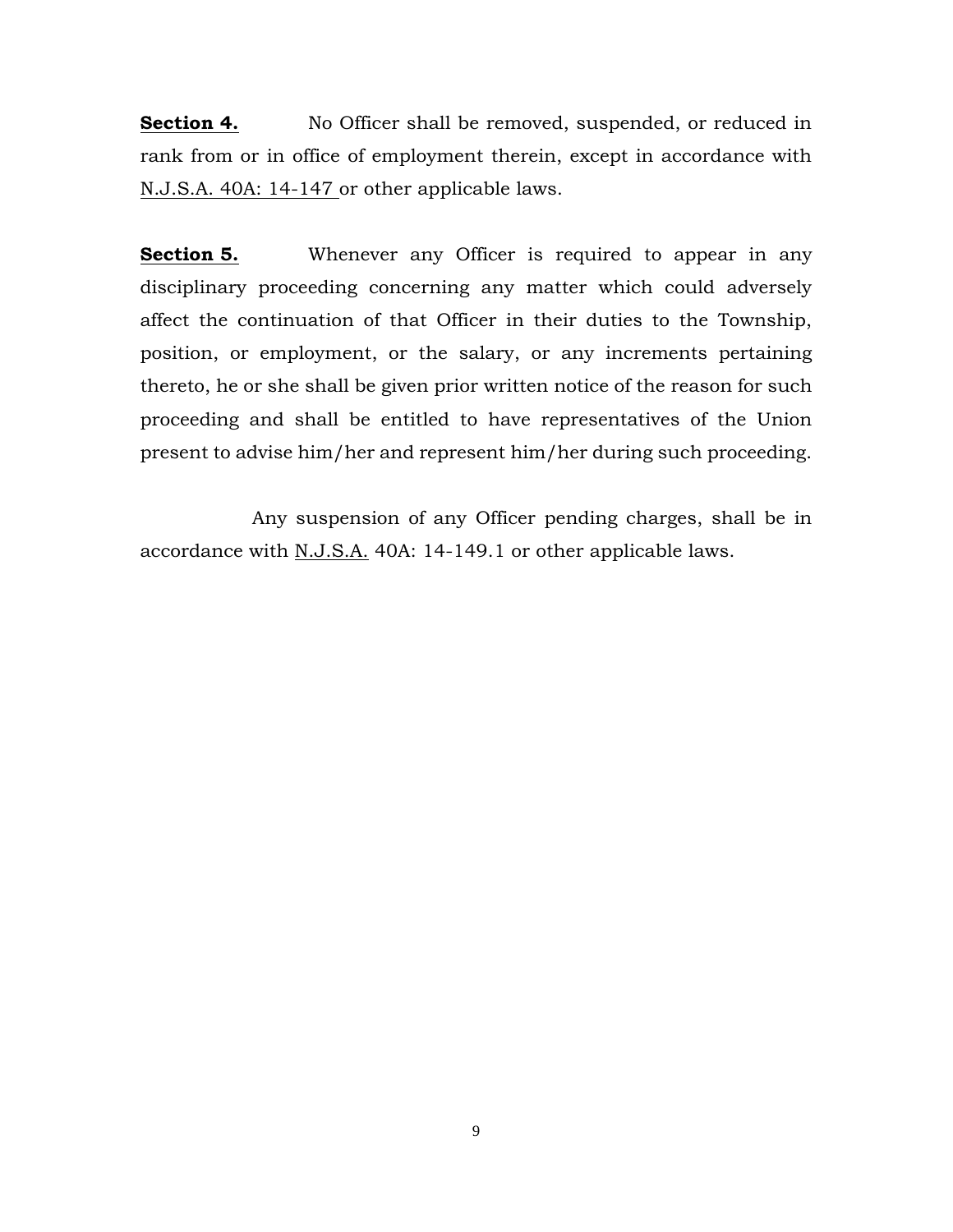## **ARTICLE V SICK LEAVE**

**Section 1.** All permanent full-time regular Employees covered by this agreement shall be granted sick leave with pay of eight (8) hours for each month of service during the remainder of the first calendar year of service and 120 hours, regardless of work schedule in every calendar year thereafter. The amount of such leave not taken shall accumulate from year to year. The Employer reserves the right to extend sick time.

**Section 1(a).** Sick leave with pay is hereby defined to mean a necessary absence from duty due to illness, injury or exposure to contagious disease, and may include absence due to illness of a family member of the Employee or necessary attendance upon a family member who is ill. "Family member" shall include the spouse, children of the Employee and individuals cohabitating with the employee in a manner to a spouse*.*

**Section 2.** An Employee absent on sick leave shall submit acceptable medical evidence substantiating the illness if requested by the Employer. Abuse of sick leave may be cause for disciplinary action.

**Section 3.** An Employee absent on sick leave shall report their absence at least three (3) hours prior to the start of their shift except where emergent circumstances would prevent the Employee from doing so. In those instances, the Employee shall report their absence as promptly as possible. Employees who normally report to work at seven (7:00 A.M.) A. M. or eight (8:00 A.M.) A.M. shall report their absences at least one (1) hour prior to the start of their shift.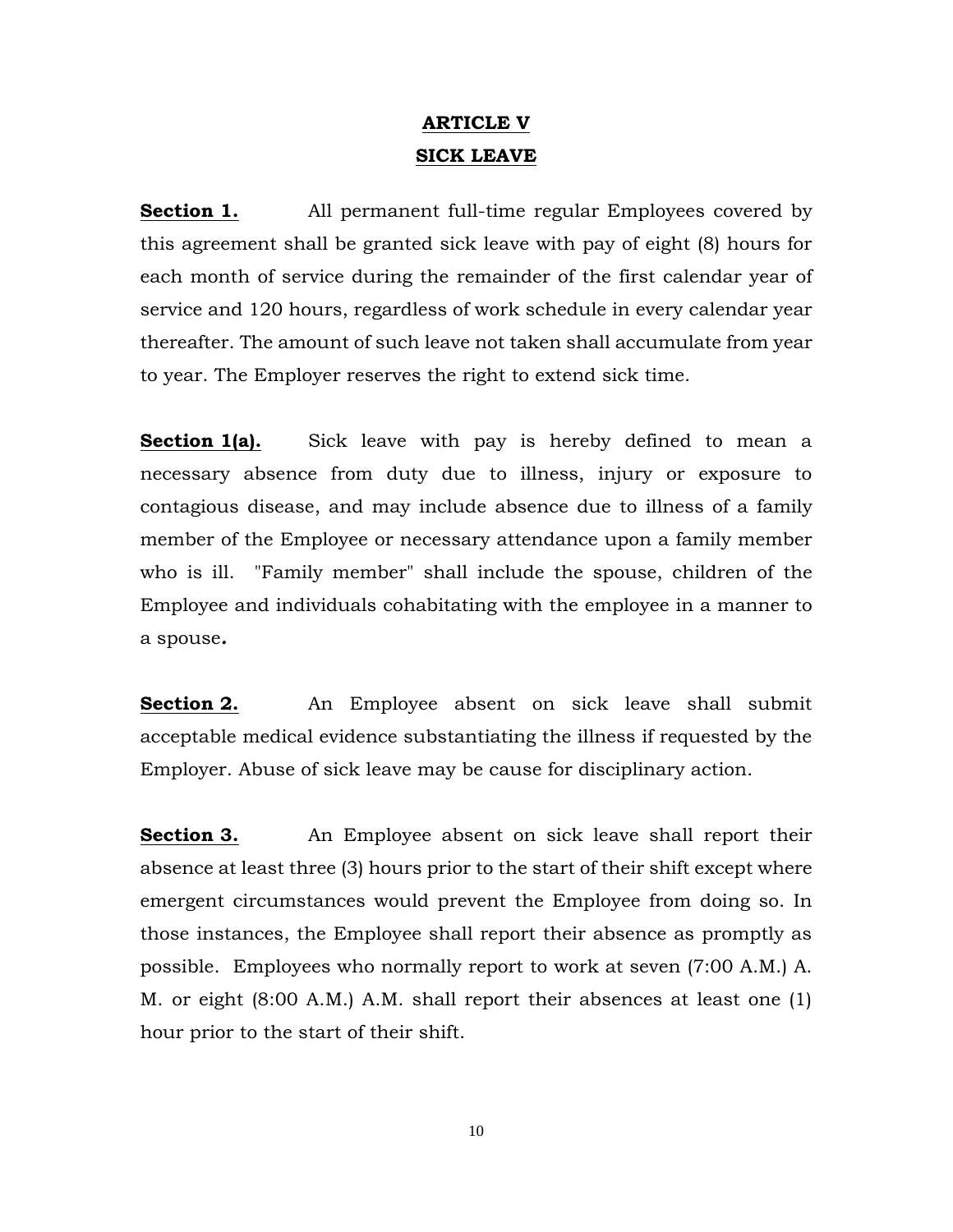**Section 4** The Employer agrees to pay Employees at their regular rate of pay during periods of job-connected disability due to illness, injury or recuperation therefrom for a maximum period of one (1) year from the date of such disability, provided such Employee is incapable of performing their duties as a Police Officer and that such disability is established by a competent physician.

**Section 5** The Employer retains the right in its discretion to extend the period of this payment for such job-connected disability due to illness or injury beyond one (1) year.

**Section 6.** The Employer may require at any time during the period of such disability as described in Section 4 above, that the Employee be examined by a physician selected by the Employer for such purpose.

**Section 7.** In the event a disagreement arises with respect to the existence or extent of a job-connected disability, such issue shall be determined by a physician agreed to by both parties to this agreement. In the event the parties are unable to mutually agree upon the choice of a physician, such selection shall be determined by the Ocean County Medical Society.

**Section 8. Sick Leave Loans:** The policy contained in the Township Employee Handbook (Volume 3 Chapter 4 Subsection H) shall be incorporated in this Agreement. Reference to that policy is set forth below in Appendix A.

**Section 9. Sick Leave Incentive Program:** In the event that an employee utilizes no sick time during the period of January 1 through June 30, he/she shall be paid a sick leave incentive payment of \$500.00; if the employee takes no sick time during the period of July 1 through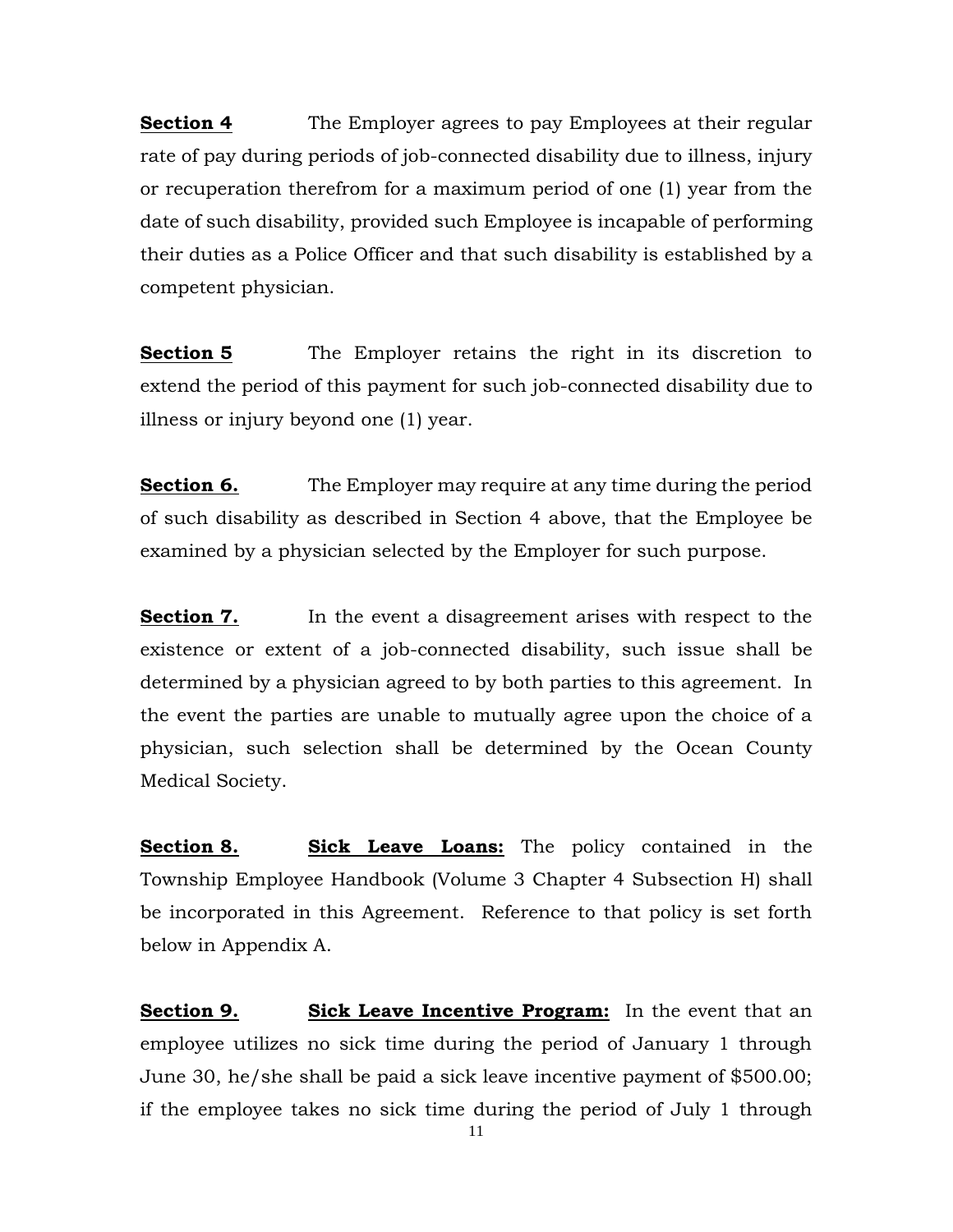December 31, he/she shall receive an additional payment of \$500.00. Donation of sick time to other officers in accordance with applicable policy contract shall not affect the foregoing incentive entitlement.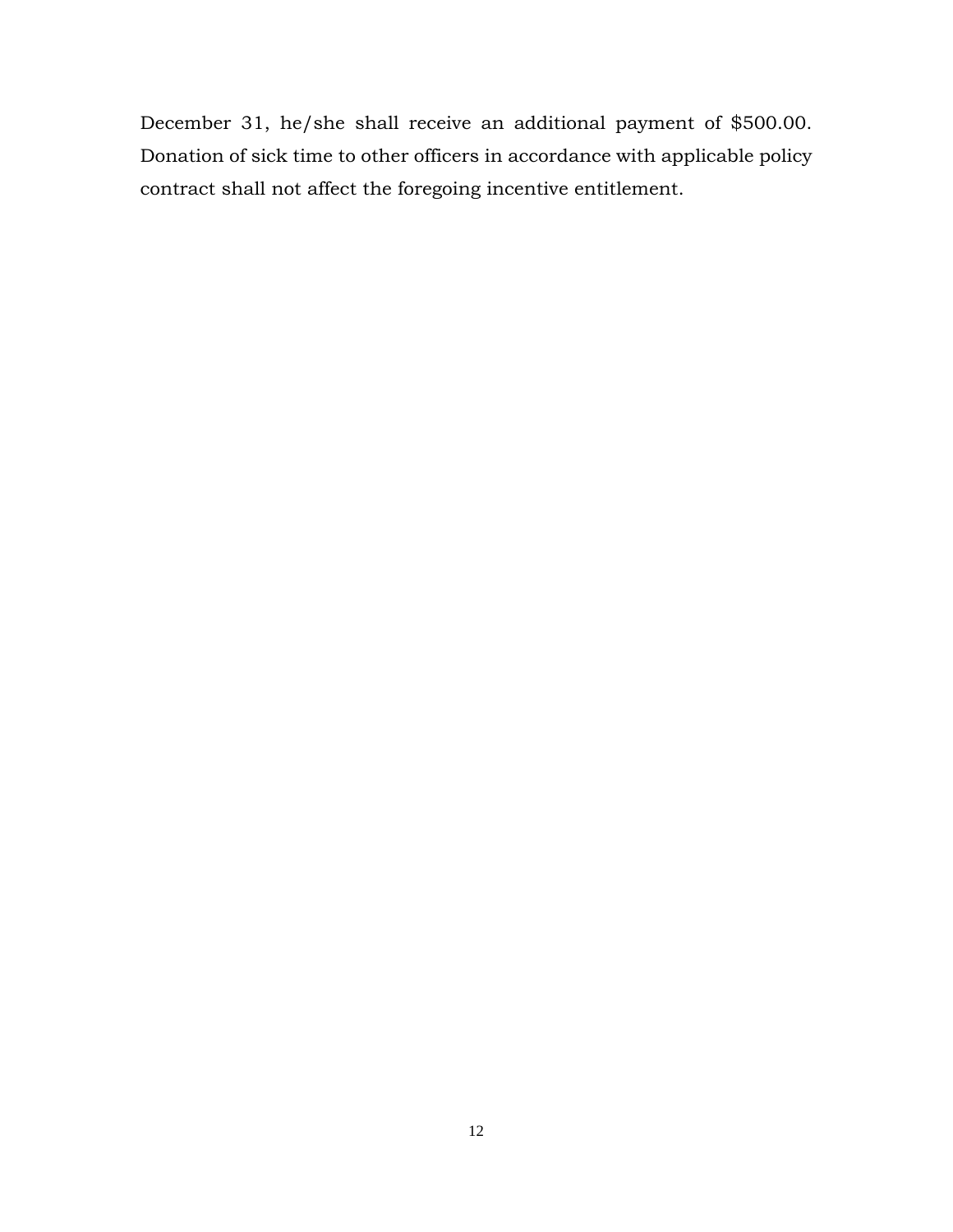## **ARTICLE VI CHECK-OFF**

**Section 1.** Upon receiving the written voluntary authorization and assignment of an Employee covered by this agreement (in the form agreed upon between the Employer and the Union and consistent with applicable law), the Employer agrees to deduct membership dues (and initiation fees where applicable), in such amounts as shall be fixed pursuant to the By-Laws and Constitution of the Union during the full term of this agreement and any extension or renewal thereof. The Employer shall promptly remit monthly any and all amounts so deducted with a list of such deductions to the Secretary-Treasurer of the Union.

**Section 2.** If, during the life of this agreement, there shall be any change in the rate of membership dues, the Union shall furnish to the Employer written notice thirty (30) days prior to the effective date of such change.

**Section 3.** The Union will provide the necessary "check-off" authorization" form and the Union will secure the signatures of its members on the forms and deliver the signed forms to the Employer. The Union shall indemnify, defend and save the Employer harmless against any and all claims, demands, suits or other forms of liability that shall arise out of or by reason of action taken by the Employer in reliance upon the salary deduction authorization forms submitted by the Union to the Employer.

**Section 4.** The Employer will notify the Secretary-Treasurer of the Union within three (3) days of hire all Employees, their addresses, birth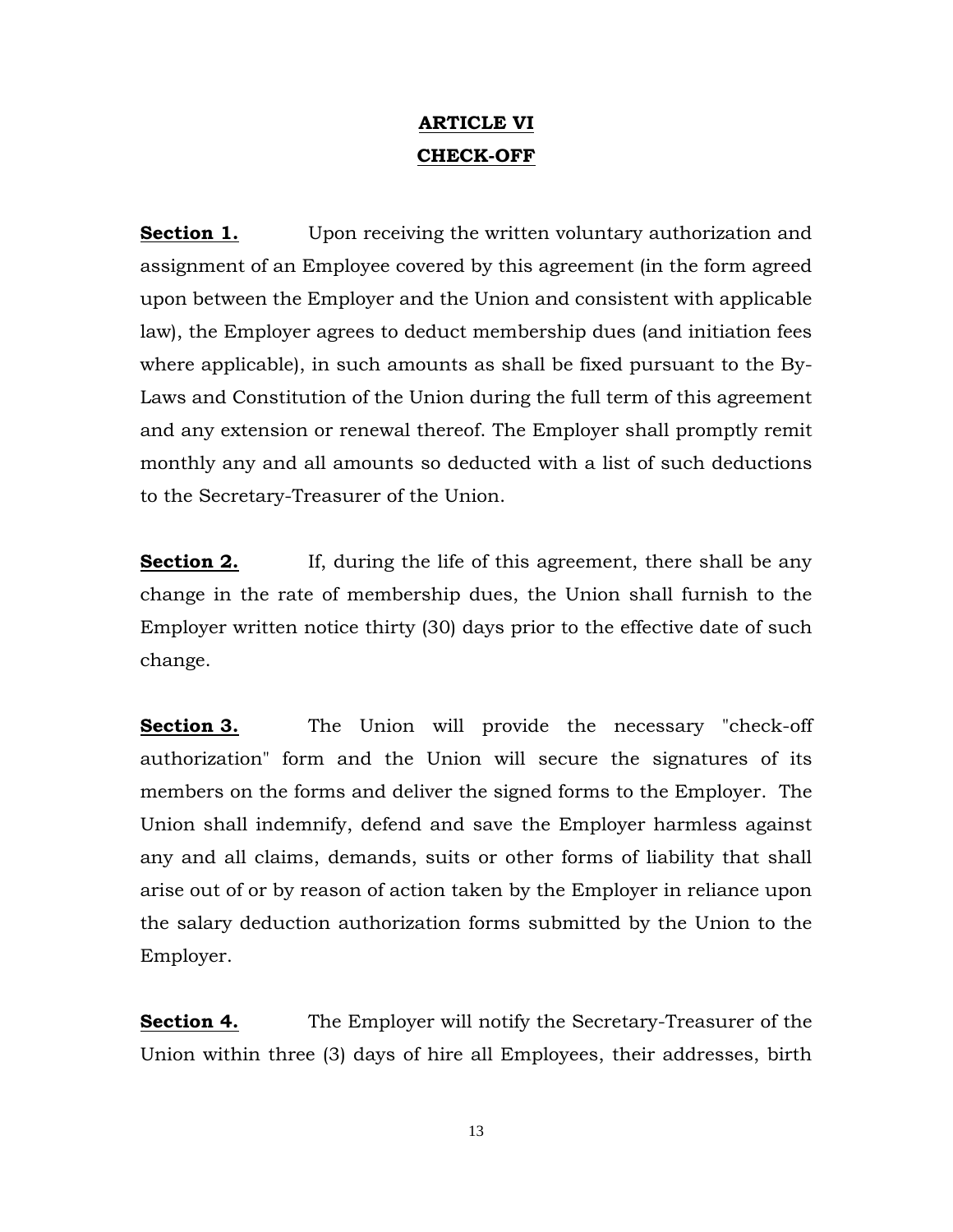date, classification, rate of pay and social security number; and of all removals of Employees from the Employer's payroll.

**Section 5.** Any Employee in the bargaining unit on the effective date of this agreement who does not join the Union within 1 year thereafter, any new Employee who does not join within 1 year of initial employment with the department and any Employee previously employed by the department who does not join within 1 year of re-entry into employment with the department shall as a condition of employment pay a representation fee to the Union by automatic payroll deduction. The representation fee shall be in an amount equal to eighty-five [85%] percent of the regular Union membership dues, fees and assessments as certified to the Employer by the Union. The Union may revise its certification of the amount of the representation fee at any time to reflect changes in the Union membership dues, fees and assessments. The Union's entitlement to the representation fee shall continue beyond the termination date of this agreement so long as the Union remains the majority representative of the Employees in the unit, provided that no modification is made in this provision by a successor agreement between the Union and the Employer.

The Union shall indemnify and hold the Employer harmless against any and all claims, demands, suits and other forms of liability that may arise out of, or by reason of any action taken or not taken by the Employer in conformance with this provision. The Union shall intervene in, and defend, any administrative or Court litigation concerning this provision. In any such litigation, the Employer shall have no obligation to defend this provision but shall cooperate with the Union in defending this provision.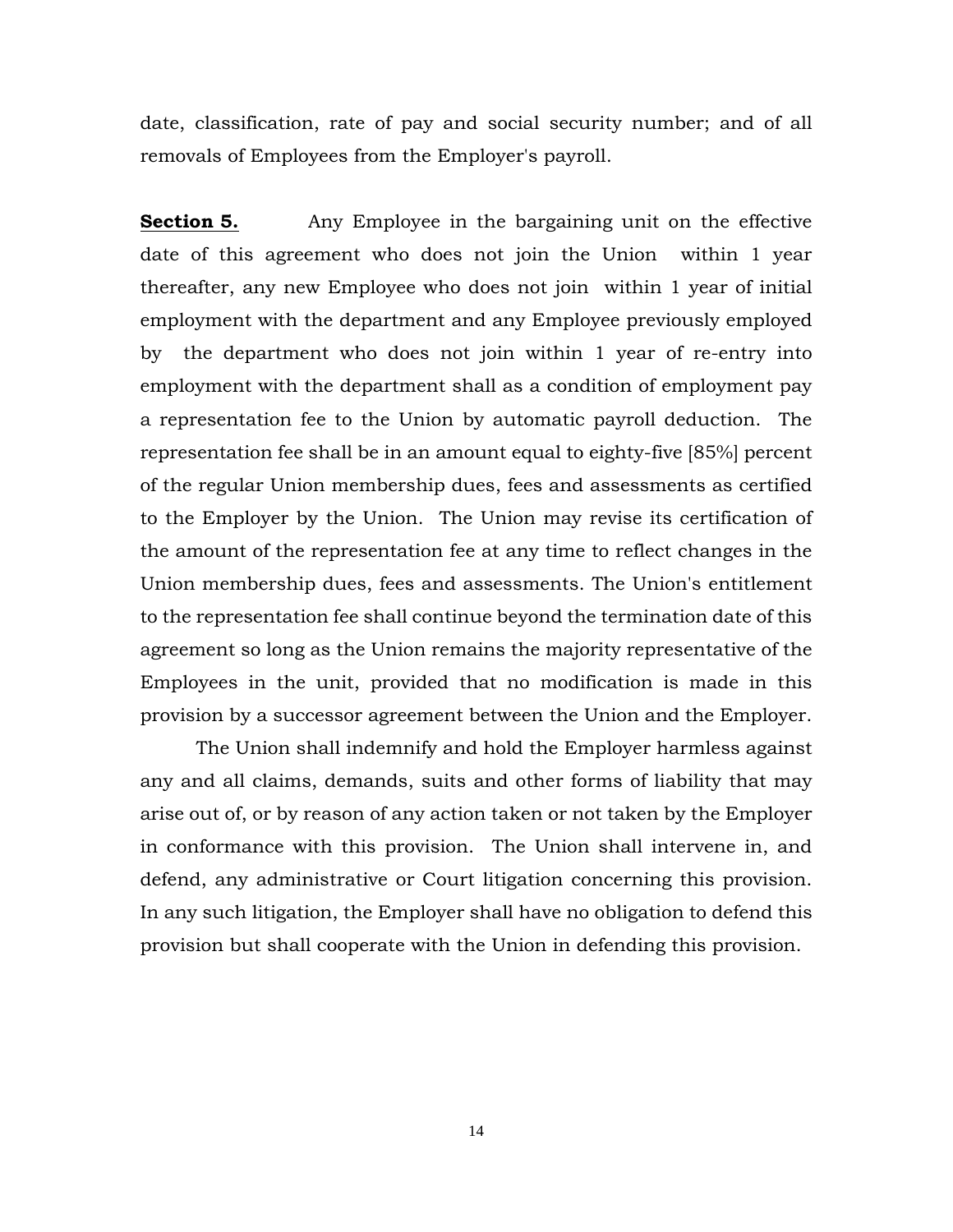## **ARTICLE VII MANAGEMENT**

**Section 1.** The Township of Toms River hereby retains and reserves unto itself, without limitation, all powers, rights, authority, duties and responsibilities conferred upon and vested in it prior to the signing of this agreement by the Laws and Constitution of the State of New Jersey and of the United States, including, but without limiting the generality of the foregoing, the following rights:

- a. To the executive management and administrative control of the Township Government and its properties and facilities and Police related activities of its Employees by utilizing personnel, methods and means of the most appropriate and efficient manner possible.
- b. To hire, promote, transfer, assign or retain Employees in positions within the Department, and in that regard to establish reasonable work rules.
- c. To suspend, demote, discharge or take any other appropriate disciplinary action against an Employee for good and just cause according to law.
- d. To layoff Employees in the event of lack of work or funds or under condition*s* where continuation of such work would be inefficient and non-productive. Such reduction in the Police Departments level of certified personnel as described in Article I Section 2 shall not be effected until non-certified personnel (including Special Police Officers) employed in the Police Department and performing Police functions are laid off. Seniority shall prevail at all times in the order of any layoff and subsequent rehiring.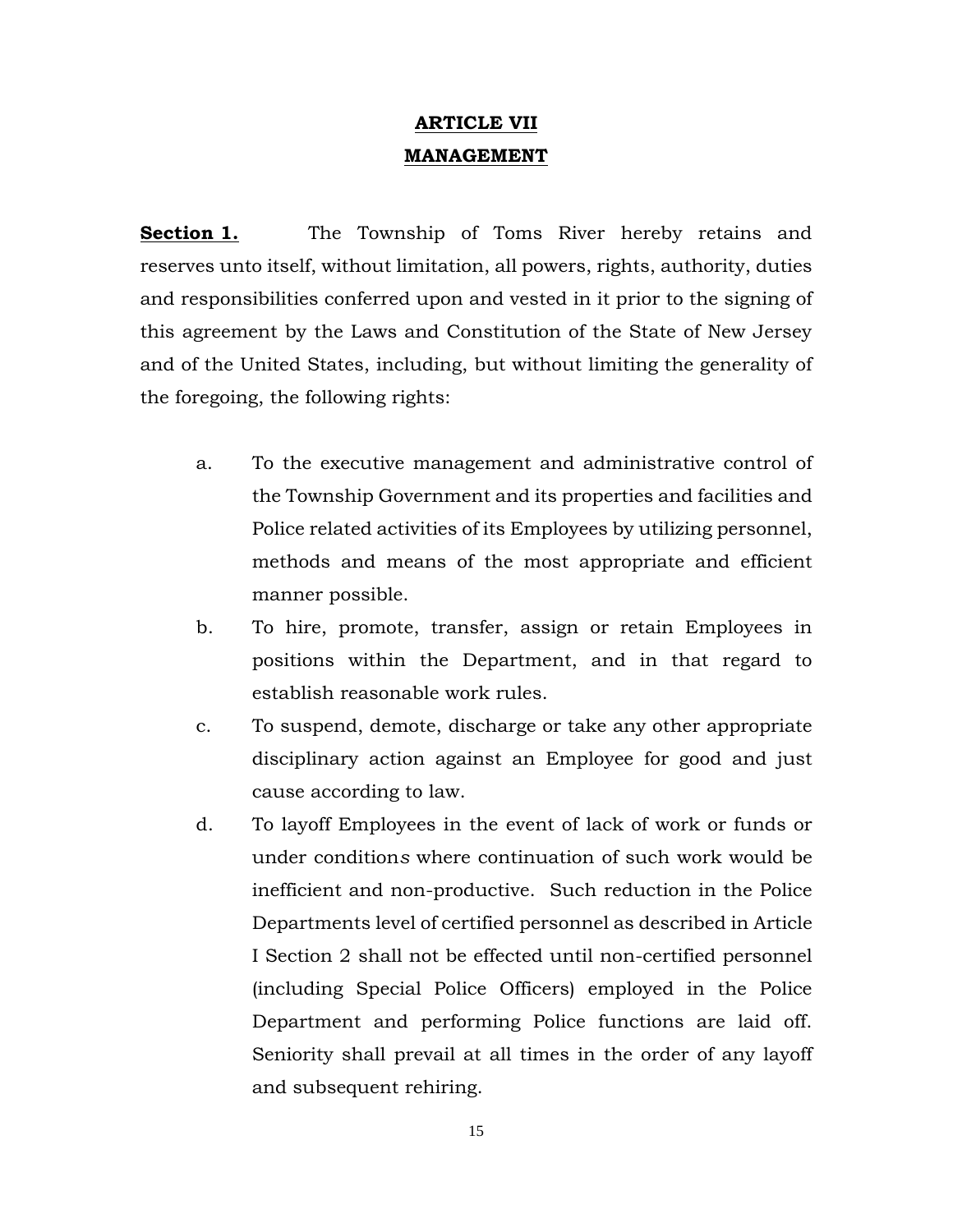**Section 2.** The exercise of the foregoing powers, rights, authority, duties and responsibilities of the Township, the adoption of policies, rules, regulations and practices, and the furtherance thereof, and the use of judgment and discretion in connection therewith, shall be limited only by the terms of this agreement, and then only to the extent such terms hereof are in conformance with the Constitution and Laws of the State of New Jersey and of the United States.

**Section 3.** Nothing contained in this Article shall be construed to deny or restrict the Township of its rights, responsibilities or authority under R.S. 40 and 40A, or other applicable laws.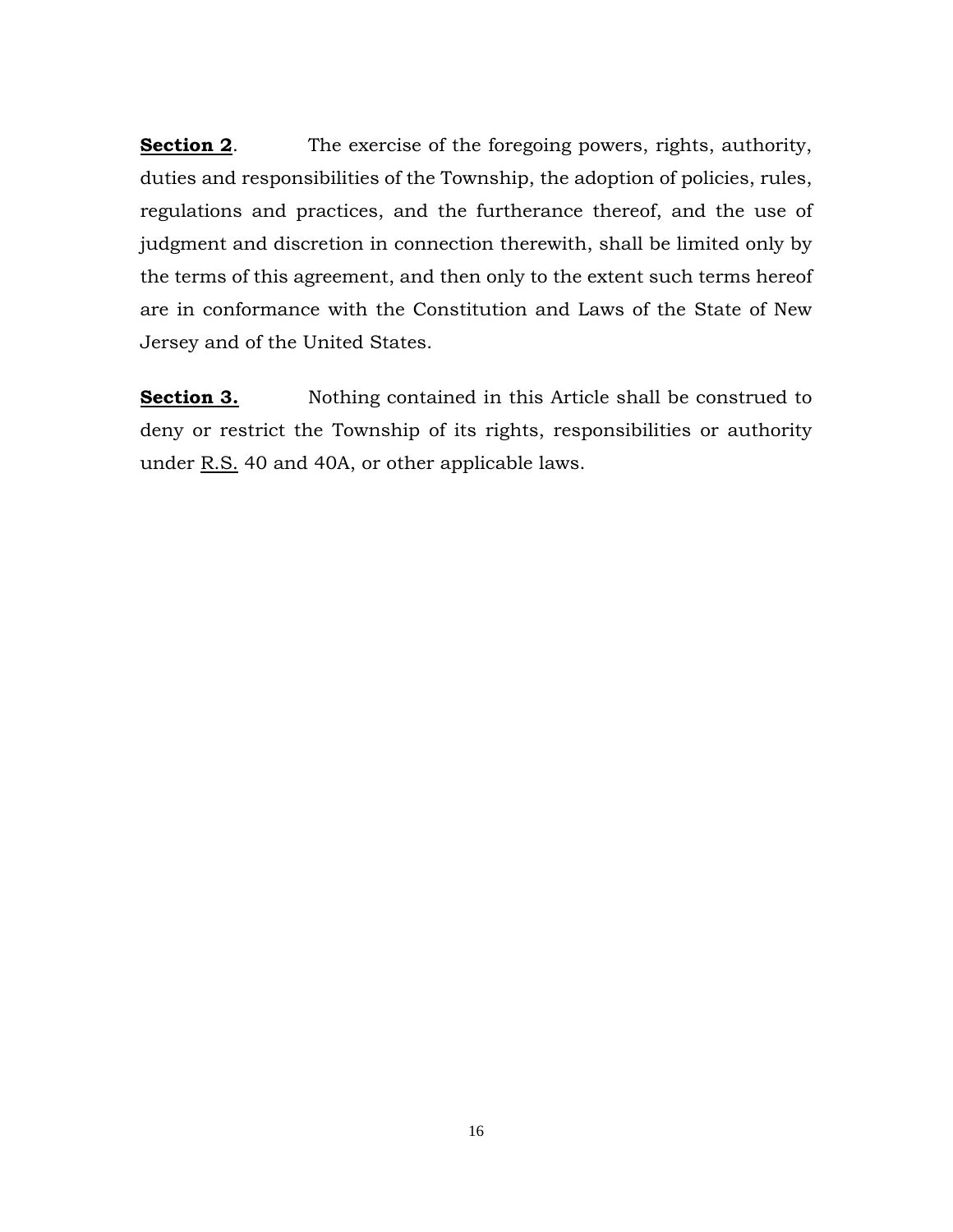## **ARTICLE VII-A RULES AND REGULATIONS**

**Section 1.** Proposed new rules or modifications of existing rules governing working conditions shall be negotiated with the majority representative before they are established.

**Section 2.** It is understood that Employees shall comply with all such rules and regulations. Employees shall promptly and efficiently execute the instructions and orders of Officers and Supervisors. If an Employee or Employees believe a rule, regulation, instruction or order of an Officer or other Supervisor is unreasonable or unjust, the Employee or Employees shall comply with the rule, regulation, order or instruction, but with the further provision that such Employee or Employees may regard the rule, regulation, order or instruction as a grievance which shall be handled in accordance with the Grievance Procedure set forth in Article XX of this agreement.

**Section 3.** The Union shall have the opportunity to grieve the continuation of any rule or regulation for a period of thirty (30) calendar days after the execution date of this agreement or the promulgation of any new rule or regulation thirty (30) calendar days after the promulgation and furnishing of same to the Union as to the reasonableness or propriety of said rule or regulation. The foregoing shall not preclude the Union from grieving the application or interpretation of any rule or regulation in accordance with Article XX.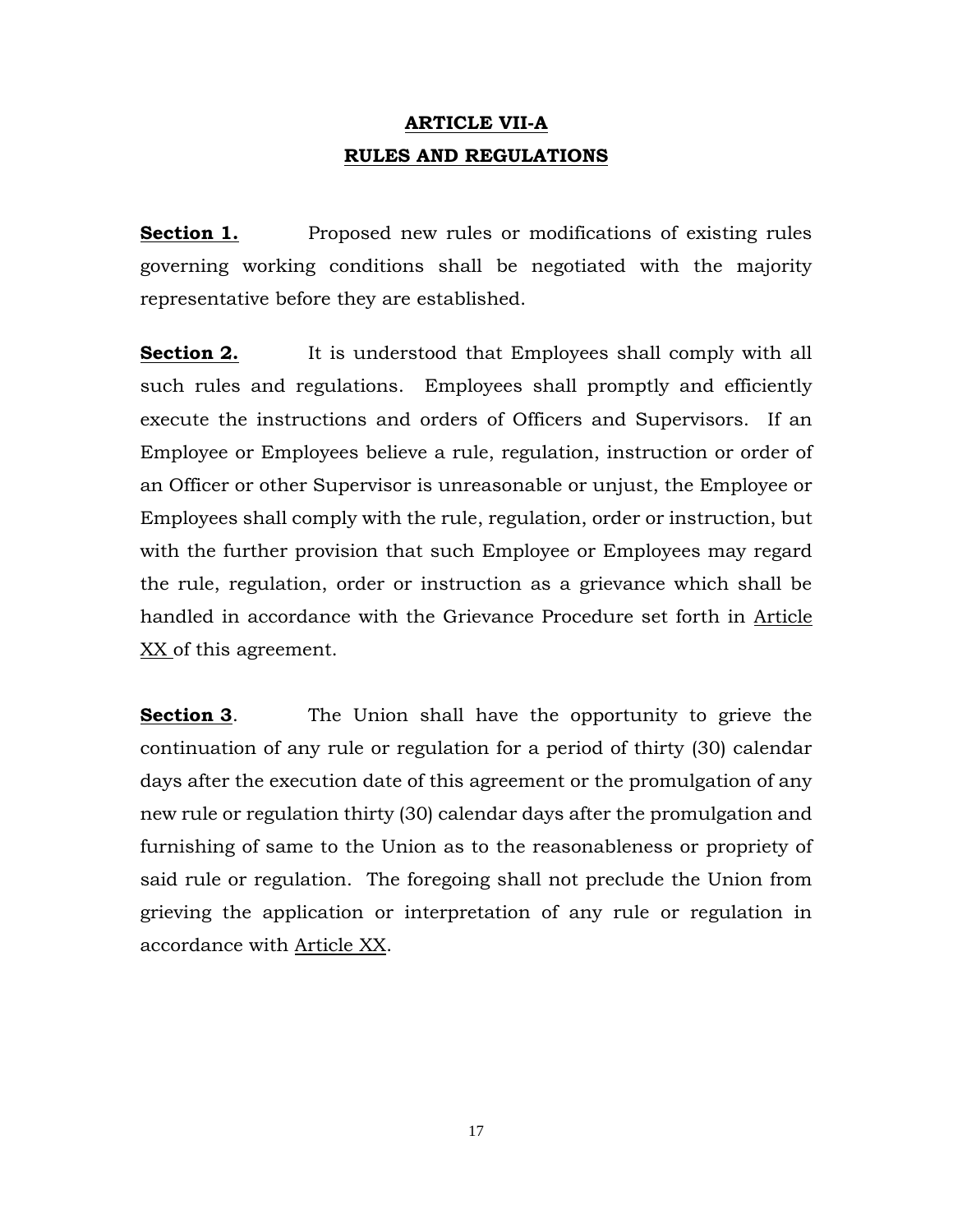## **ARTICLE VIII HOURS**

**Section 1.** The parties understand and agree that the standard weekly work schedule for Employees covered by this agreement requires Employee services continuously throughout the seven (7) day week, and that the standard work week shall consist of forty (40) hours of work within said standard week.

**Section 2.** The tours of duty shall be established by the Employer, through the Chief of Police, and the Employer shall have the right, for efficiency of its operations, to make changes in starting and stopping time of the daily work schedule and to vary from the daily or weekly work schedule. If practicable, officers will be given a one week notice prior to changing their scheduled tour of duty in other than a declared state of emergency.

**Section 3.** The parties further agree that they shall discuss changes in the daily or weekly work schedule which may be necessitated for the efficient operation of the work force prior to implementation of such changes, and that the Union shall have the right to submit written recommendations with respect to any such changes, in accordance with and as set forth in Article II, Section 4 above

**Section 4.** If in the implementation of this Article tours of duty in excess of' eight (8) hours of work per day are established, the parties agree that such excess time shall be compensated for at straight time only.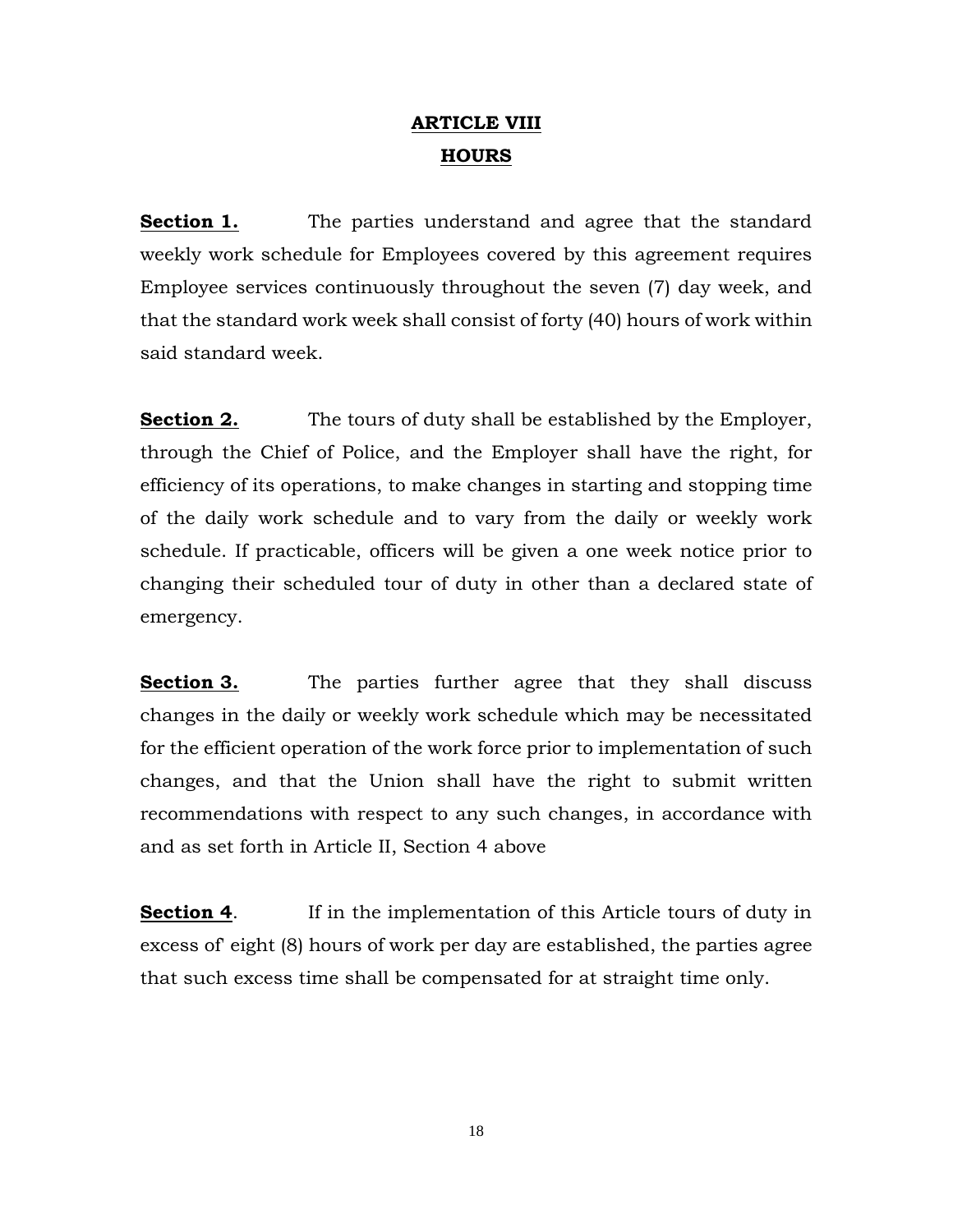## **ARTICLE IX OVERTIME/CERTAIN HOLIDAYS**

**Section 1.** The Employer agrees that overtime consisting of time and one-half  $(1 \ 1/2)$  time shall be paid to all Employees covered by this agreement for hours worked in excess of the normal work day.

**Section 2.** Employees shall not be paid overtime for hours of work in excess of the normal work day unless such overtime is authorized by the Chief of Police or his / her designee.

**Section 3.** It is recognized that Employees may be required to report in advance of the tour starting time and for the purpose of report making at the end of a tour to remain at the termination of a tour. In accordance with this recognition, no overtime shall be paid for a fifteen (15) minute period prior to the commencement of a tour or for fifteen (15) minute period at the termination of a tour, but in the event an Employee is required to report earlier than fifteen (15) minutes prior to the commencement of a tour or to remain beyond fifteen (15) minutes after the end of a tour, the Employees shall be paid the overtime rate for all time worked in excess of the normal hours of work per day.

**Section 4.** In the event an Employee is called in to duty other than their normal assignment they shall be paid overtime at one and one-half (1 1/2) time for all time worked during such period but in no such case shall they be paid for less than four (4) hours irrespective of actual time worked.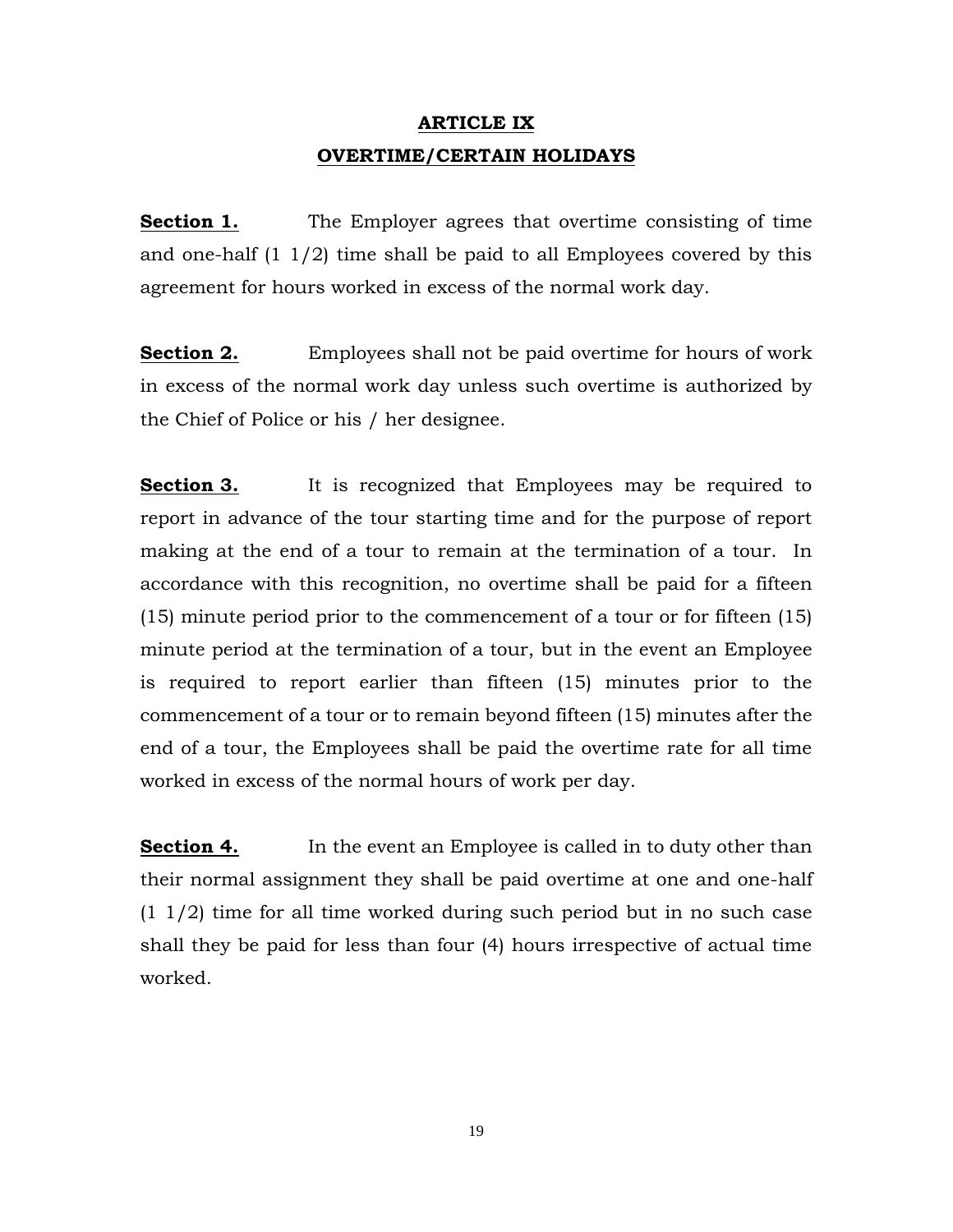**Section 5.** Officers covered by this agreement who are called to alert or placed on standby shall be reimbursed at a rate of Twenty Dollars (\$20.00) per shift.

**Section 6.** The Union agrees to share with the Employer and without compensation, the time required to successfully promote Police week and open house in the furtherance of good community relations.

**Section 7.** The Chief of Police may, from time to time, call general Police meetings, not to exceed three (3) annually, and the parties agree that no payment shall be made to the Employees covered by this agreement for attendance at said meetings.

**Section 8.** Officers covered by this agreement shall be given first preference for all overtime, including Road Jobs/Traffic Special Duty and Security Special Duty and no such overtime shall be offered to special police officers unless there are no such bargaining unit members who have accepted the overtime assignment.

**Section 9.** Assignment of Road Jobs (Traffic, Wawa and Security Rates) shall be to all officers covered by this agreement on a rotating basis or other arrangement which will ensure that such jobs are distributed as equitably as reasonably possible. Toms River officers shall be given first preference for all road jobs, and officers from other law enforcement agencies shall not be offered such work unless no Toms River officer is available or willing to take the job. This language shall be incorporated in an Ordinance to be adopted by the Township.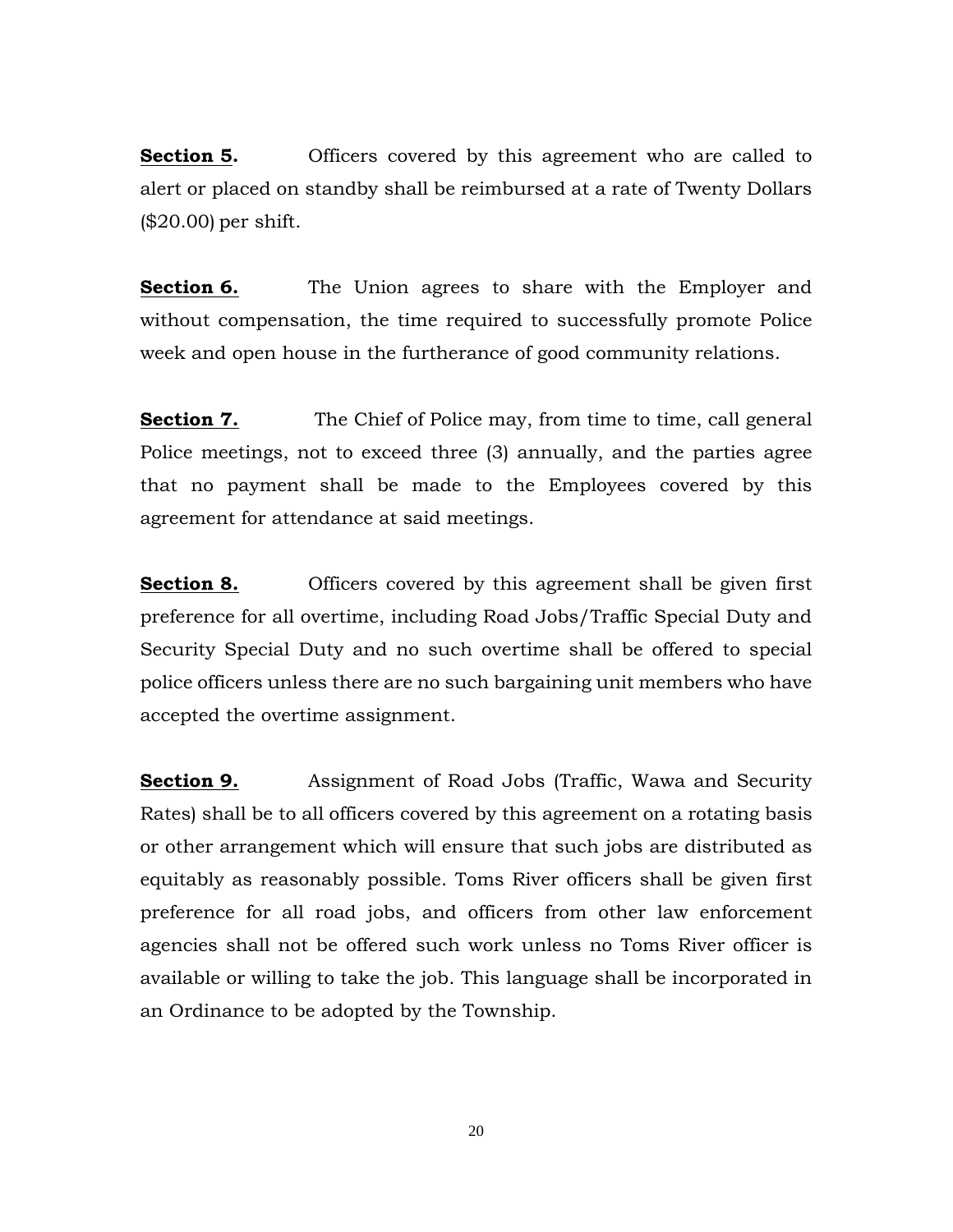**Section 10.** Effective as soon as reasonably possible after execution of this agreement, the Township shall adopt an ordinance to increase the rate for Road Jobs/Traffic Special Duty to Seventy Eight Dollars (\$78.00) per hour with the Township receiving an administration fee of \$8.00 per hour and the officer receiving \$70.00 per hour. The ordinance shall show Wawa Rate/Special Duty to remain at Seventy Dollars (\$70.00) per hour with the Township receiving an administration fee of \$7.00 per hour and the officer receiving \$63.00 per hour. The ordinance shall increase the Security Special Duty rate to Fifty Dollars (\$50.00) per hour with the Township receiving an administrative fee of \$7.00 per hour and the officer receiving \$43.00 per hour. The school special duty rate shall cease to exist. None of these rate changes shall be retroactive; all shall commence effective as of the date of the ordinance change. See chart below which breaks down distribution of rates per hour.

| Title                | Rate    | Officer | Town   |
|----------------------|---------|---------|--------|
| <b>Traffic Rate</b>  | \$78.00 | \$70.00 | \$8.00 |
| <b>Wawa Rate</b>     | \$70.00 | \$63.00 | \$7.00 |
| <b>Security Rate</b> | \$50.00 | \$43.00 | \$7.00 |

**Section 11.** In the event that an officer is required to work on Christmas Eve, Christmas Day, Thanksgiving Day and July 4th, he/she shall be granted a substitute day off on an hour for hour basis.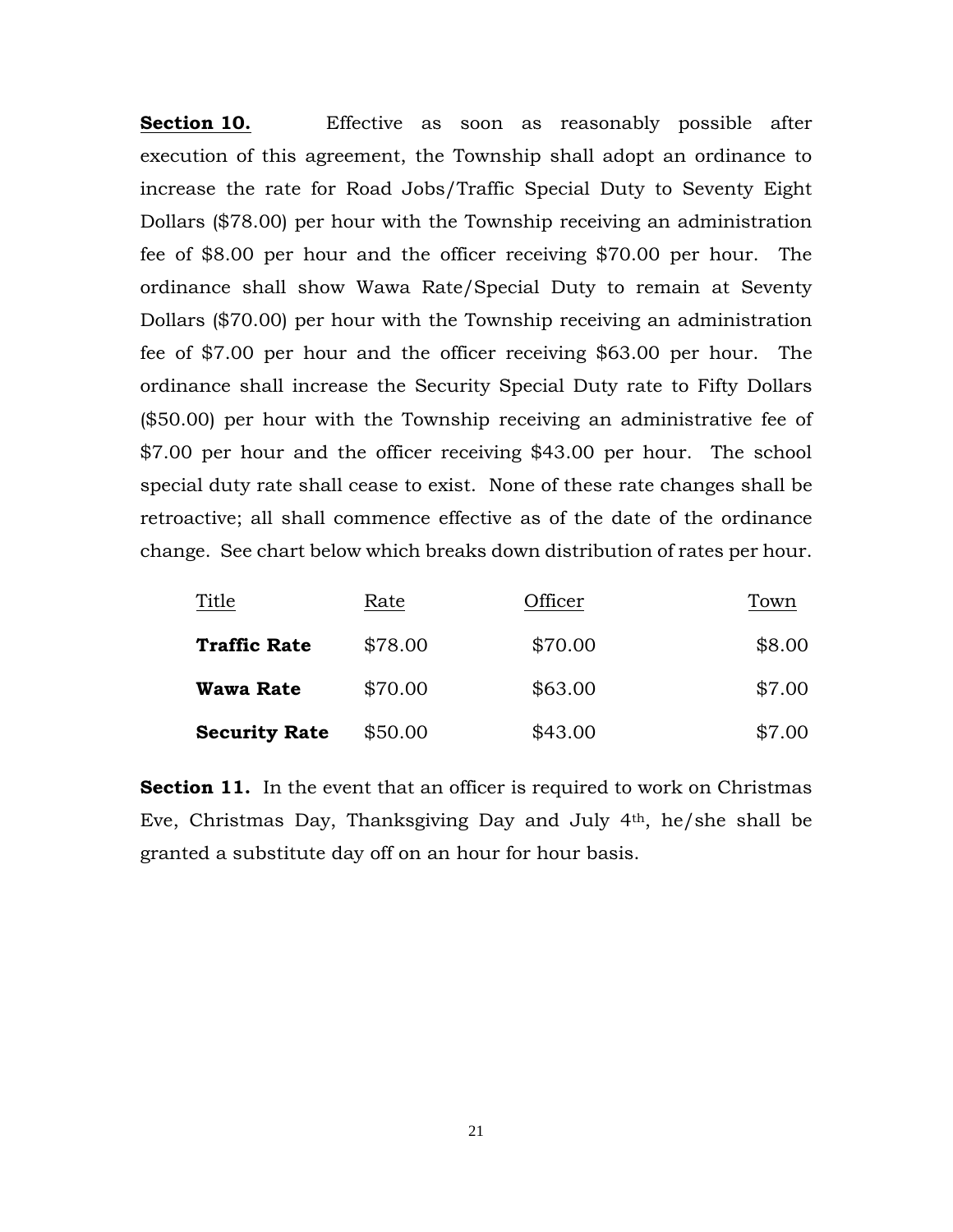# **ARTICLE X VACATIONS**

**Section 1.** Except as provided below with respect to officers hired after January 1, 2014, each member of the Department who has had the length of continuous employment specified in the table following shall be entitled to the working time shown, as a vacation with pay at their regular rate of pay.

| one (1) Year But Less Than Five (5)   |           |
|---------------------------------------|-----------|
| Years                                 | 80 hours  |
| Five (5) Years But Less Than Ten (10) |           |
| Years                                 | 120 hours |
| Ten (10) Years But Less Than Fifteen  |           |
| $(15)$ years                          | 160 hours |
| Fifteen (15) Years But Less Than      |           |
| Twenty-five (25) years                | 200 hours |
| Twenty-Two (22) Years and over        |           |
|                                       | 224 hours |

Officers hired after January 1, 2014 shall be placed on the above schedule except that their vacation entitlement shall consist of a maximum of 200 hours after fifteen (15) years for the remainder of their career.

**Section 2.** Each member of the Department who has had the length of continuous employment specified in the table as set forth in Section 1 above shall receive an additional thirty-two (32) hours of vacation with pay at their regular rate of pay. This provision shall not apply to officers hired on or after January 1, 2014.

**Section 3.** Eligibility for vacation shall be computed as of the first day of the month in which hired. New Hires shall be permitted to utilize vacation upon completion of one year from date of hire.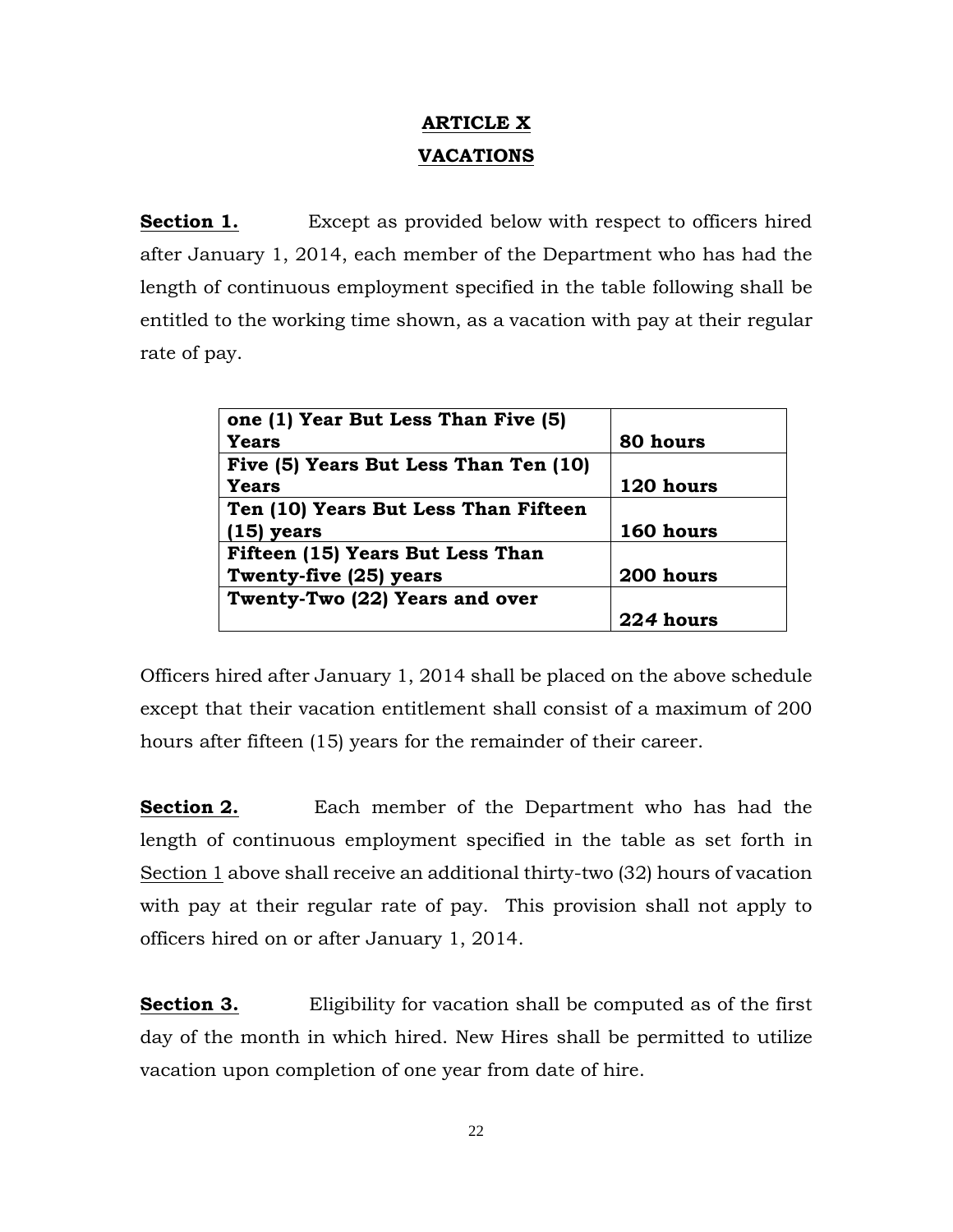**Section 4.** With the exception of the first annual anniversary date, vacations may be scheduled at any time within the calendar year of an annual anniversary date, that is, they need not be deferred until the actual anniversary date. If the first anniversary date occurs in December, the vacation to which entitled may be taken the following calendar year, but not consecutively with the vacation to which entitled for the second anniversary date.

Accrued but unused vacation leave may accumulate and be carried over from year to year. An employee will be entitled to carry over no more than forty-four hours vacation and shall not be entitled to carry over any vacation leave from the year immediately preceding his retirement.

**Section 5.** In order not to hamper proper and efficient Police operations, both parties agree that the scheduling of vacations must be left to the Employer, but the following conditions shall be observed in such scheduling:

- (a) Selection of vacation shall be based on seniority.
- (b) An exception to this rule will apply to the eight (8) hour uniform patrol schedule. Scheduled weeks off shall be limited to one (1) Officer per squad, going by seniority within that particular squad first, or in accordance with current practice or as manpower permits. After full weeks are scheduled with all squads on the shift, scheduling single days off will be administered by seniority on the shift.
- (c) An Officer's tenure within a specialty unit (Detective, Traffic Officer, K-9 Officer and School Resource Officers shall supersede seniority in respect to scheduling vacation time within that specialty unit.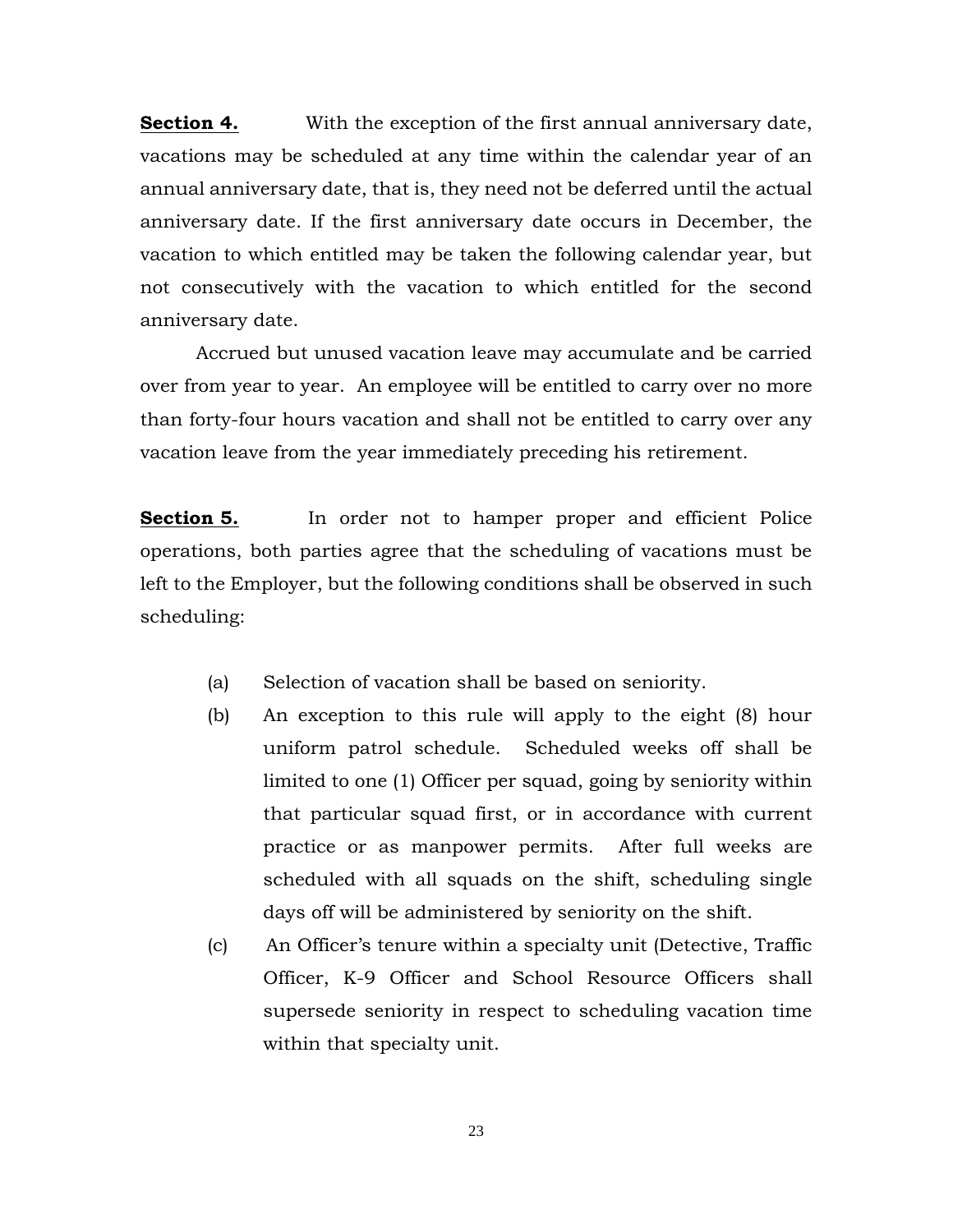- (d) No employee shall be permitted to take more than three (3) consecutive weeks of vacation at one (1) time unless mutually agreed upon by the parties.
- (e) No employee shall be assigned more than two (2) weeks vacation per month during June, July, August and/or December unless otherwise authorized by the Chief of Police.
	- (f) Officers shall be permitted to "sell back" accumulated vacation under the following terms and conditions: Officers shall be permitted to sell back not more than two (2) weeks of vacation per year. This shall be limited to three (3) times during their career. Such time shall be paid to the officer no later than the end of the year following the year in which the officer requests payment.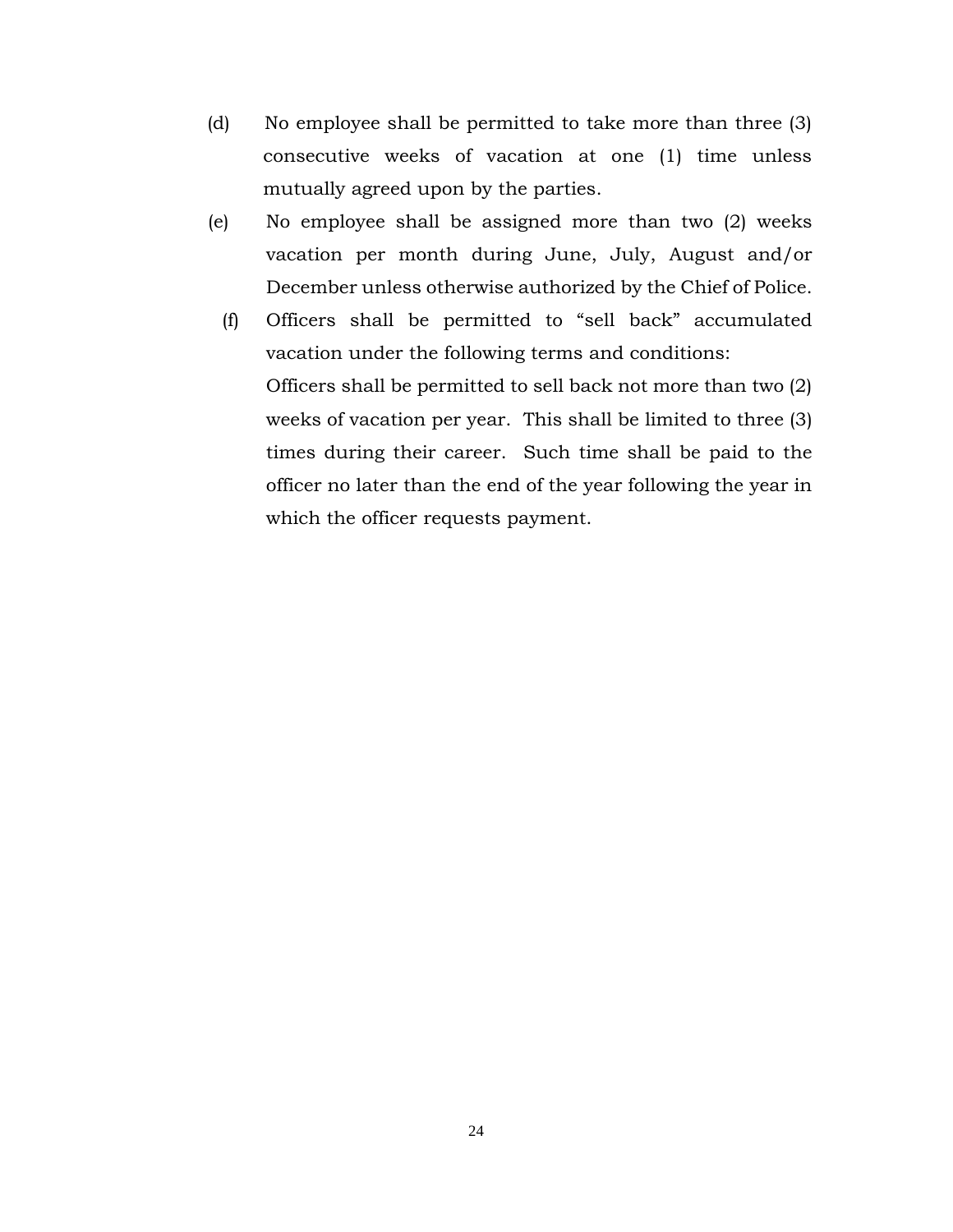# **ARTICLE XI BEREAVEMENT**

The policy contained in the Township Employee Handbook concerning bereavement days shall be incorporated in this Agreement. The policy is attached hereto.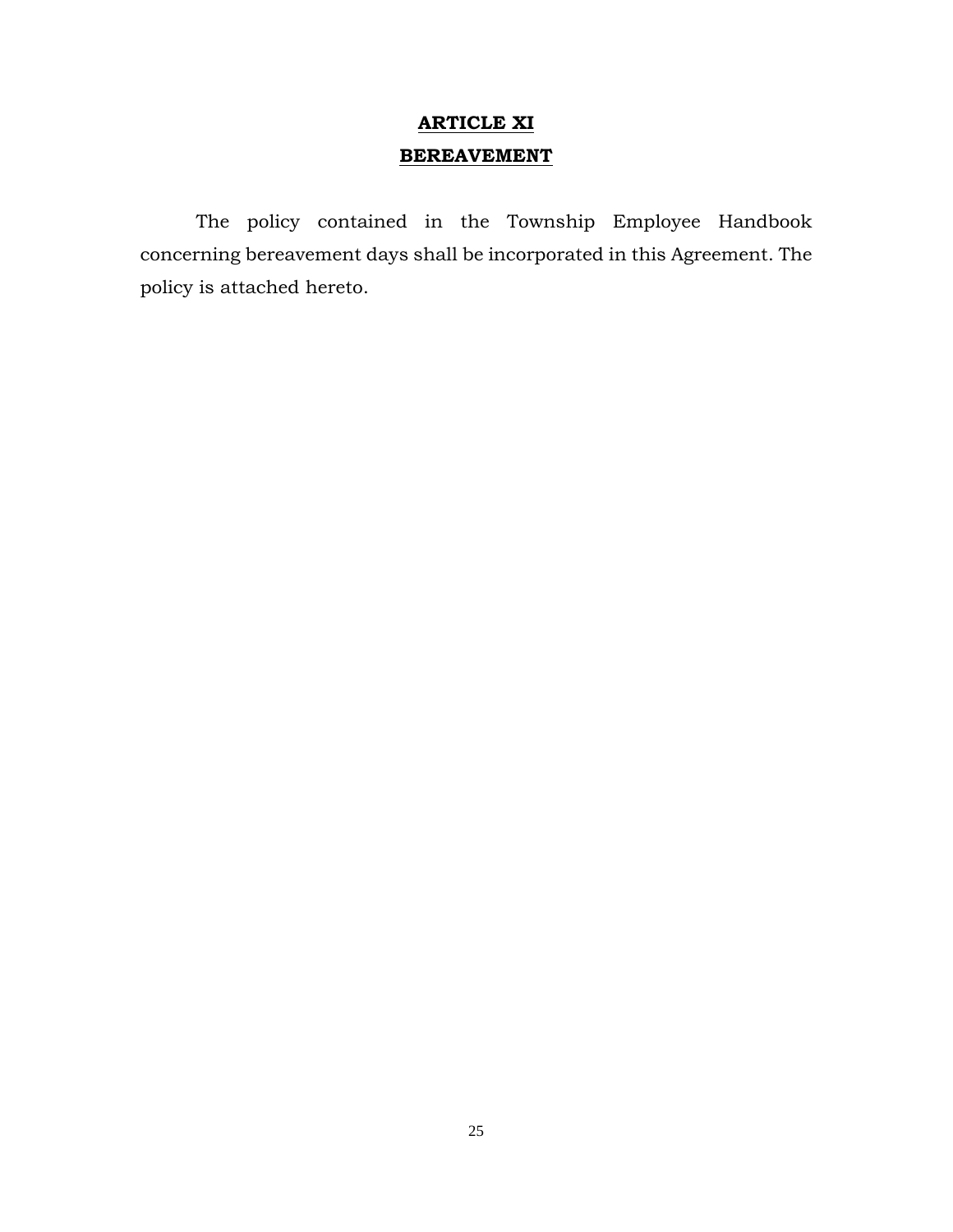## **ARTICLE XII PERSONAL DAYS**

**Section 1.** Employees shall be entitled to four (4) personal days per year. A personal day shall consist of one work day, regardless of the Officer's assigned work schedule and number of the hours in the work day. Therefore, each officer shall be entitled to take a personal day on a "day for day" basis.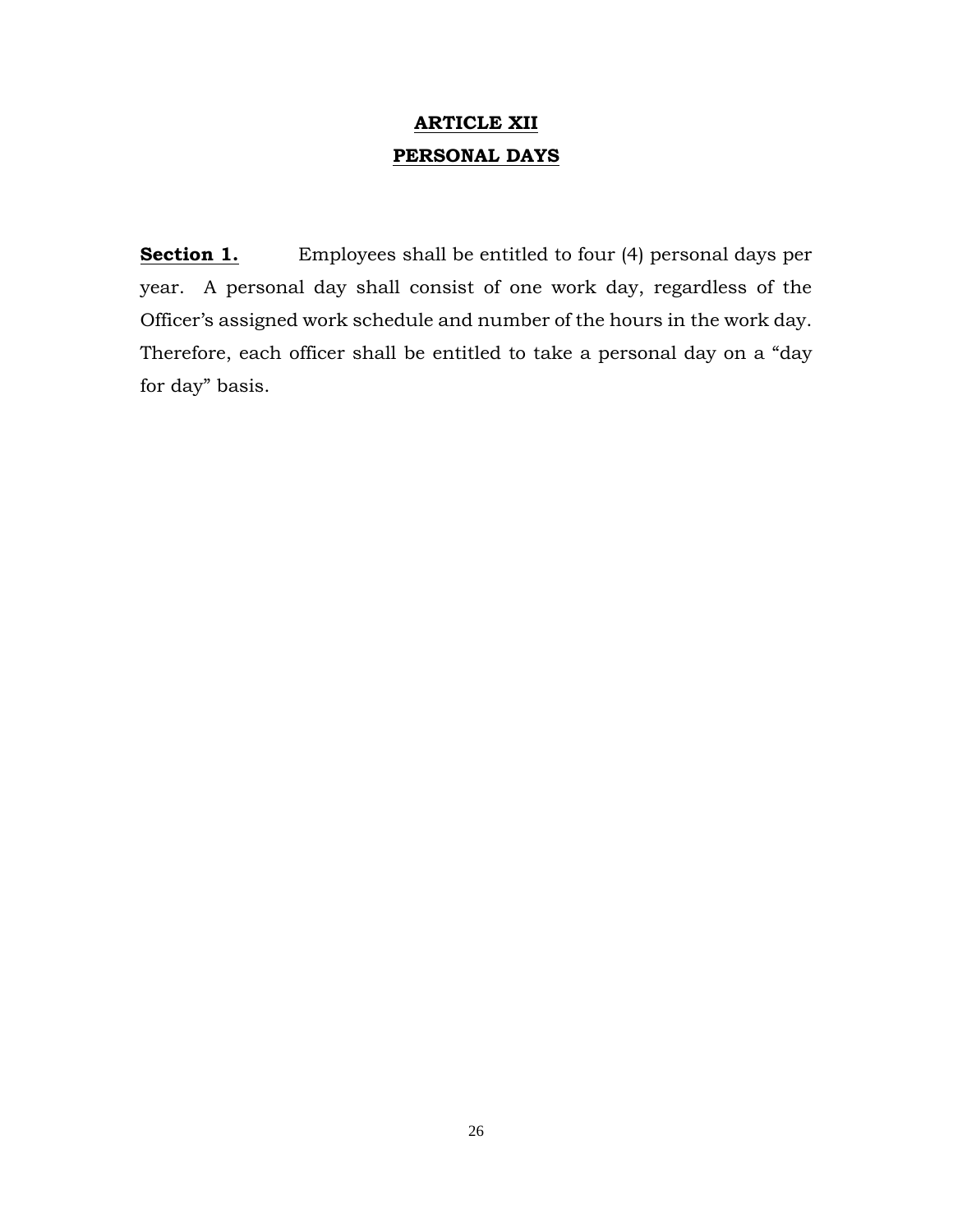#### **ARTICLE XIII**

#### **HOSPITAL AND MEDICAL INSURANCE**

**Section 1.** Subject to the provisions of this Article, the Township shall continue to provide health insurance coverage to the Employee, spouse and eligible dependent children below the age of twenty-six (26). The Township shall provide medical insurance coverage through Horizon Blue Cross/Blue Shield under three separate plans known as: Point of Service; Direct Access and EPO coverage. Summaries of these plans shall be attached hereto. "Traditional" health coverage and the coverage known as the "PPO" shall no longer be offered.

**Section 2.** Effective as of January 1, 2014 new employees who enter the bargaining unit will have the option of enrolling in the EPO Plan, Omnia and Omnia10 plans, together with the "dental fee schedule plan." Alternatively, they may elect to enroll in one of the plans offered to other employees, provided they agree to pay the difference in premium cost for such plan.

**Section 3.** The Employer agrees to continue to provide a prescription drug plan. If not effective sooner under the practice of the parties, effective upon execution of this agreement, the co-pays shall be (a) \$5.00 generic and \$30.00 brand name for a 30 day supply for retail prescriptions and (b) \$5.00 generic and \$30.00 brand name for a 90 day supply for mail in prescriptions.

**Section 4.** The Township shall continue to provide Dental Insurance through Horizon Blue Cross/Blue Shield and the current level of benefits shall remain in effect. This program shall apply to all employees hired before January 1, 2014 and employees hired on or after January 1, 2014 shall have the option to enroll in any plan offered to other employees so long as they agree to pay the difference between the "dental fee schedule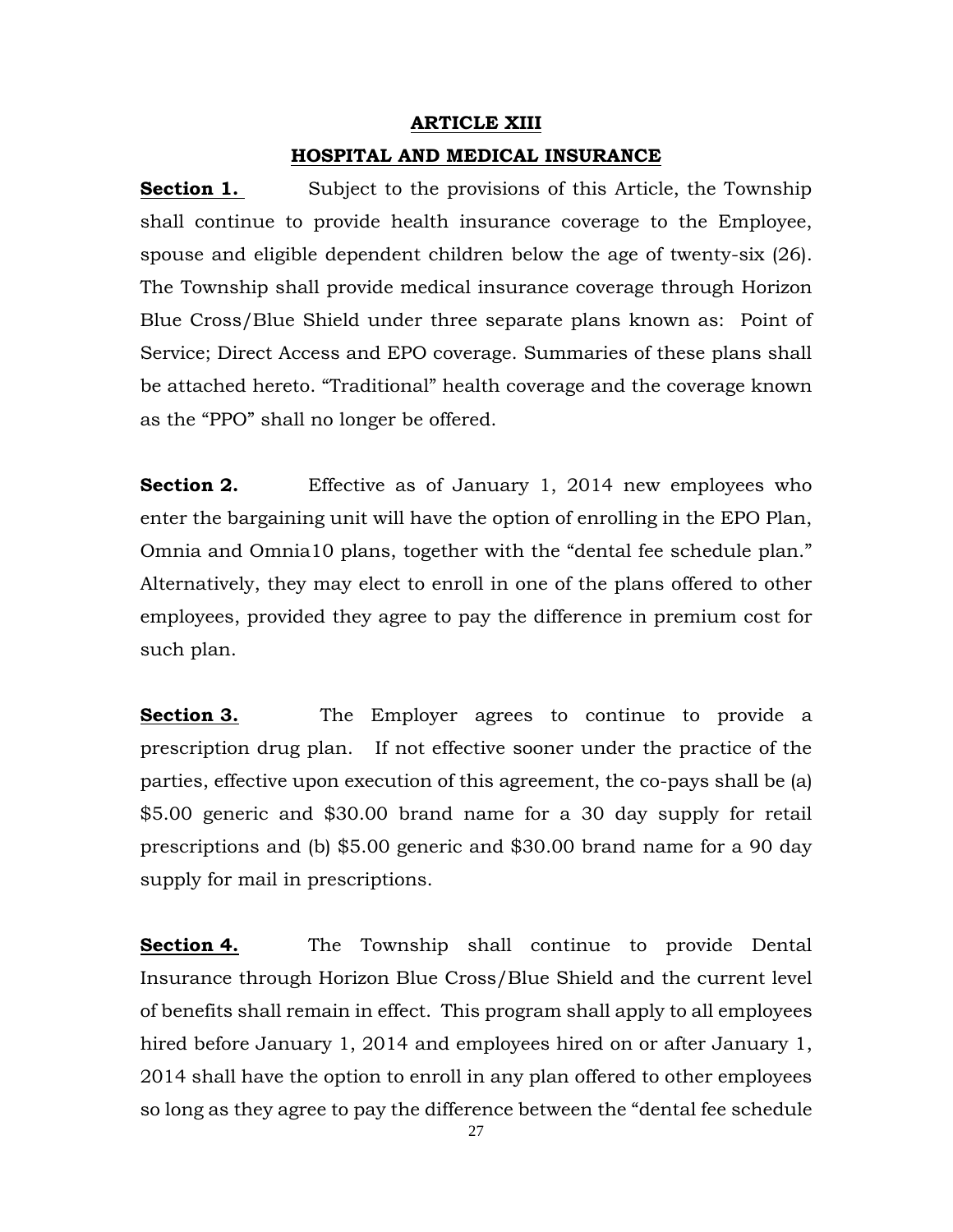plan" and the plan offered to other employees. (A Summary of Medical Plans is attached hereto).

**Section 5**. A booklet describing each of the insurance benefits that are provided pursuant to this Article XIII shall be provided to each Employee following the execution of this Contract.

**Section 6.** The Employer may change insurance carriers or plans at its option, (with respect to Hospitalization, Medical, Prescription and Dental other insurance coverage, if applicable) provided substantially equivalent benefits are provided.

**Section 7.** The Medical Savings/Flexible Spending Accounts which have been adopted by the Township under the Internal Revenue Code and as required by New Jersey Law, in order to permit the payment of medical premiums and/or medical expenses on a pre-tax basis, shall be continued during the term of this Agreement.

**Section 8.** Except as otherwise provided in this Agreement, every employee subject to this Agreement (including employees who retire under this Agreement as provided in Section 10 below) shall be required to pay contributions toward his/her insurance coverages in accordance with and pursuant to the present practice of the parties or provisions of this Agreement. This requirement shall include new employees hired on or after January 1, 2014, and future hires who shall contribute same amount as top step officers from their date of hire.

**Section 9.** Except as provided below, with respect to all medical, prescription and dental benefits provided under this Agreement, officers who retire after execution of this Agreement shall be offered the same benefit plans and levels of coverage and be subject to the same co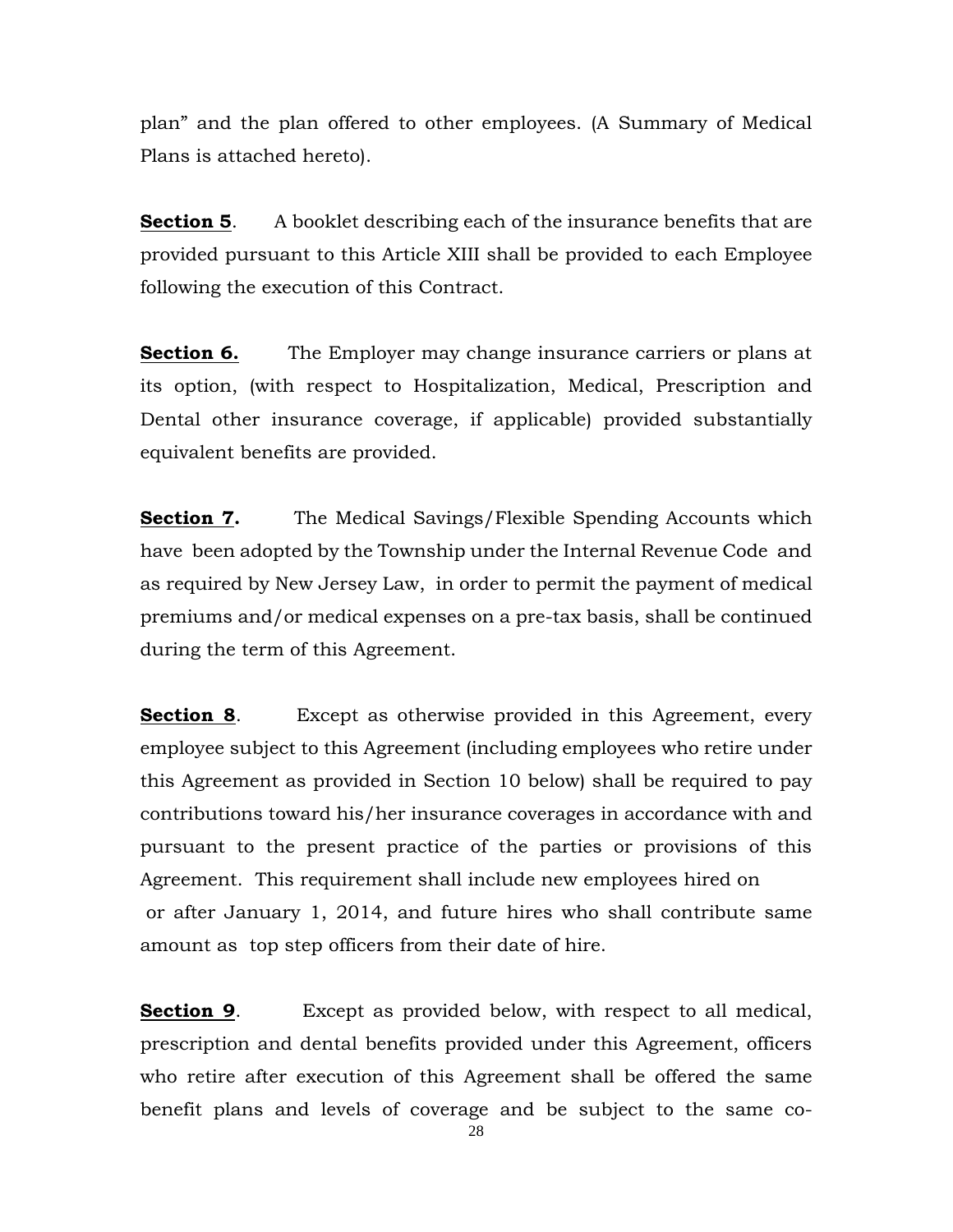payments and deductibles as active employees. These benefit plans, levels of coverage, (except premium contributions which are established under this Agreement and which shall be fixed throughout retirement for those employees who retire under this Agreement) co-payments and deductibles may be changed by the parties in future contract negotiations and those changes will apply to all future retirees. In no event will retirees' benefit levels be reduced below the then applicable minimum plan offered by the New Jersey State Health Benefits Program, or its equivalent.

In order to be eligible for retiree benefits under this Section 9, the officer must have earned or accumulated 25 or more years of service credit in the Police and Firemen's Retirement system, at least 18 of which shall have been earned or accumulated in service to the Township

**Section 10.** Disability Retirees under the Police and Fire Retirement System in the following categories shall not be required to contribute to their health insurance coverage, which shall be paid during retirement by the Township, as follows:

- 1. Officers who are granted a disability pension by the Police and Fire Retirement System (Pension Board) based upon an illness or injury which is related to their police service.
- 2. Officers who have more than 20 years of service with the Township and are granted a disability pension by the Pension Board for illness or injury unrelated to their police service.

### **Section 11**. **Retiree Health Insurance**

- 1. Amounts payable for coverage for employees retiring on or after January 1, 2018 are subject to the amounts set forth on the schedule below and subject to the conditions in that schedule:
- 2. Premium contributions shall be based upon the level of coverage selected and the year of retirement. Retirees may change their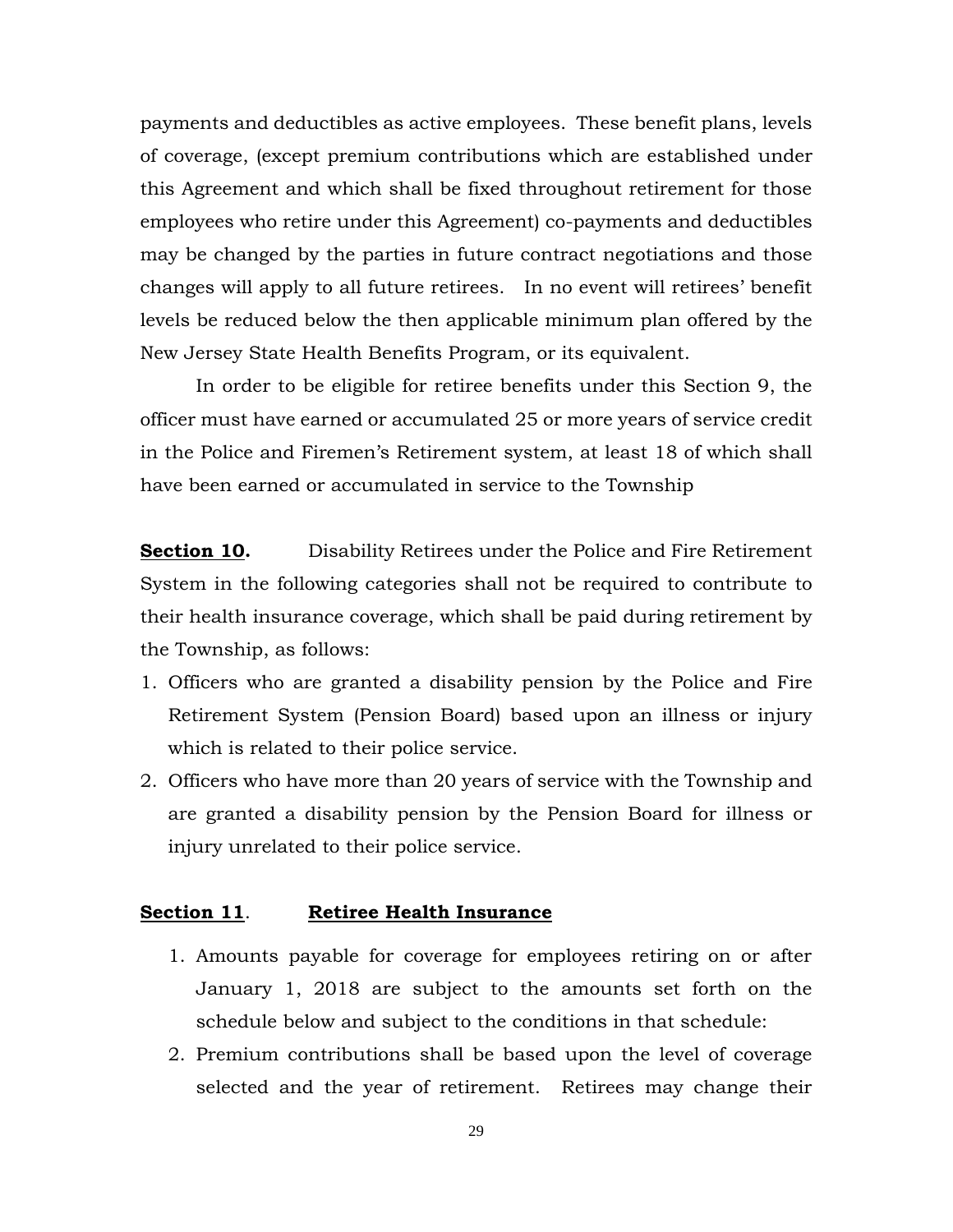coverage as their life situation changes such as family to husband and wife, single etc. Premium levels shall be fixed based upon the year of retirement.

| 1/1/2018 |            |               |            |
|----------|------------|---------------|------------|
|          | Omnia      | Direct Access | <b>POS</b> |
| Single   | \$1,550.00 | \$2,232.00    | \$2,108.00 |
| P/C      | \$2,100.00 | \$3,276.00    | \$3,094.00 |
| H/W      | \$3,100.00 | \$4,482.00    | \$4,233.00 |
| Family   | \$4,500.00 | \$6,390.00    | \$6,035.00 |

| 1/1/2019 |            |               |            |
|----------|------------|---------------|------------|
|          | Omnia      | Direct Access | <b>POS</b> |
| Single   | \$1,600.00 | \$2,268.00    | \$2,142.00 |
| P/C      | \$2,340.00 | \$3,339.00    | \$3,153.00 |
| H/W      | \$3,200.00 | \$4,563.00    | \$4,309.00 |
| Family   | \$4,600.00 | \$6,480.00    | \$6,120.00 |

| /1/2020 |            |               |            |
|---------|------------|---------------|------------|
|         | Omnia      | Direct Access | <b>POS</b> |
| Single  | \$1,760.00 | \$2,304.00    | \$2,176.00 |
| P/C     | \$2,574.00 | \$3,402.00    | \$3,213.00 |
| H/W     | \$3,520.00 | \$4,644.00    | \$4,386.00 |
| Family  | \$5,060.00 | \$6,570.00    | \$6,205.00 |

| 1/1/2021 |            |               |            |
|----------|------------|---------------|------------|
|          | Omnia      | Direct Access | <b>POS</b> |
| Single   | \$1,936.00 | \$2,540.00    | \$2,210.00 |
| P/C      | \$2,831.00 | \$3,465.00    | \$3,275.00 |
| H/W      | \$3,872.00 | \$4,725.00    | \$4,462.00 |
| Family   | \$5,566.00 | \$6,600.00    | \$6,290.00 |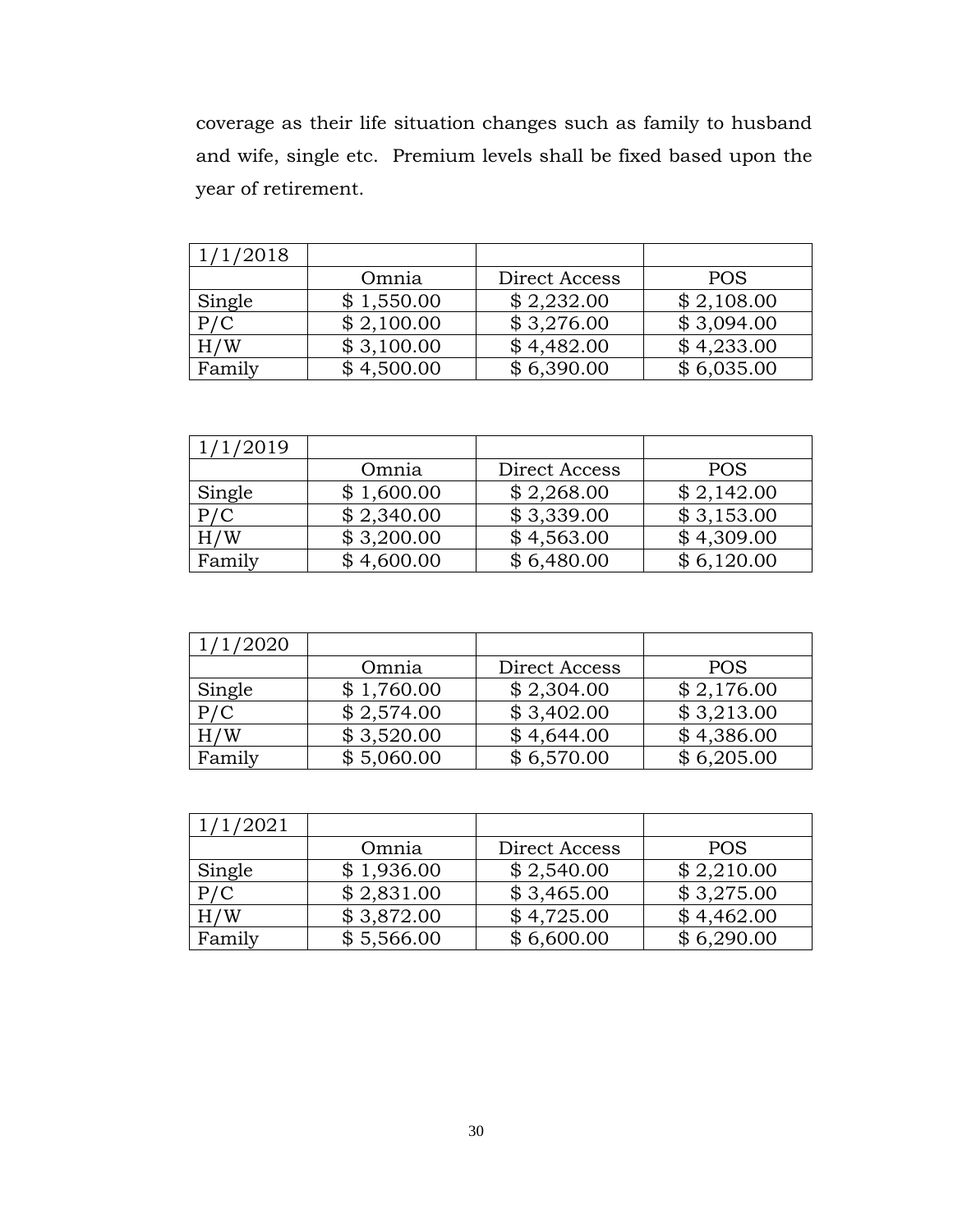3. Upon reaching the age of 65, retired Employees shall pay the following adjusted annual premium contributions:

|        | Omnia      | Direct Access | <b>POS</b> |
|--------|------------|---------------|------------|
| Single | \$1,975.00 | \$2,160.00    | \$2,025.00 |
| P/C    | \$2,340.00 | \$2,700.00    | \$2,490.00 |
| H/W    | \$2,825.00 | \$3,240.00    | \$3,050.00 |
| Family | \$3,975.00 | \$4,500.00    | \$4,225.00 |

### Premium Contributions for Certain Retirees:

Consistent with N.J.S.A. 40A:10-21b(3) (L.2011, c.78, 79), Employees retiring under this agreement who accrued 20 or more years of creditable service in a State or locally-administered retirement system on or before June 28, 2011, shall have no premium co-payment in retirement.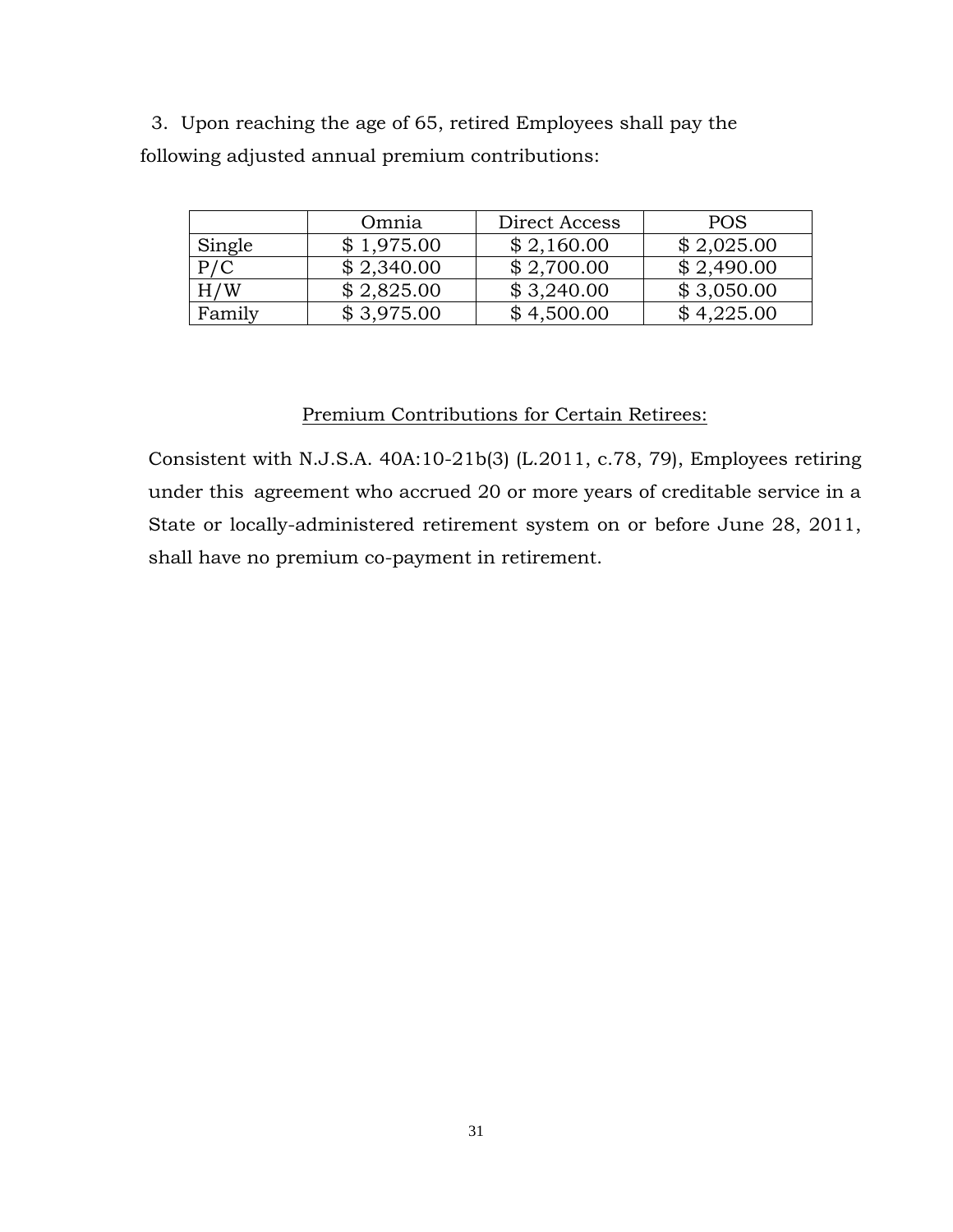# **ARTICLE XIV Eliminated**

# **ARTICLE XV FALSE ARREST AND LIABILITY INSURANCE**

**Section 1.** The Employer will indemnify all Employees covered by this agreement from civil suits arising out of the performance of their duties including, but not limited to the following: False arrest, malicious prosecution, libel, slander, defamation of character, privileged occupancy and the invasion of civil rights.

**Section 2**. Employees covered by this agreement shall be fully indemnified and defended by the Employer for all circumstances in which the Employee renders first aid, whether on duty or off duty.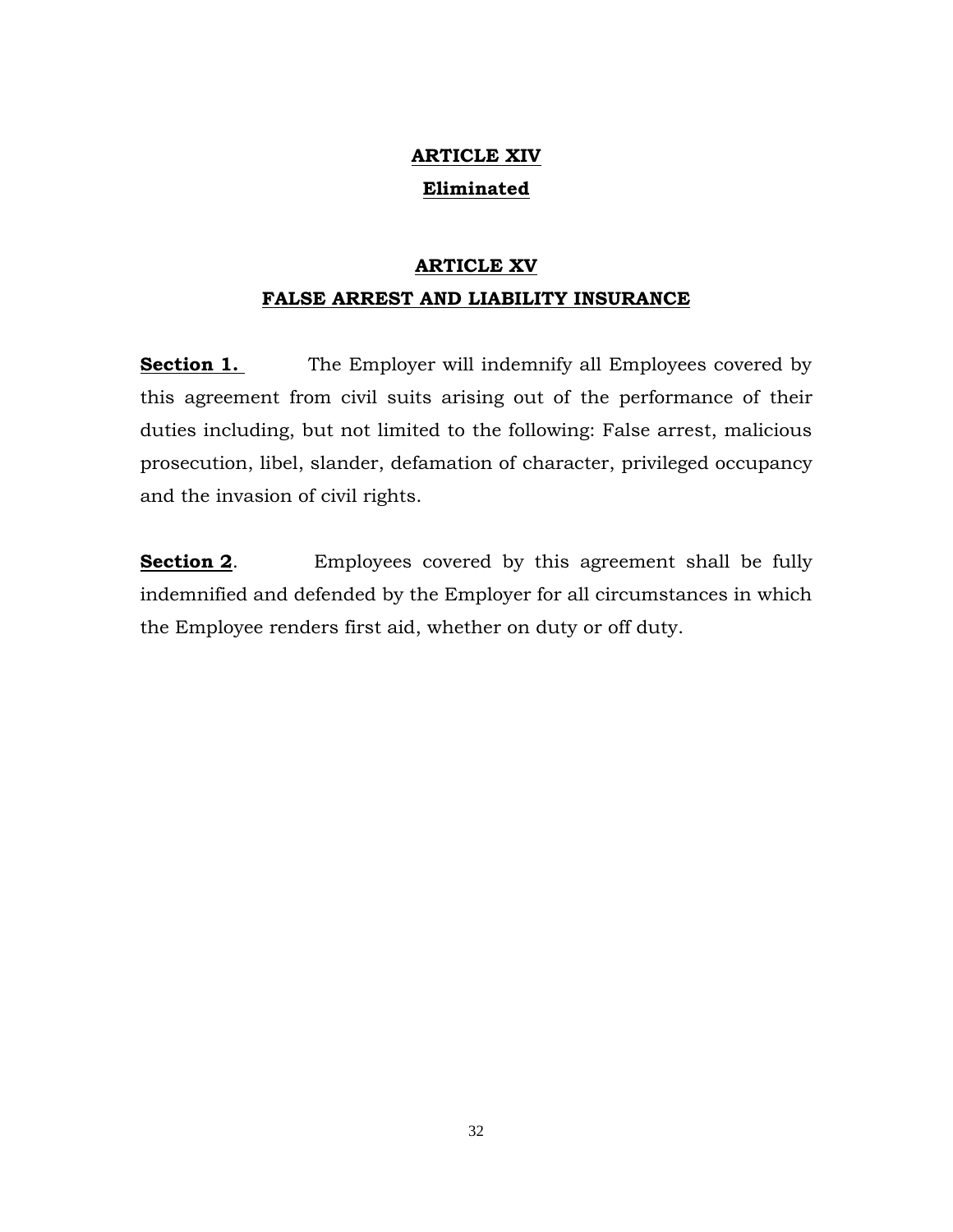## **ARTICLE XVI BULLETIN BOARD**

**Section 1.** The Employer will provide a Bulletin Board in a conspicuous location in the Headquarters for the use of the Union for posting notices concerning Union business and activities. All such notices shall be posted only upon the authority of the officially designated Union representatives and shall not contain any malicious, inflammatory, annoying or controversial material. The Chief of Police, or his/her representative, may have removed from the Bulletin Board any material, which is not in conformance with the intent and provisions of this Article.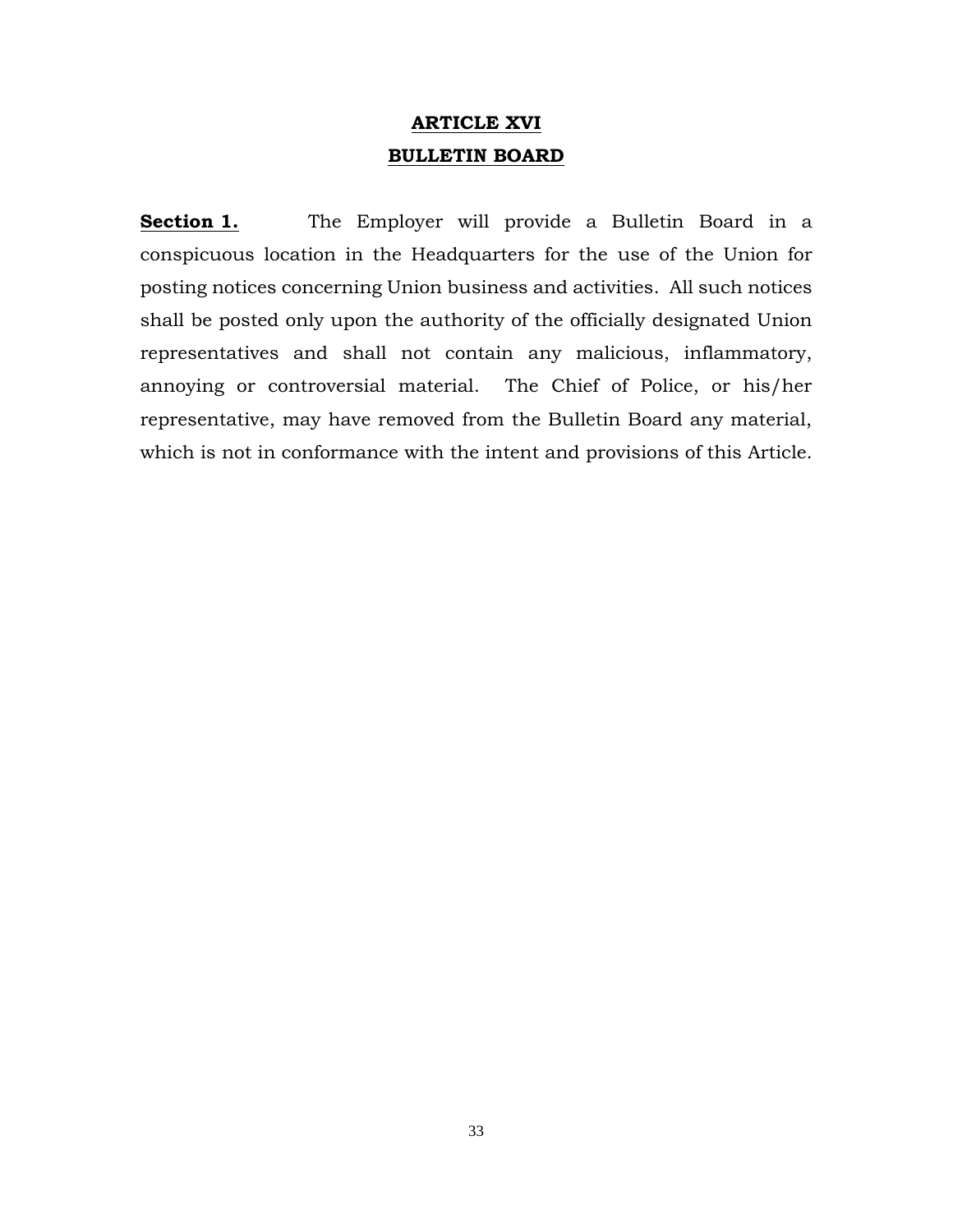## **ARTICLE XVII PENSIONS**

The Employer and the Employees shall continue to make contributions as heretofore to provide pension and retirement benefits to Employees covered by this agreement under the Police and Fireman's Retirement System pursuant to provisions of the statutes and laws of the State of New Jersey.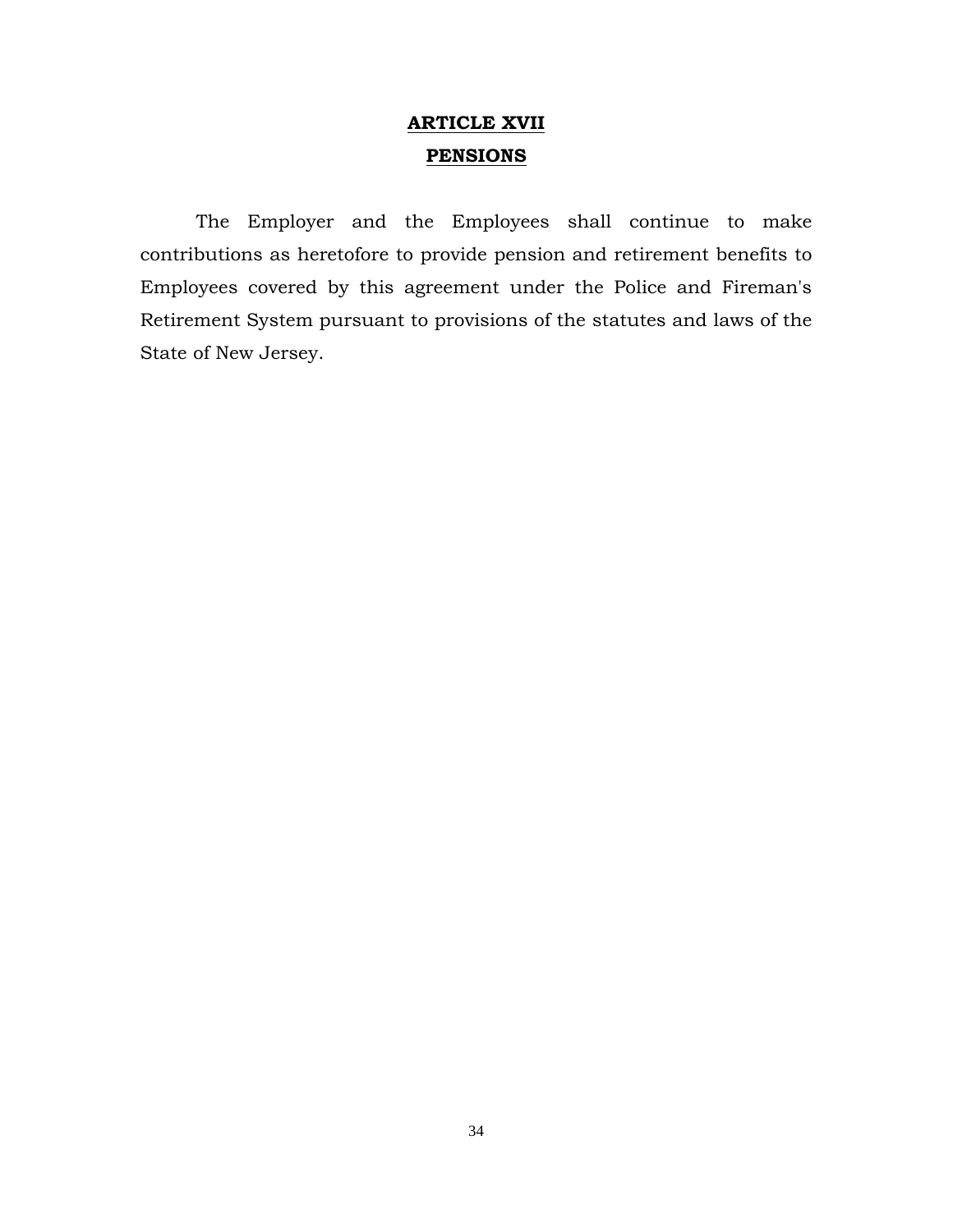## **ARTICLE XVIII VACANCIES**

**Section 1.** The Employer shall, by ordinance (which ordinance may be amended from time to time by resolution) set forth the authorized allowance of personnel covered by this Agreement.

**Section 2.** Such authorized allowance of personnel enumerated in Section 1 of this Article shall be known as the Table of Organization.

**Section 3.** In the event of any vacancy in the Table of Organization enumerated in Sections 1 and 2, of this Article, due to retirement, death, discharge, promotion or voluntary severance from the Department, such vacancy may be filled at the sole discretion of the Employer from the existing waiting list.

**Section 4.** If the existing waiting list is exhausted at the time of the vacancy, the Employer, through the Chief of Police, may request or call for an appropriate test and such vacancy may be filled at the sole discretion of the Employer following promulgation of the list resulting from the said test.

**Section 5.** Existing waiting lists of promotions shall be valid for a period of three (3) years. The Employer reserves the right to amend the Table of Organization as it shall deem necessary for the best interests of the Township of Toms River.

**Section 6.** No promotions for Sergeant shall occur unless not less than 120 days prior to the written examination, the Township shall announce the criteria for promotions (e.g. evaluations, examinations,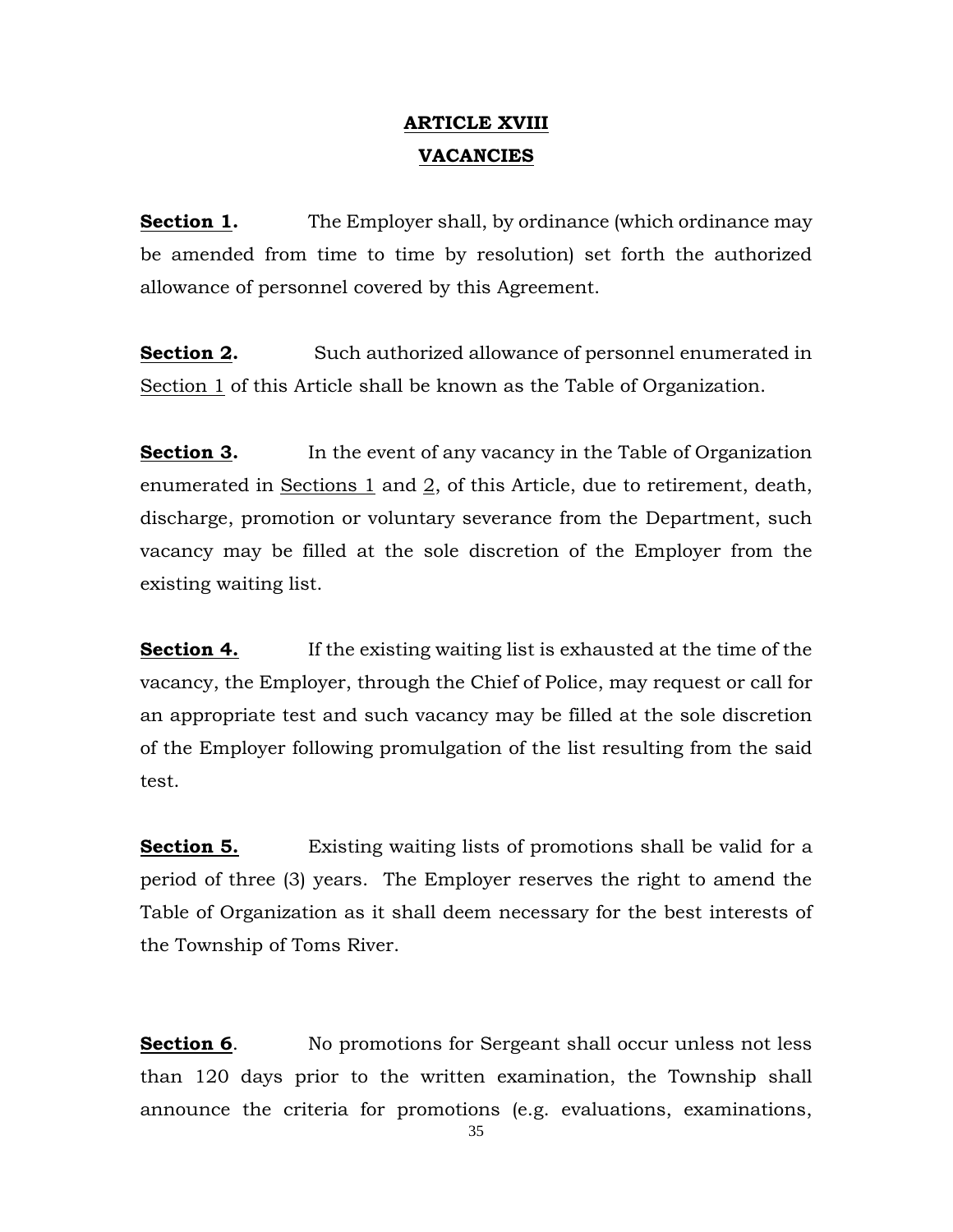seniority and the like) together with the weight to be assigned to each such criterion. If promotional evaluations are one of the criteria for promotion, the Township agrees to publish the results of any such evaluations used in the promotion process for the rank of Sergeant at least 90 days prior to the examination date. Publication shall mean providing electronic notification to each officer below the rank of Sergeant on the DMS System or other system utilized by the Department to circulate information to Department members. Additionally, notice shall be placed in the squad room line-up book. The information to be published shall include the names of all officers evaluated, their badge number and their percent score.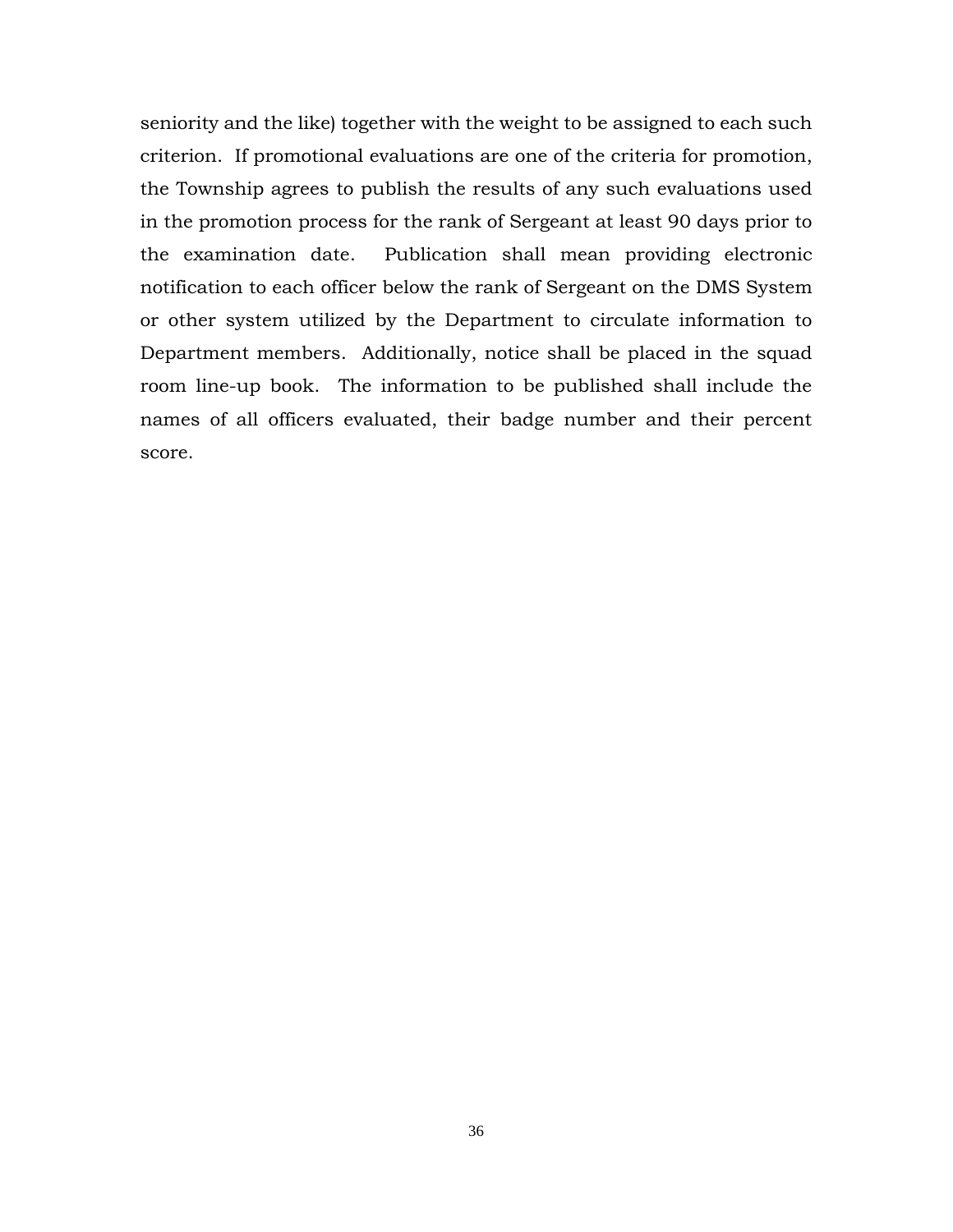# **ARTICLE XIX DISCHARGE AND SUSPENSION**

**Section 1.** No Employee shall be disciplined or discharged without just cause. An Employee who has been disciplined or discharged may grieve such action in accordance with the provisions hereinafter set forth in Article XX entitled "Grievance Procedure".

**Section 2.** Upon any suspension, demotion, discharge, or any other appropriate disciplinary action against any Employee of this Department, a copy of such charges shall be forwarded to the President of the Union within five (5) working days after any such action against said Employee is taken by the Employer.

**Section 3.** This Article does not apply to probationary Employees.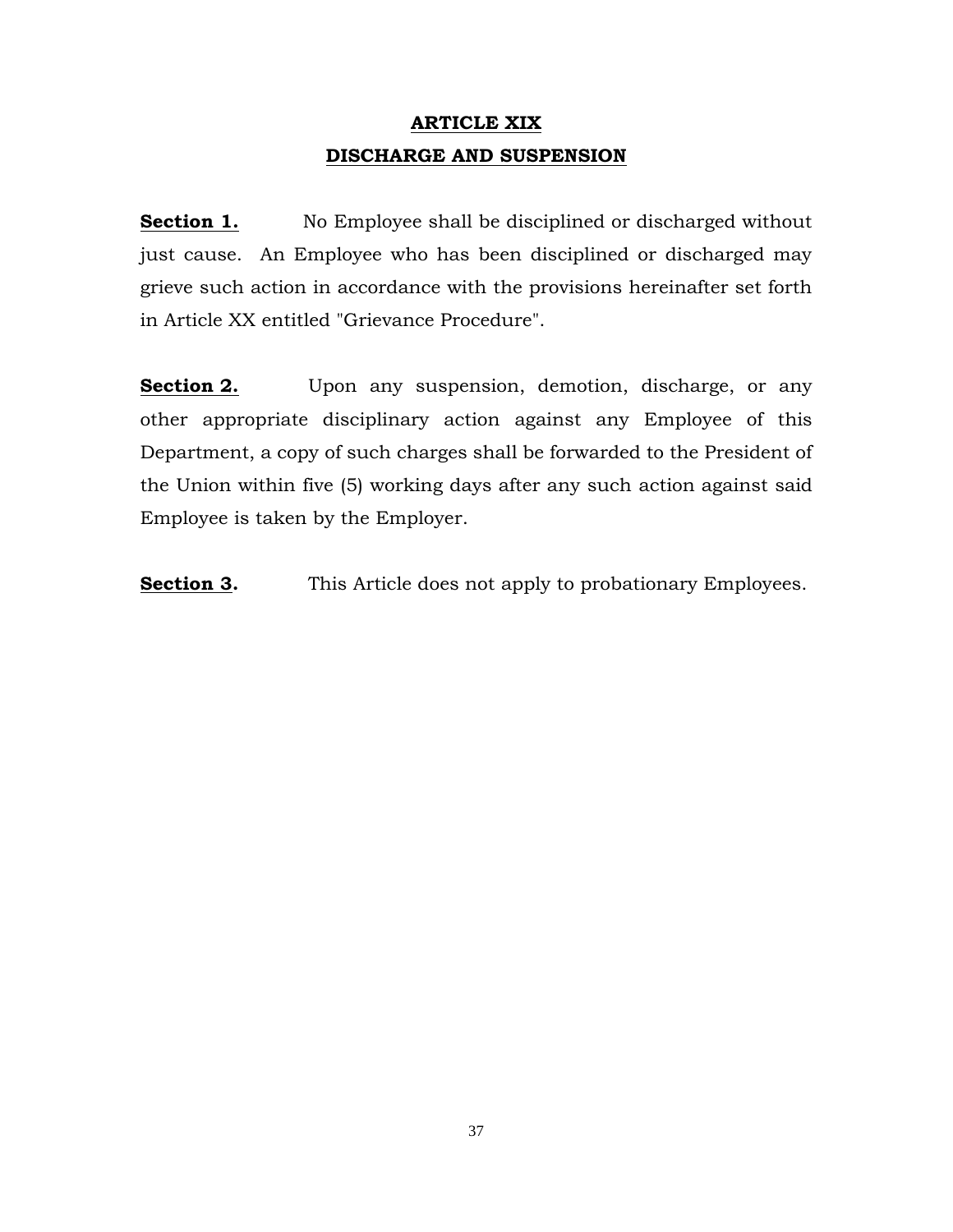## **ARTICLE XX GRIEVANCE PROCEDURE**

A grievance is a claim by a Police Officer, the Union, or the Employer based upon the interpretation, application, or violation of this agreement, policies or administrative decisions and practices affecting a Police Officer, group of Police Officers, or the Employer.

### **Party in Interest**

A "party in interest" is the person or persons making the claim and any person including the Union or the Township, who might be required to take action or against whom action might be taken in order to resolve the claim.

### **Purpose**

The purpose of this procedure is to secure, at the lowest possible level, equitable solutions to the problems, which may from time to time arise affecting Police Officers. Both parties agree that these proceedings will be kept as informal and confidential as may be appropriate at any level of the procedure.

### **Level One - Immediate Supervisor**

 A Police Officer with a grievance shall first discuss it with his/her Bureau Commander within fifteen (15) business days, either directly or through the Union's designated representative, with the objective of resolving the matter informally.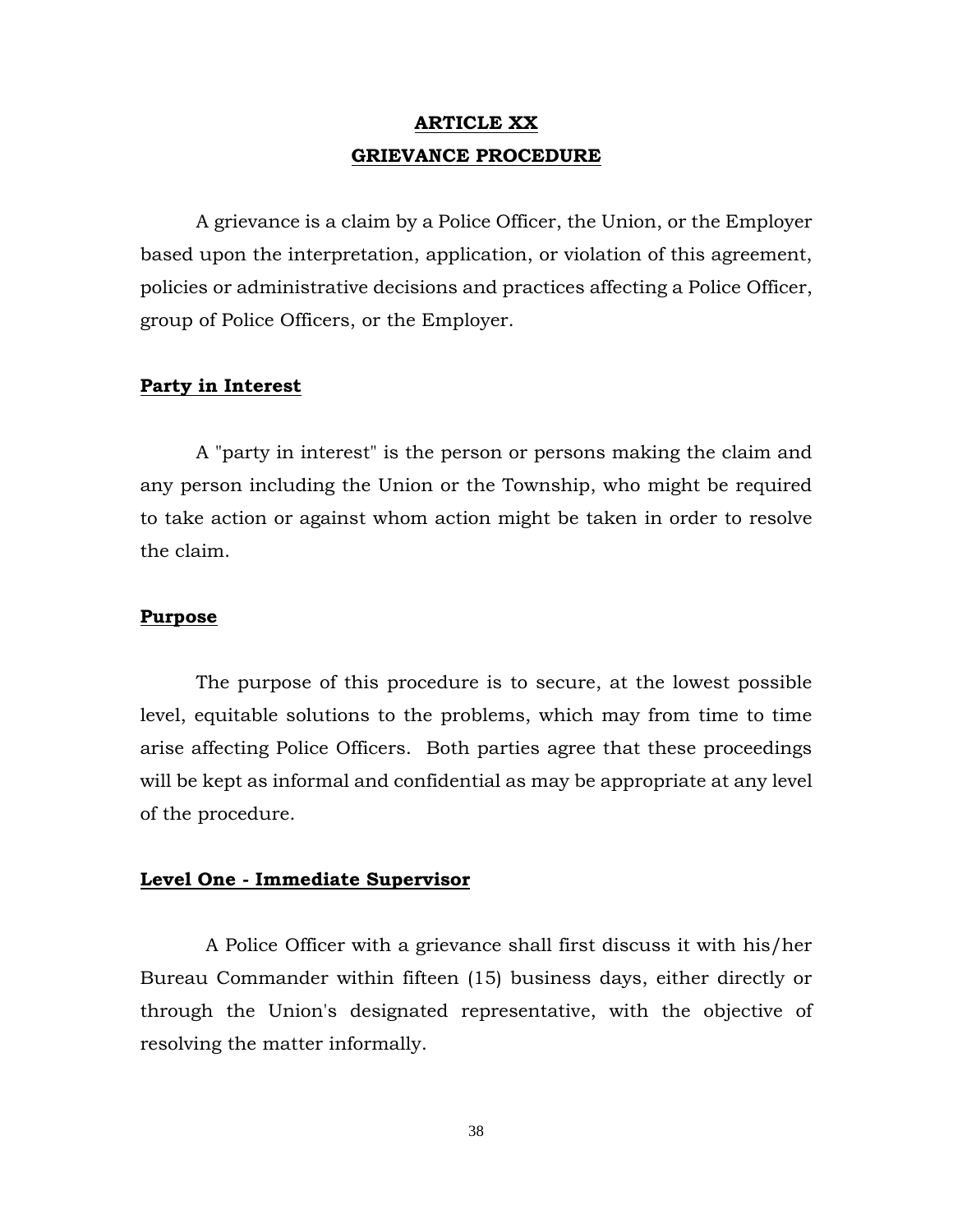### **Level Two - Chief of Police/ Township**

If the aggrieved person is not satisfied with the disposition of their grievance at Level One**,** or if no decision has been rendered within ten (10) business days after the presentation of the grievance, the Union may refer it to the Chief of Police in writing who shall confer with the Township on said grievance and respond in writing to the Union.

### **Level Three - Arbitration**

- **(a)** If the Union is not satisfied with the disposition of the grievance at Level Two**,** or if no decision has been rendered within fifteen (15) business days after the grievance was delivered to the Chief, the Union may notify the Township of its intention to submit the grievance to arbitration.
- **(b)** Within twenty (20) business days after such written notice of submission to arbitration, the Union and the Township shall attempt to agree upon a mutually acceptable Arbitrator and shall obtain a commitment from said Arbitrator to serve. If the parties are unable to agree upon an Arbitrator or to obtain such a commitment within the specified period, a request for a list of Arbitrators may be made to the Public Employment Relations Commission by either party. The parties shall then be bound by the rules and regulations of the Public Employment Relations Commission.
- **(c)** The Arbitrator's decision shall be in writing and shall be submitted to the Township and the Union and shall be final and binding on the parties.
- **(d)** The costs for the services of the Arbitrator, including per diem expenses, if any, and actual and necessary travel, subsistence expenses and the cost of the hearing room shall be borne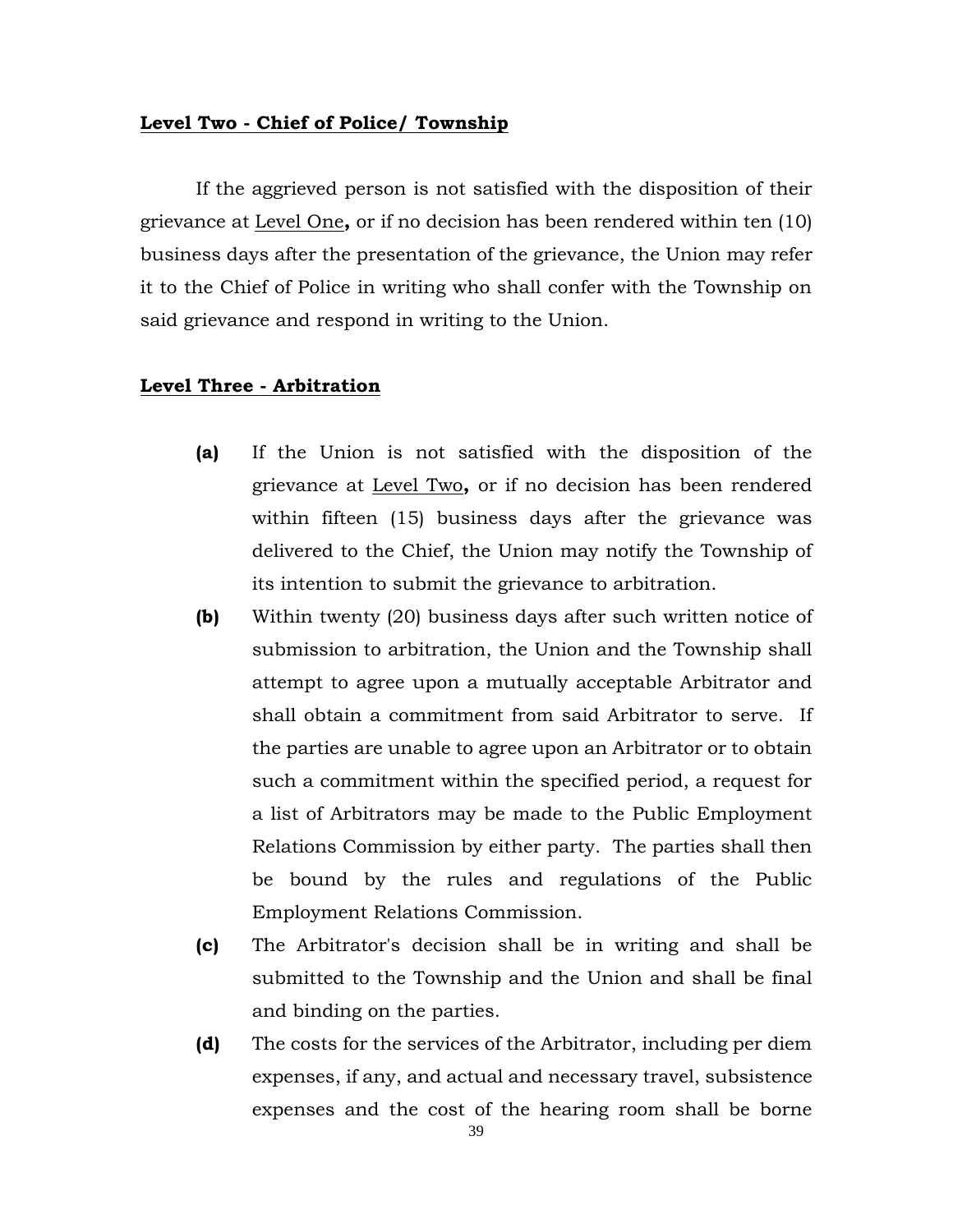equally by the Township and the Union. Any other expenses incurred shall be paid by the party incurring same. All costs shall be known prior to the selection of the Arbitrator.

#### **Rights of Members to Representation**

### **1. Member and Union**

Any aggrieved person may be represented at all stages of the Grievance Procedure by themselves, or, at their option, by representatives selected or approved by the Union. When a member is not represented by the Union, the Union shall have the right to be present and to state its views at all stages of the Grievance Procedure.

## **2. Reprisals**

No reprisals of any kind shall be taken by the Township or by any member of the Administration against any party in interest, any representative, any member of the Union, or any other participant in the Grievance Procedure by reason of such participation.

## **3. Advanced Step Filing**

Any grievance affecting either a class of members, or whose decision will have an effect on the membership of this Union shall be commenced at Level Two**,** Chief of Police - Township.

It is understood that the filing of any grievance shall be at the level of jurisdiction necessary to render the relief sought by the grievant or the Union.

Grievances initiated by the Employer shall be filed directly with the Union within seven (7) business days after the event giving rise to the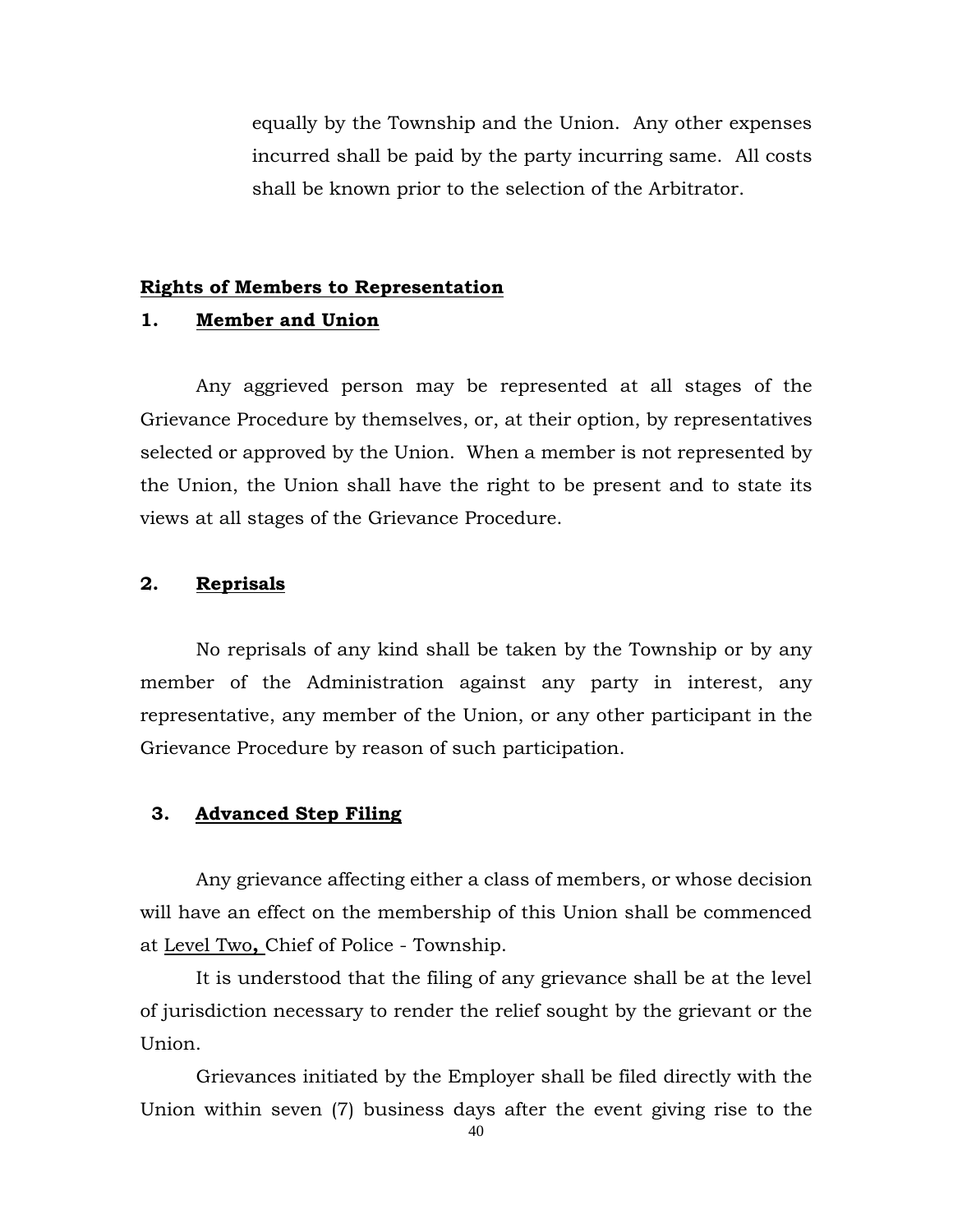grievance has occurred. A meeting shall be held within five (5) working days after filing a grievance between representatives of the Employer and the Union in an earnest effort to adjust the differences between the parties. In the event no such adjustment has been satisfactorily made within twenty (20) calendar days after such meeting, either party may within ten (10) calendar days thereafter, file for arbitration.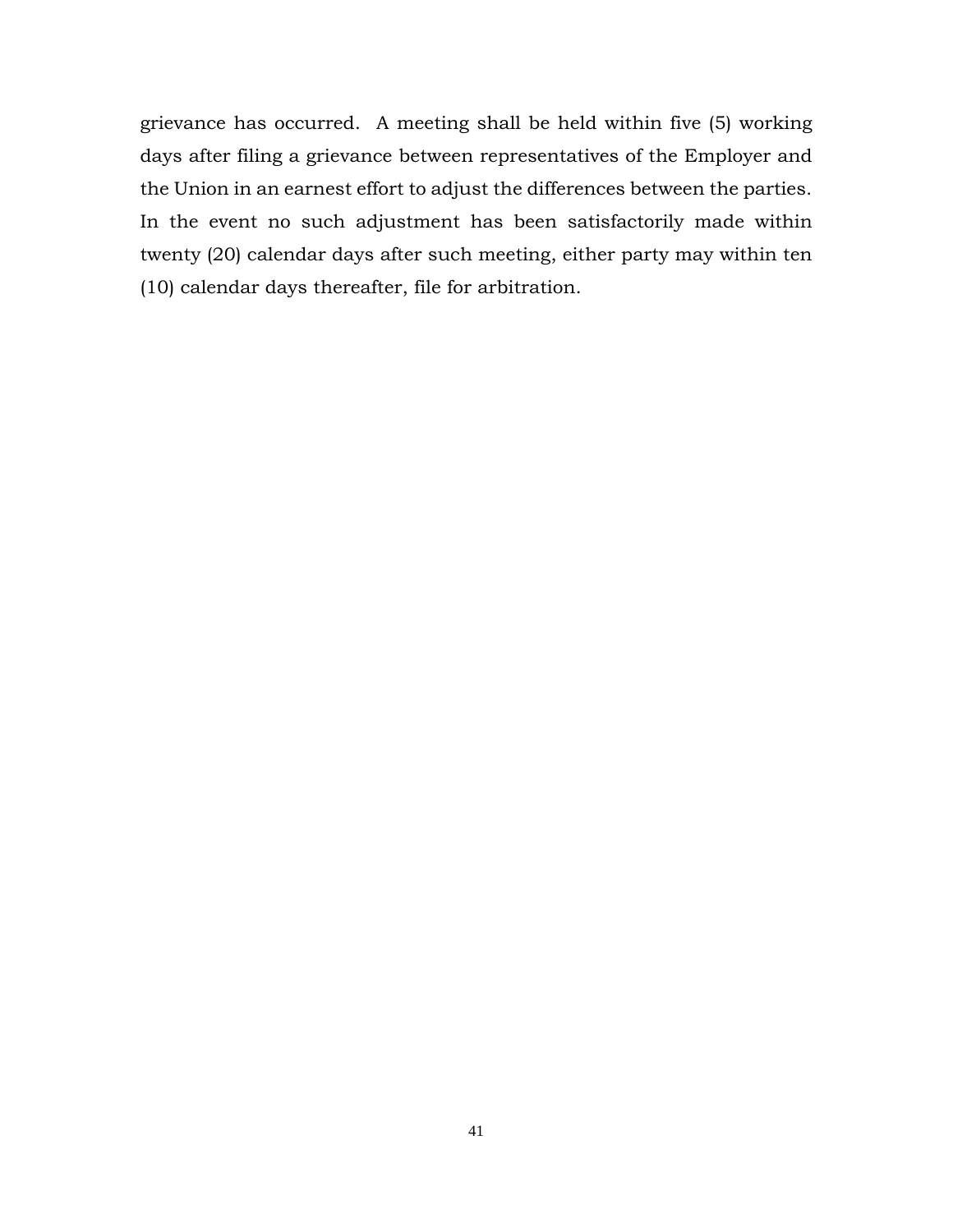# **ARTICLE XXI SALARY**

**Section 1.** The salary for Officers shall be as set forth on the Salary Schedules annexed hereto.

**Section 2.** Whenever an Employee is assigned in writing under the authority of the Chief of Police to a higher job classification involving and performing higher responsibilities, such Employees shall be paid at the hourly rate of such assigned classifications beginning on the thirty-first day of employment in the higher job classification. An employee who is assigned to a higher job classification for fewer than thirty days would not be entitled to payment at the hourly rate of the assigned classification.

**Section 3.** Corporals shall be defined as Patrolmen and Safety Officers who have twenty (20) or more years of service based on continuous employmen officer with the Township of Toms River Police Department. Corporals shall be entitled to wear appropriate insignia to indicate their designation as Corporals. Officers hired prior to July 1, 2000, will have employment time within the Township credited as time with the Police Department. Detective First Grade shall be defined as those detectives who have twenty (20) or more years of service based on continuous employment as an officer with the Township of Toms River Police Department, whether served in the position of a detective, patrolman or safety officer.

## **Section 5. Performing Duties of a Higher Rank**.

(a) In those circumstances where an out of rank officer is assigned to higher duties to replace an absent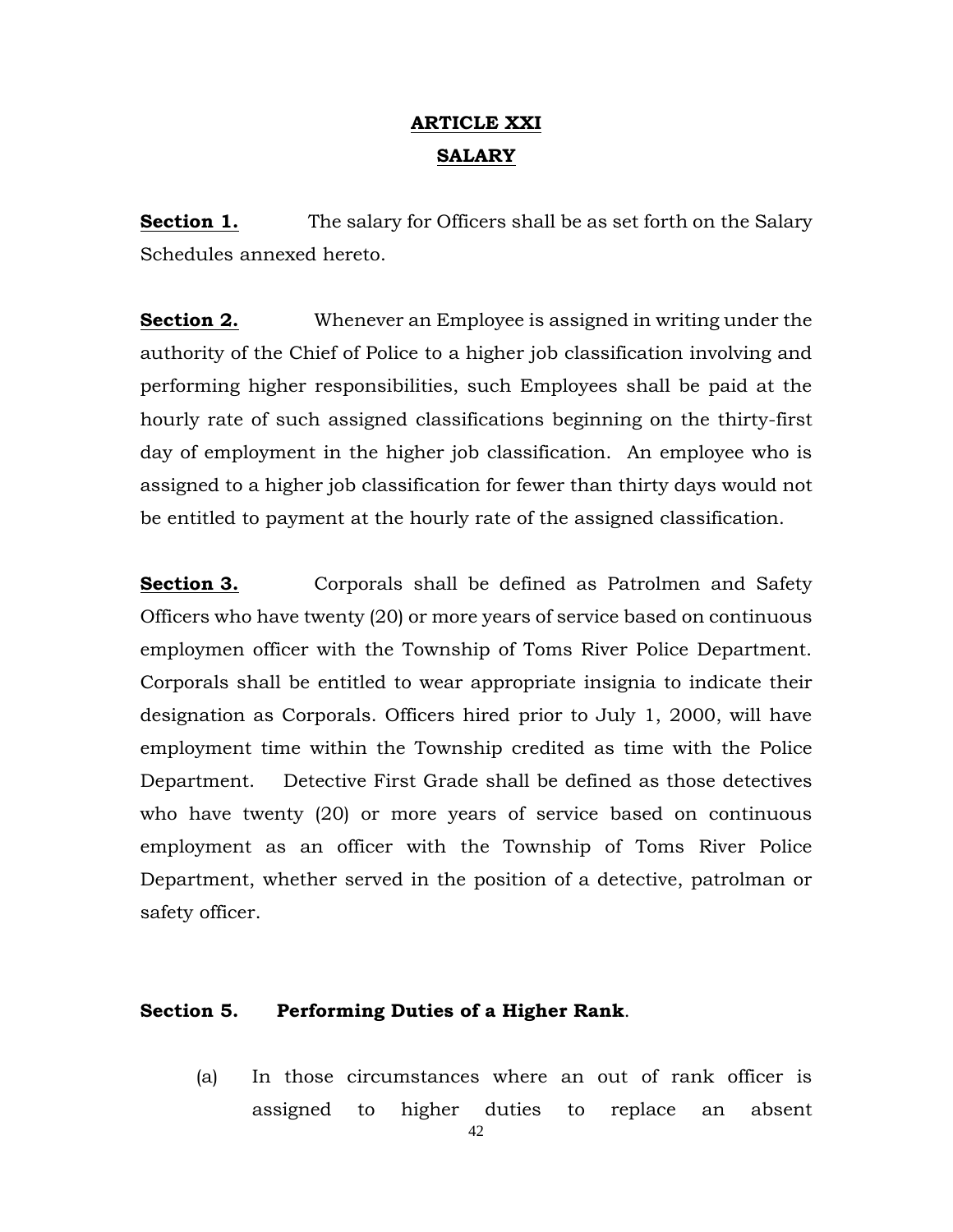supervisor/officer and that supervisor/officer returns to duty on a sporadic basis, then in that situation both officers will assume a joint command status.

- (b) In those circumstances where the absent supervisor/officer returns and performs in his full capacity, the out of rank officer will not be paid at the higher rank for those days.
- (c) In those circumstances where the out of rank officer performs in the full function of the higher rank, he will be paid at the higher rank.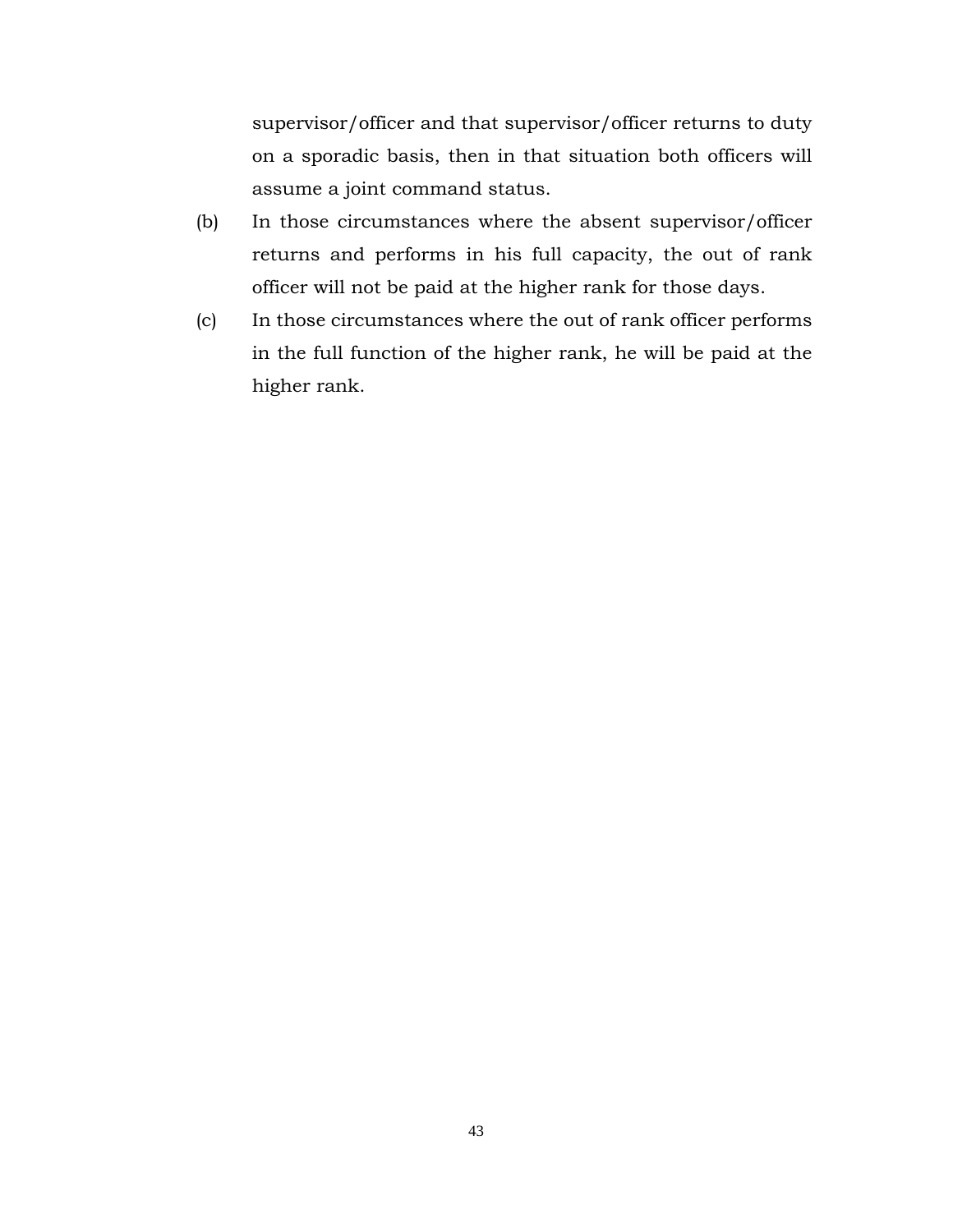# **ARTICLE XXII LONGEVITY**

**Section 1.** Except as provided below, each employee shall be paid, in addition to their current annual wage, a longevity increment based on their years of continuous employment with the Police Department in accordance with the following schedule:

| <b>Years of Service</b>                       | Increment<br>of Base Pay |  |  |
|-----------------------------------------------|--------------------------|--|--|
| Upon completion of Three<br>$\lceil 3 \rceil$ | 2%                       |  |  |
| Years of Service.                             |                          |  |  |
| Upon Completion of Five (5) Years             | $4\%$                    |  |  |
| of Service                                    |                          |  |  |
| Upon completion of Nine (9) Years             | 6%                       |  |  |
| of Service                                    |                          |  |  |
| Upon Completion of Twelve (12)                | 8%                       |  |  |
| <b>Years of Service</b>                       |                          |  |  |
| Upon Completion of Fifteen (15)               | 10%                      |  |  |
| <b>Years of Service</b>                       |                          |  |  |

Employees hired after January 1, 2014 shall be paid longevity based upon the following schedule:

| <b>Years of Service</b>           | Increment<br>of Base Pay |  |  |
|-----------------------------------|--------------------------|--|--|
| Upon completion of five [5] Years | 2%                       |  |  |
| of Service.                       |                          |  |  |
| Upon Completion of Ten (10)       | 4%                       |  |  |
| <b>Years of Service</b>           |                          |  |  |
| Upon completion of Fifteen (15)   | 6%                       |  |  |
| <b>Years of Service</b>           |                          |  |  |
| Upon Completion of Eighteen (18)  | 8%                       |  |  |
| <b>Years of Service</b>           |                          |  |  |
| Upon Completion of Twenty (20)    | 10%                      |  |  |
| <b>Years of Service</b>           |                          |  |  |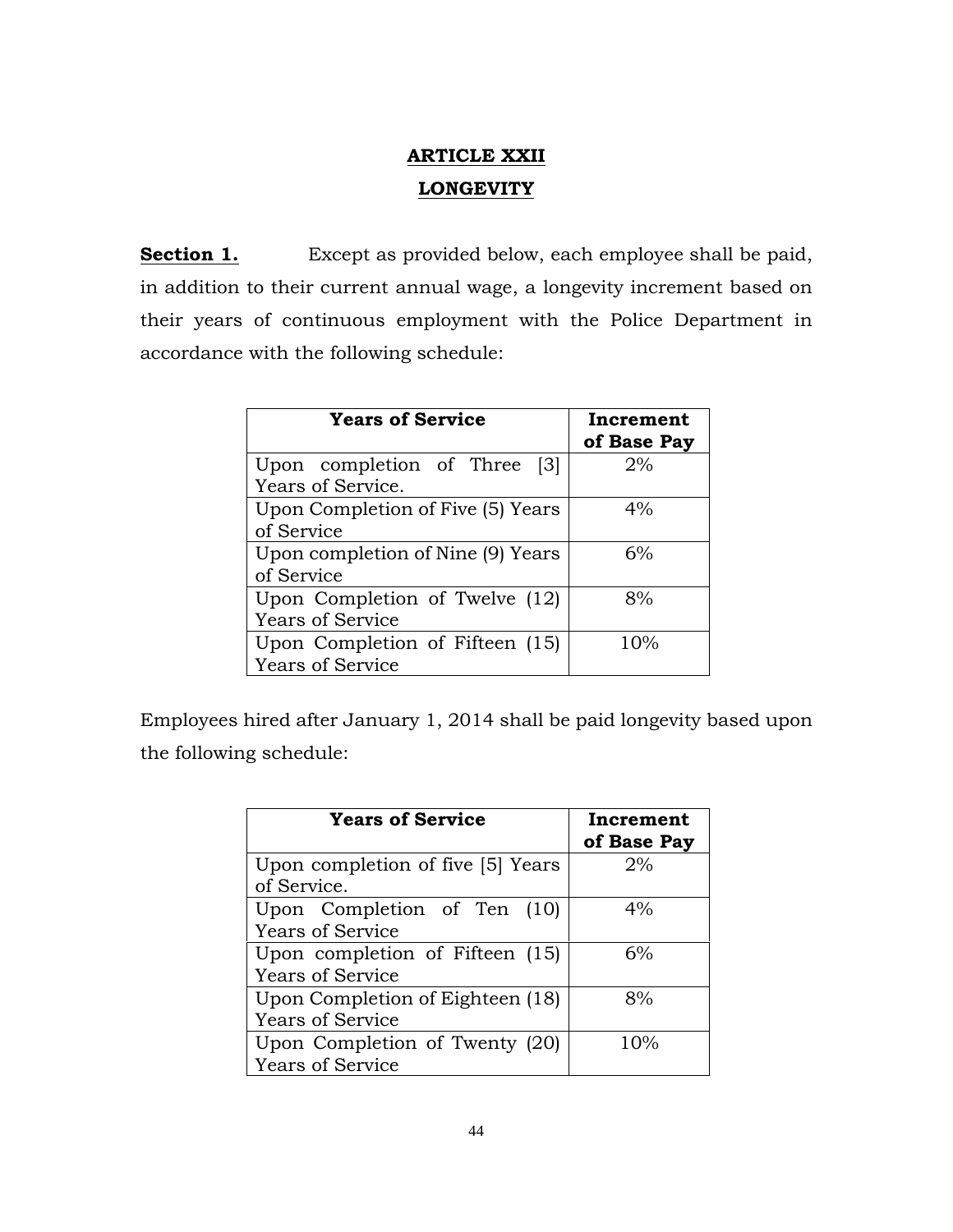Employees hired on or after January 1, 2018 shall no longer receive separate longevity but, rather, longevity shall become part of the base pay and set forth on the attached wage schedule for such officers.

**Section 2.** Each Officer of the Police Department shall qualify for the longevity increment on the date of the anniversary of their employment and such increment shall be paid from and after such date.

**Section 3.** In computing any overtime pay which may become due to any such Police Officer, only the annual wage shall be used.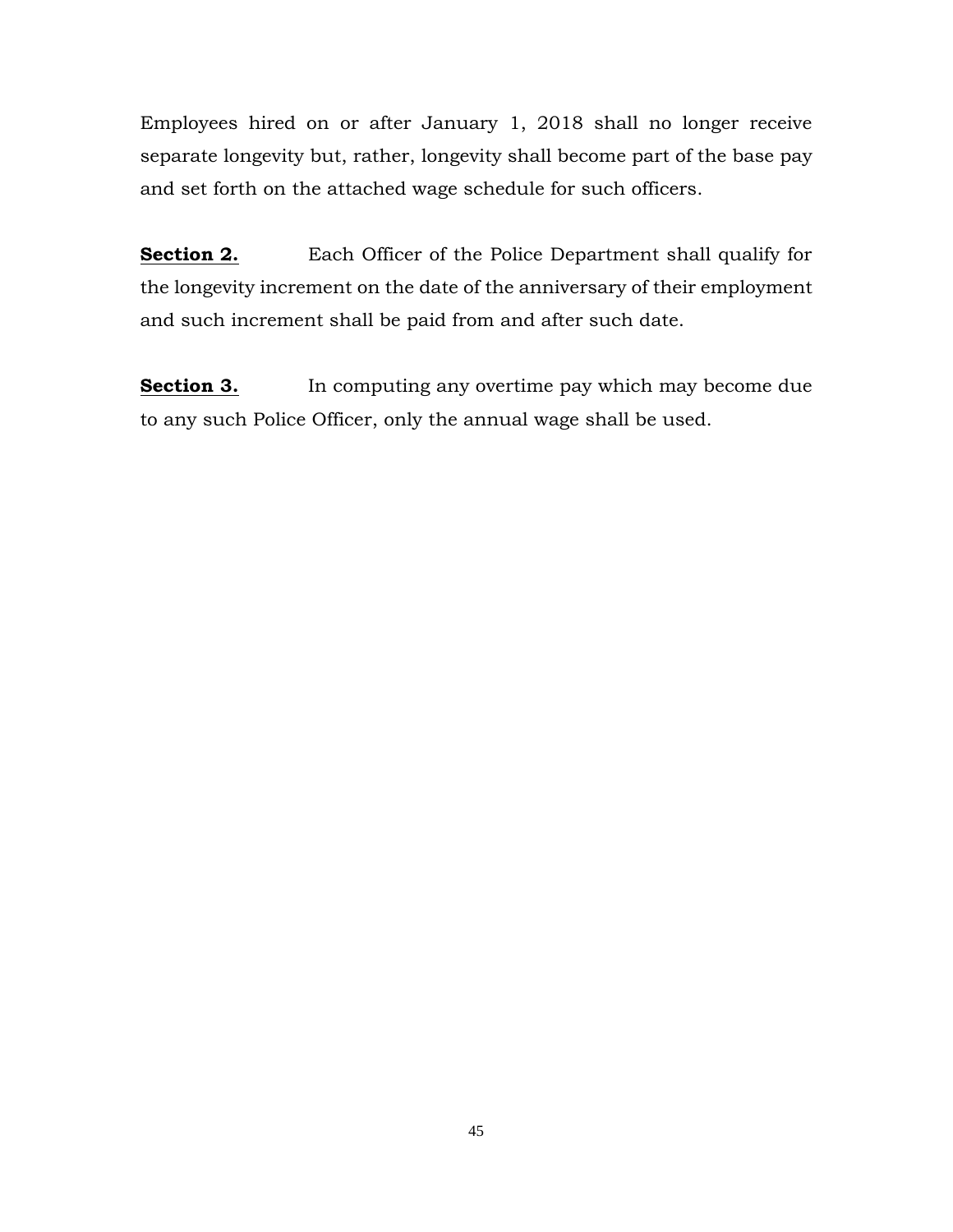# **ARTICLE XXIII OUTSIDE EMPLOYMENT**

The policy contained in the Township Employee Handbook concerning outside employment shall be incorporated in this Agreement. The policy is attached hereto.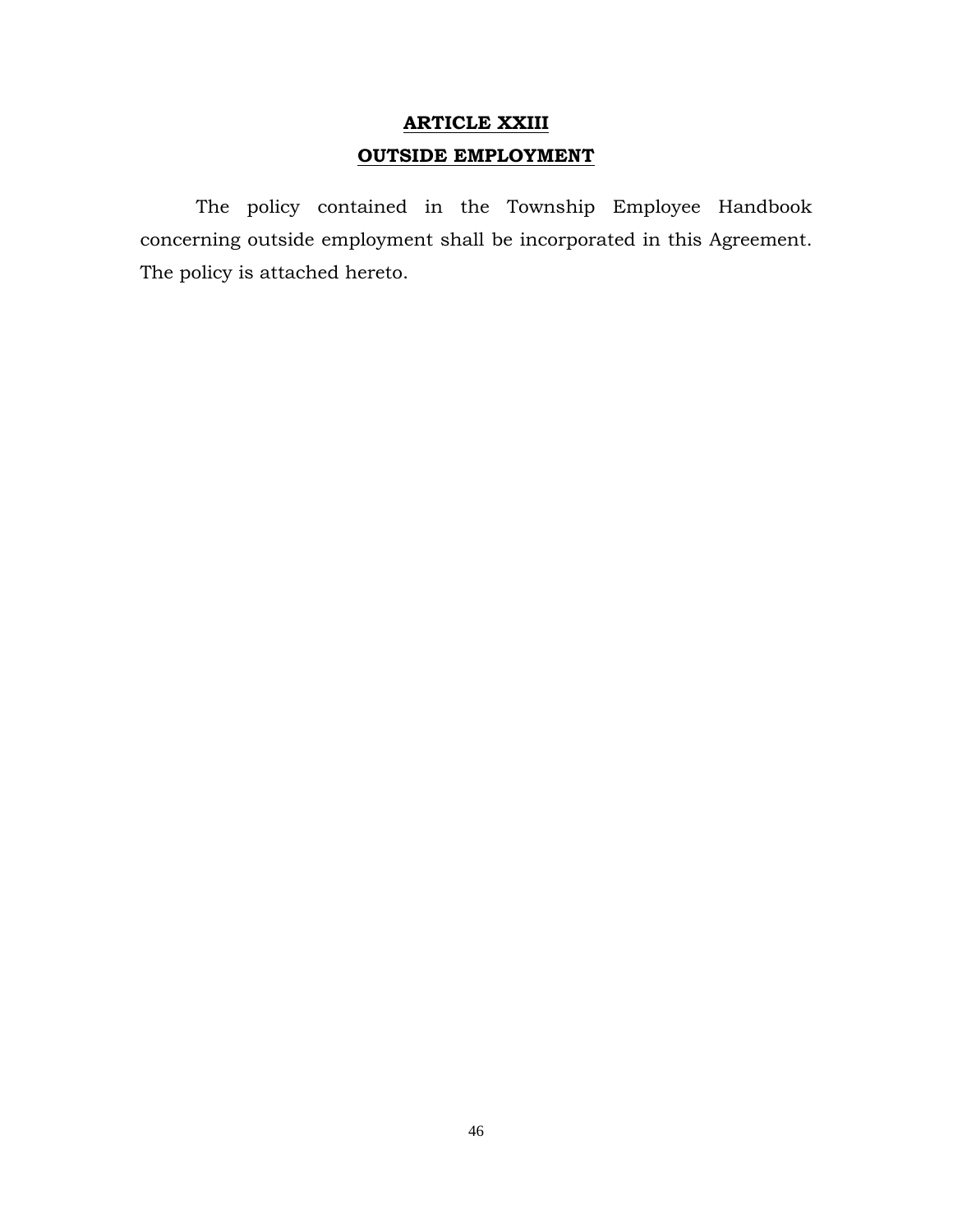# **ARTICLE XXIV TERMINAL LEAVE**

## **Section 1**

Only those Employees who were employed with the Township before May 21, 2010, are eligible for the terminal leave benefit provided under this article. Pursuant to N.J.S.A.  $40A:9-10.4$  (L.2010, c.3, §2), and any subsequent amendments thereto, employees hired on or after May 21, 2010, are capped at a maximum of \$15,000 in supplemental compensation for unused, accrued sick leave upon retirement.

### **Section 2**

Eligible Employees who retire or are disabled and pensioned under the New Jersey Police and Fireman Pension System shall be entitled to terminal leave from such accrued leave as set forth and provided in Article V, Section 1 of this agreement. This benefit may be taken as pay.

#### **Section 3**

Eligible Employees may receive payment as terminal leave for the amount of unused sick leave accrued, up to maximum of 1,040 hours. Terminal leave shall be deducted for each working day prior to retirement, unless the laws of the State of New Jersey permit a lump sum payment in lieu thereof, in which case the Employee shall have the option of selecting the method under which they wish to take the terminal leave to which he or she is entitled under this Article.

- A. If an employee opts for a lump sum payment, he or she may elect to receive the payment based on the following disbursement schedule:
	- 1. Payment shall be made upon retirement and/or the first pay period in January of any of the 3 successive years up to a maximum of 4 payments.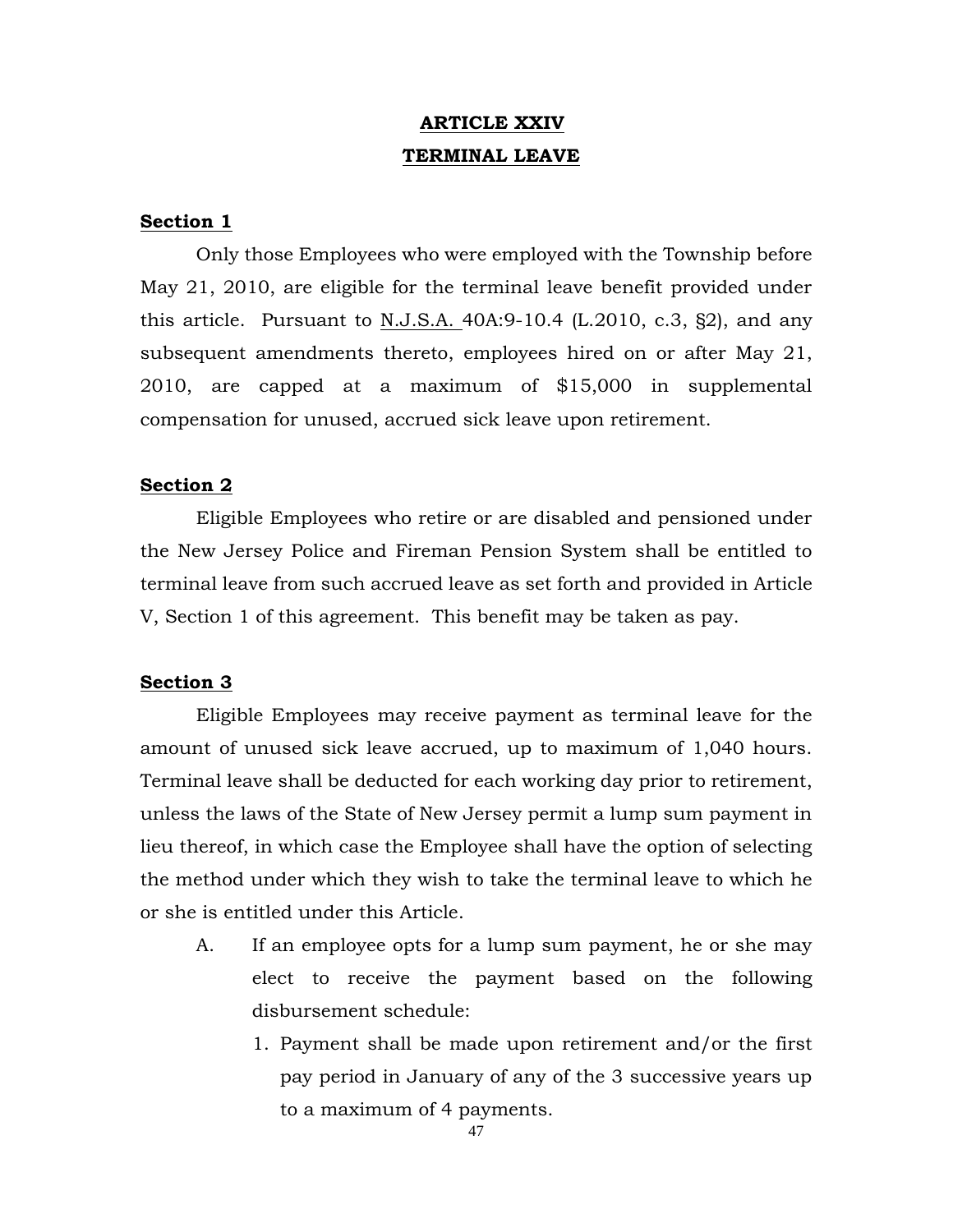- 2. Prior to his or her retirement date, the Employee shall designate the payment schedule and percentage of each payment. This designation is final and cannot be changed.
- 3. In the event of death, the disbursement schedule shall be deemed abandoned and any balance due shall be payable to the Employee's legal beneficiary for immediate disbursement.
- B. In addition to Article XXIV, Section 3 (paragraph 1), employees may also "sell back" to the Township accrued unused sick leave, up to a maximum of 1,040 hours, over the last 3 years of the Employee's career prior to retirement. Employees may deposit these funds into annuity accounts opened by the Employees and administered by the Township.

## **Section 4**

Sick leave will be paid as terminal leave, under Section 3, at the rate of pay existing at the date it is taken and it shall be based upon the Employee's earned base pay including longevity payment.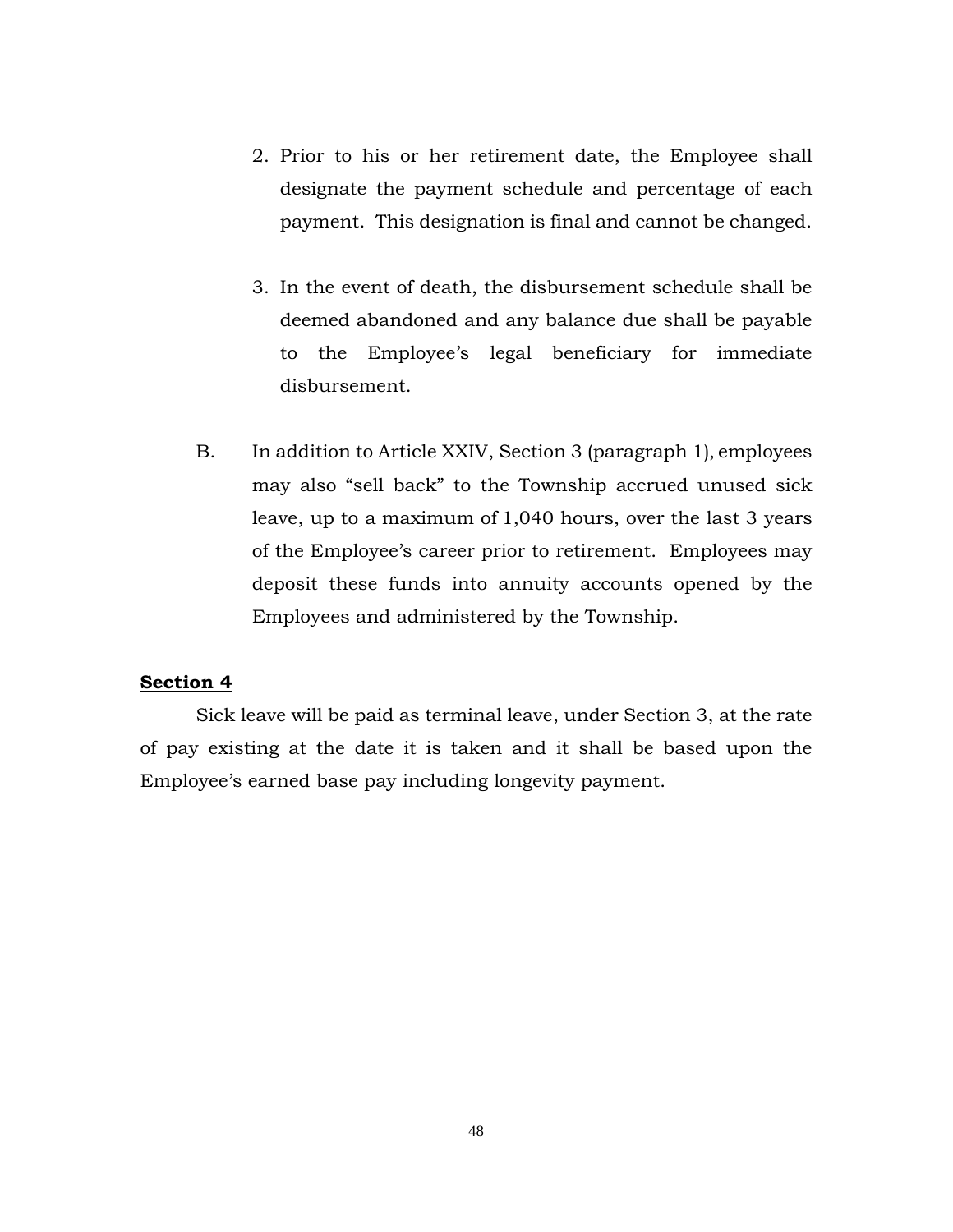# **ARTICLE XXV MAINTENANCE OF OPERATIONS**

**Section 1.** It is recognized that the need for continued and uninterrupted operation of the Township Departments and Agencies is of paramount importance to the citizens of the community, and that there should be no interference with such operation.

**Section 2.** The Union covenants and agrees that during the term of this agreement neither the Union nor any person acting in its behalf will cause, authorize, or support, nor will any of its members take part in, any strike (i.e., the concerted failure to report for duty, or willful absence of an Employee from their position, or stoppage of work or abstinence in whole or in part from the full, faithful and proper performance of the Employee's duties of employment), work stoppage, slowdown, walkout or other job action against the Township

**Section 3.** The Union agrees that it will make every reasonable effort to prevent its members from participating in any strike, work stoppage, slowdown or other activity aforementioned including, but not limited to, publicly disavowing such action and directing all such members who participate in such activities to cease and desist from same immediately and to return to work, along with other such steps as may be necessary under the circumstances, and to bring about compliance with its order.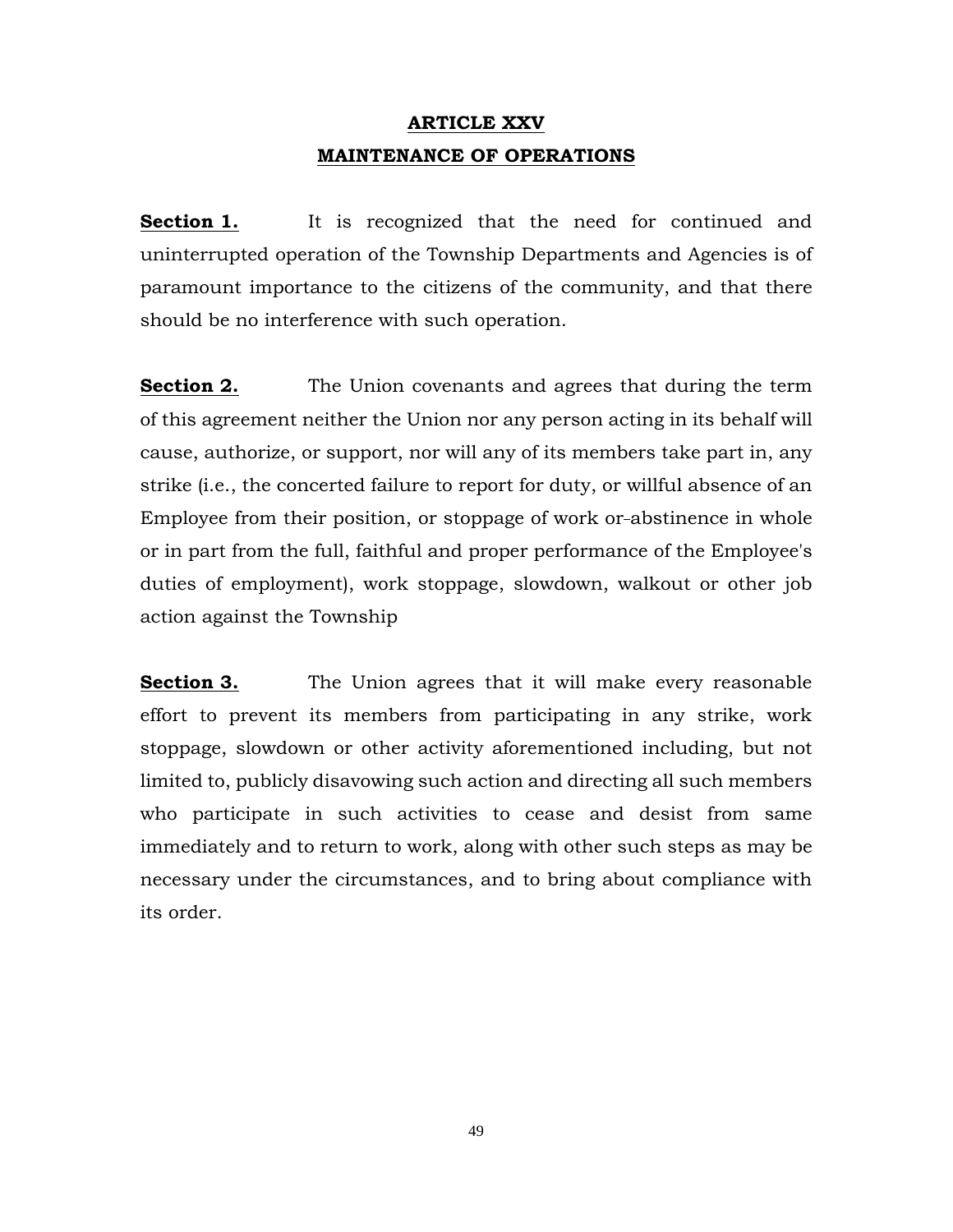**Section 4.** In the event of a strike, slowdown, walk-out or job action, it is covenanted and agreed that participation in any such activity by a member of the Department shall entitle the Township to take appropriate disciplinary action including the possibility of discharge in accordance with applicable law.

**Section 5.** Nothing contained in this agreement shall be construed to limit or restrict the Township in its right to seek and obtain such judicial relief as it may be entitled to have in law or in equity for injunction or damages, or both, in the event of such a breach by the Union or members of the Department.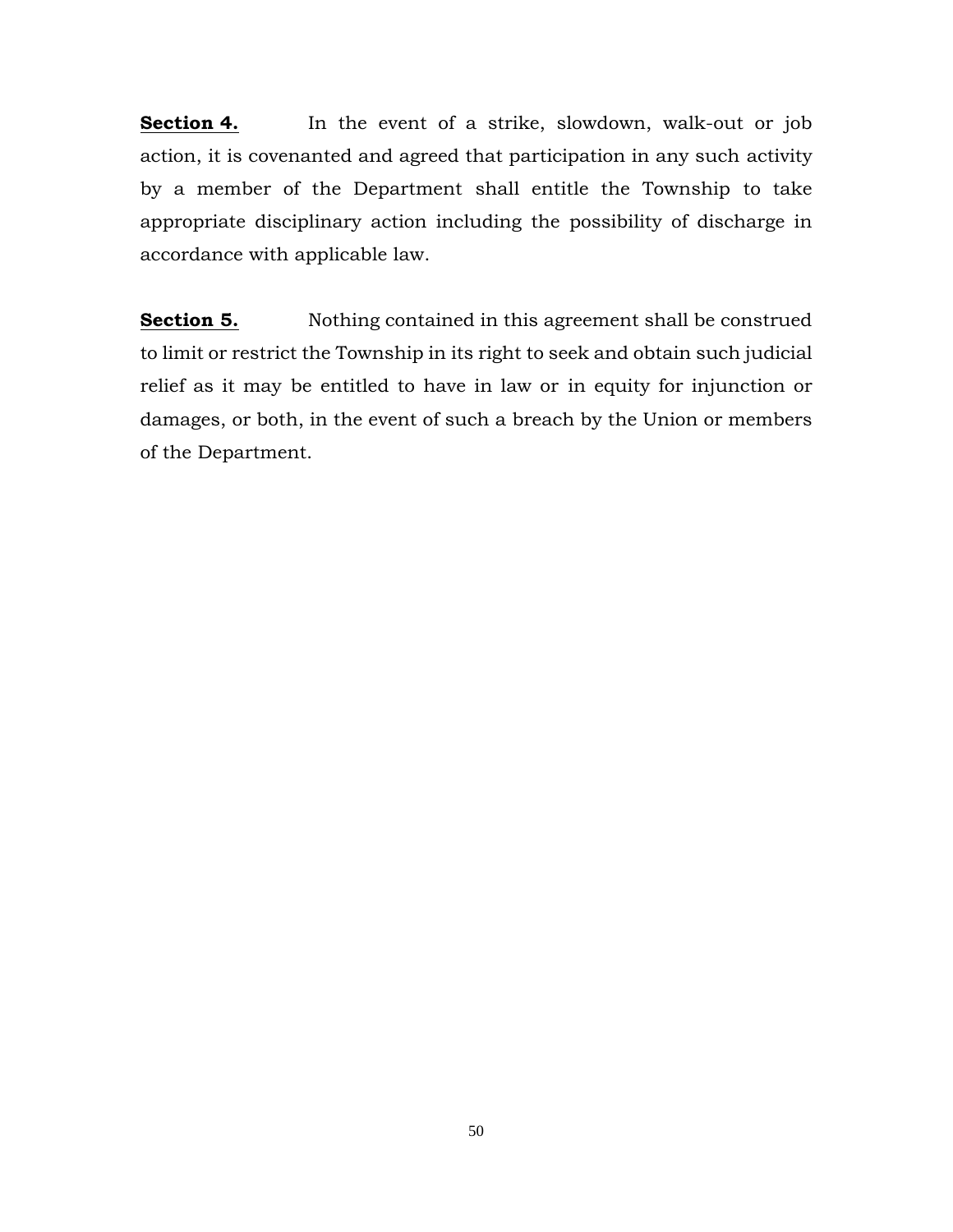#### **ARTICLE XXVI**

#### **EDUCATIONAL INCENTIVE**

**Section 1.** It is understood and agreed by and between the parties, however, that each Employee must have a minimum of two (2) years of service with the Township of Toms River before they shall be entitled to receive any payment under this educational incentive plan.

It is still further agreed by the parties that those Employees who receive payment for college degrees under this plan shall receive said payments annually, but these payments shall not be used in the computation of longevity or overtime payments, or for the computation of pension.

**Section 2.** For those members of the Department who have received certain college credits and who have obtained expertise and knowledge through service to the Community and attendance at Police Training Schools, the following tables shall be implemented:

**(a)** Members who have served on the Township of Toms River Police Department for at least seven and one-half (7 1/2) years, and have a minimum of ten (10) college credits in job related courses, shall be entitled to one (1) lump sum payment in the amount of Five Hundred (\$500.00) Dollars which shall not be paid annually thereafter and shall not be added to base salary for computation of longevity, overtime or pension.

**(b)** Those members who have served on the Township of Toms River Police Department for at least fifteen (15) years and have a minimum of fifteen (15) college credits in job related courses shall be entitled to one (1) lump sum payment in the amount of One Thousand (\$1,000.00) Dollars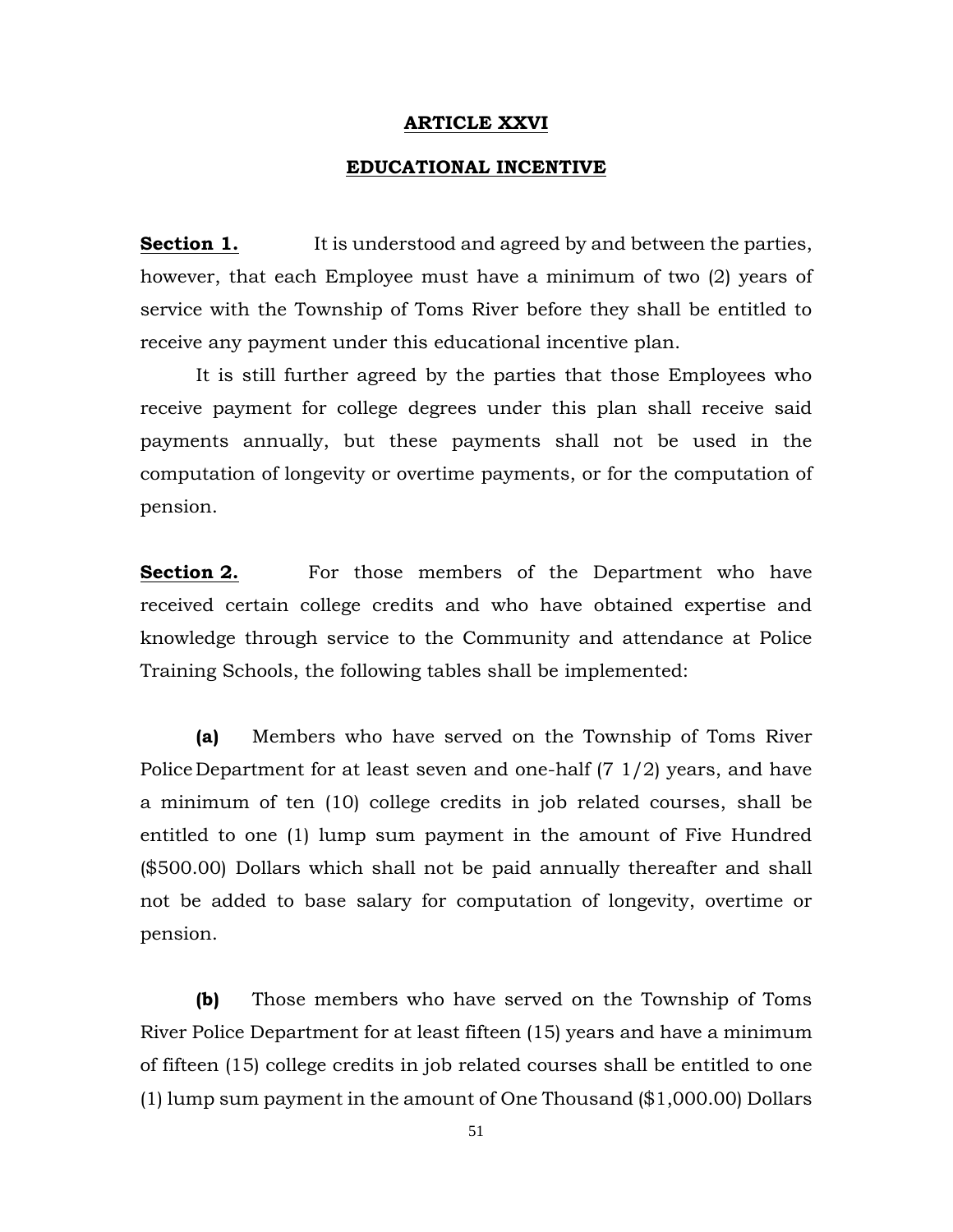which shall not be paid annually thereafter and shall not be added to base salary for computation of longevity, overtime or pension.

**(c)** The Township Committee of the Township of Toms River shall have the right to review and make the necessary determination concerning the job relationship of college credits earned by Employees.

**Section 3.** The parties further agree that no Employee shall be entitled to both the educational incentive payment and the lump sum payment for college credits earned and expertise obtained through service to the community. Nothing in this Section, however, shall preclude an Employee from hereafter participating in the college degree portion of the educational incentive plan, and any payment received thereunder shall be in addition to the lump sum payment portion of the aforesaid plan.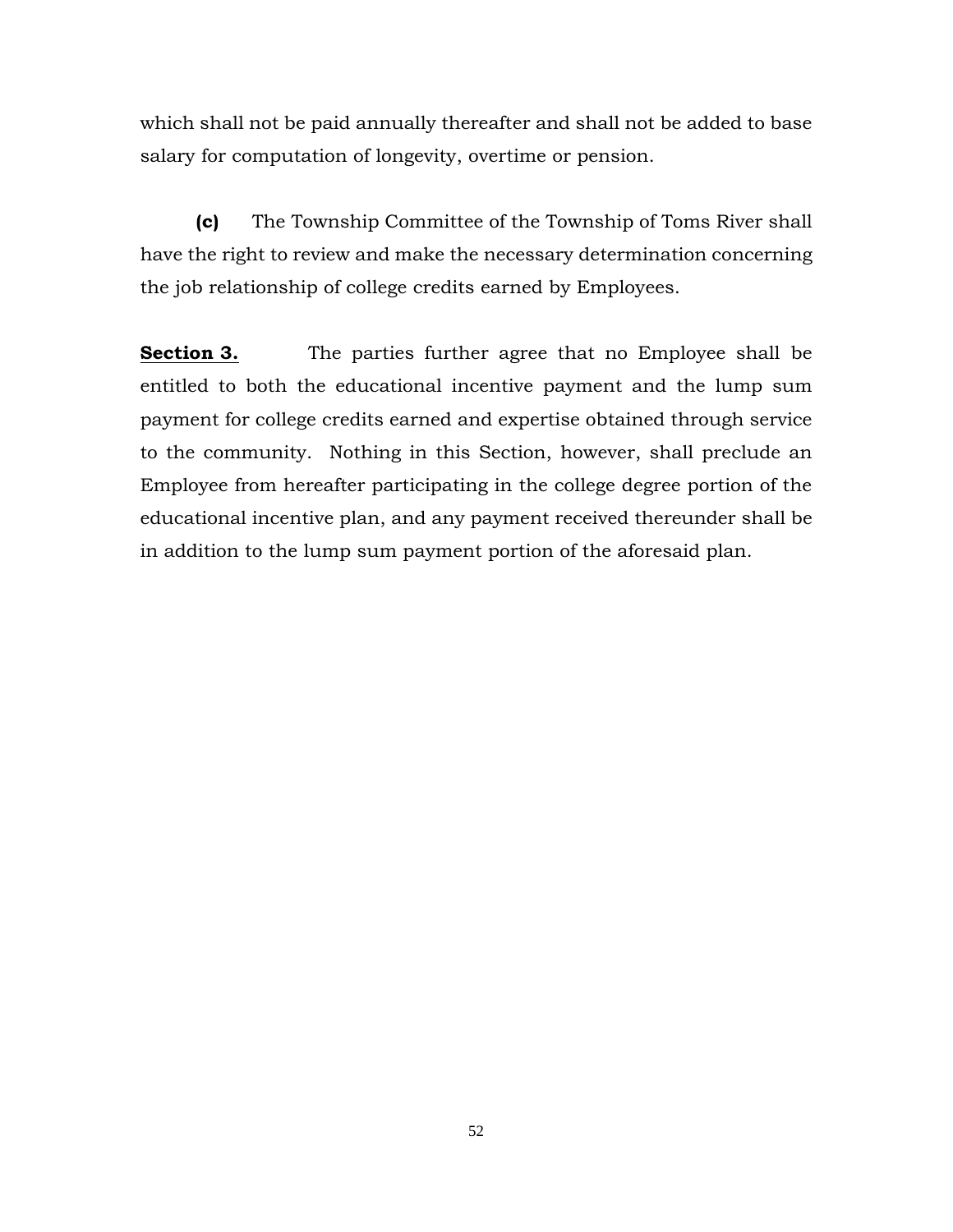# **ARTICLE XXVII UNION RIGHTS**

**Section 1.** The Township agrees to furnish to Union, in response to its requests all available information within the public domain.

**Section 2.** The Union, and its representatives shall have the right to use Township buildings at all reasonable hours for meetings. The Business Administrator of the Township shall be notified in advance of the time and place of all such meetings. This right shall be upon approval of the Township; such approval shall not be unreasonably denied.

**Section 3.** The Union, shall have the right to use Township facilities and equipment, including typewriters, mimeographing machines, other duplicating equipment, calculating machines and all types of audiovisual equipment at reasonable times, when such equipment is not otherwise in use. The Union, shall pay for the reasonable costs of all materials and supplies incident to such use.

**Section 4.** The Union's, right to use the Township facilities and equipment under this Section shall be upon permission of the Township; such permission shall not be unreasonably withheld.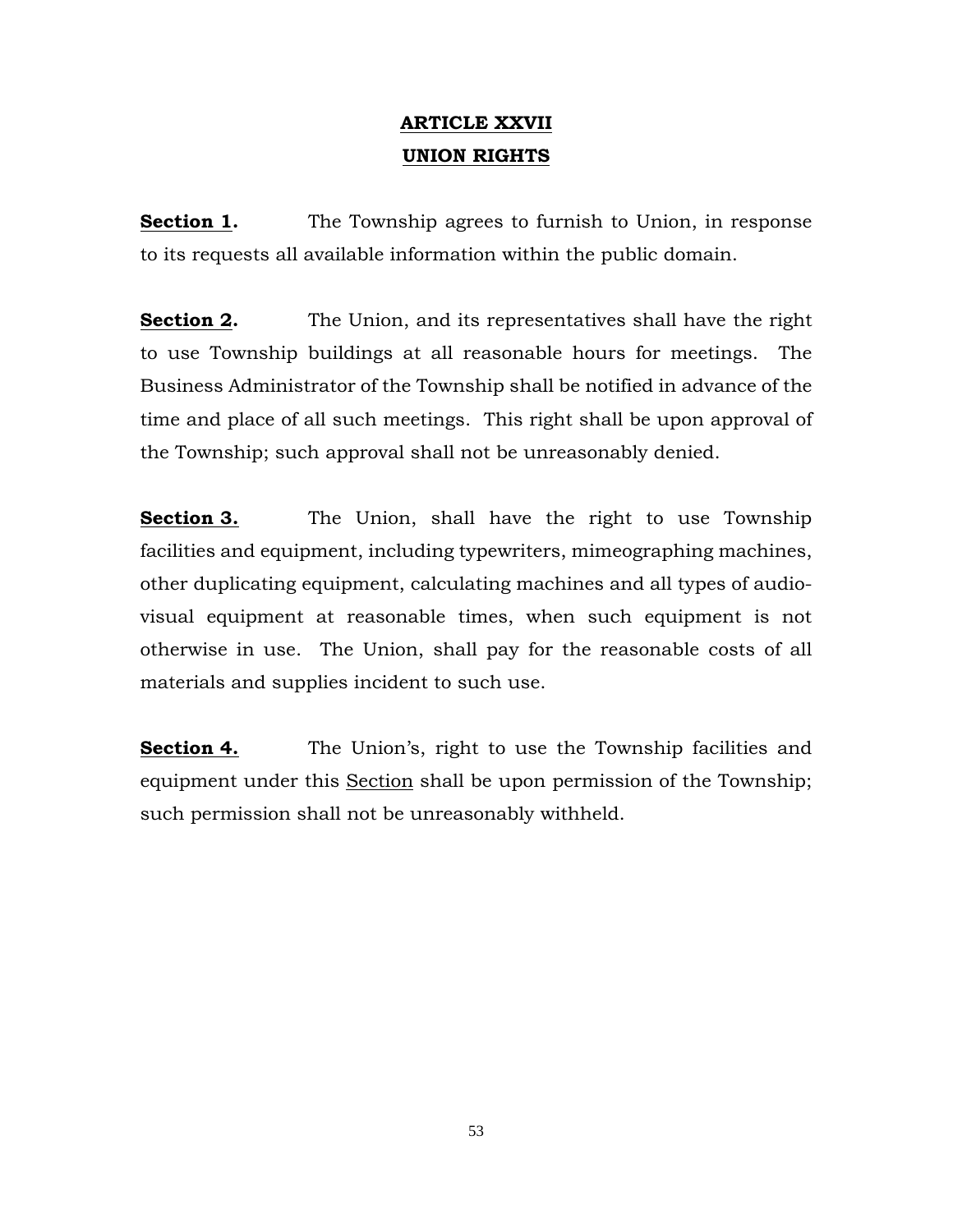# **ARTICLE XXVIII SAVINGS CLAUSE**

**Section 1.** If any provision of this agreement or any application of this agreement to any Employee or group of Employees is held invalid by operation of law or other tribunal of competent jurisdiction, such provisions shall be inoperative, but will be renegotiated by the parties if a legal mechanism can be utilized to effectuate the parties' intent. All other provisions shall not be affected thereby and shall continue in full force and effect.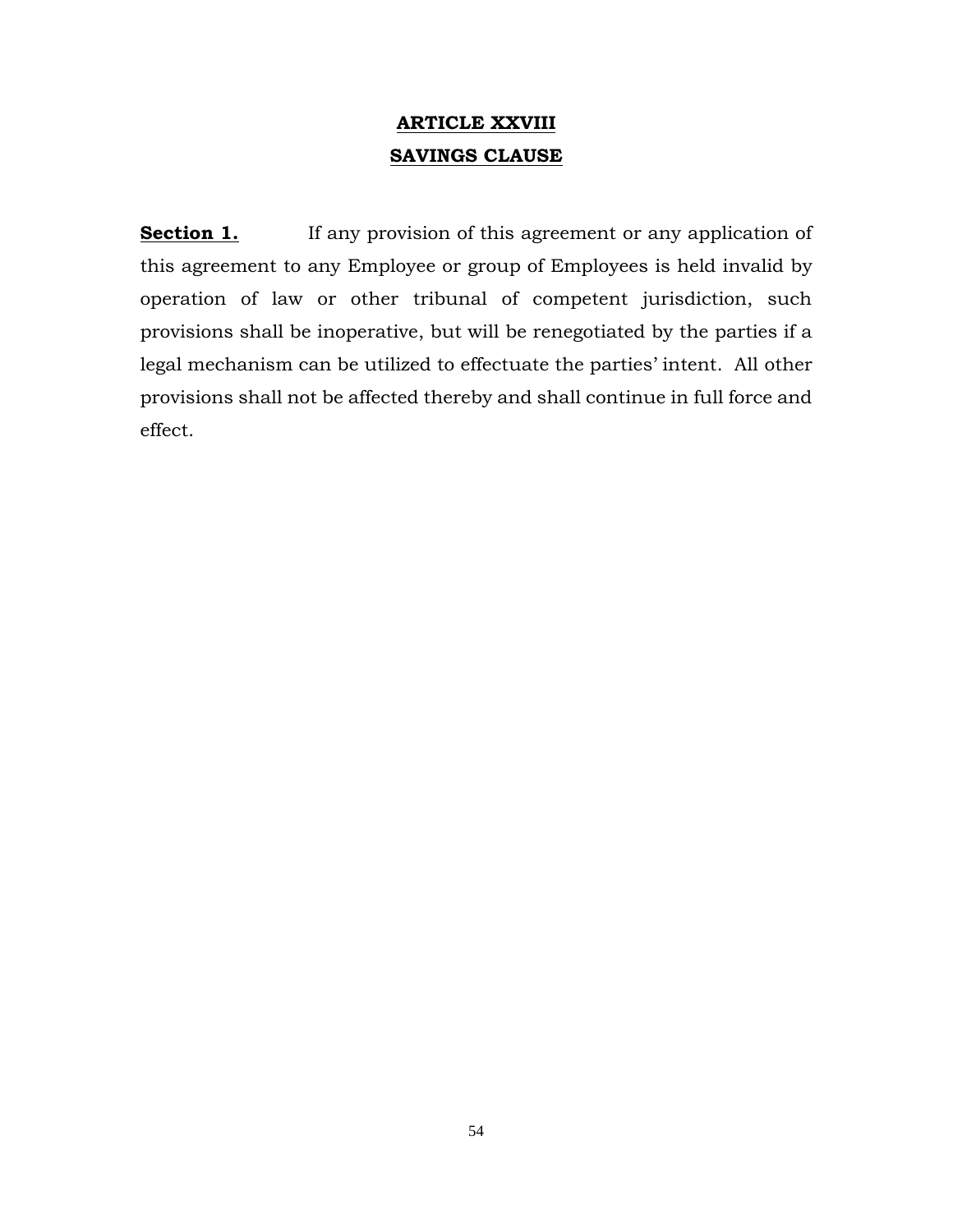# **ARTICLE XXIX DURATION**

**Section 1.** The term of this agreement shall be from January 1, 2018 through December 31, 2021.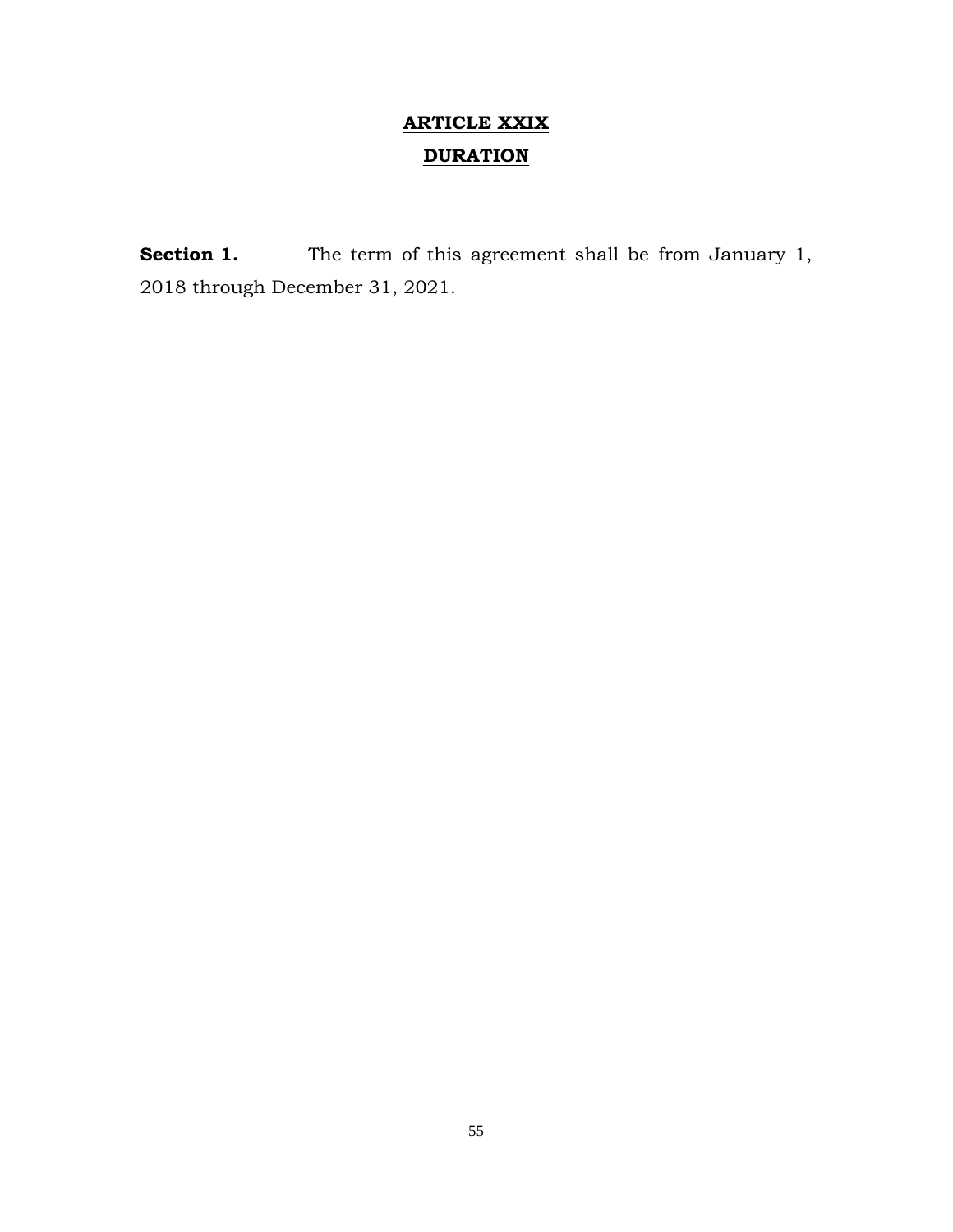# **ARTICLE XXX DEPARTMENTAL INVESTIGATIONS**

In an effort to insure that departmental investigations are conducted in a manner which is conducive to good order and discipline, the following rules are hereby adopted:

- **1.** The interrogation of a member of the Department shall be at a reasonable hour, preferably when the member of the Department is on duty, unless the exigencies of the investigation dictate otherwise.
- **2.** The interrogations shall take place at a location designated by the Chief of Police. Usually it will be at the Police Headquarters or the location where the incident allegedly occurred.
- **3.** The member of the Department shall be informed of the nature of the investigation before any interrogation commences. Sufficient information to reasonably apprise the members of the allegations should be provided. If it is known that the member of the Department is being interrogated as a witness only, they should be so informed at the initial contact.
- **4.** The questioning shall be reasonable in length. Fifteen (15) minutes time shall be provided for personal necessities, meals, telephone calls, and rest periods at the end of every two (2) hours.
- **5.** The member of the Department shall not be subject to any offensive language, nor shall they be threatened with transfer, dismissal or other disciplinary punishment. No promise of reward shall be made as an inducement to answering questions.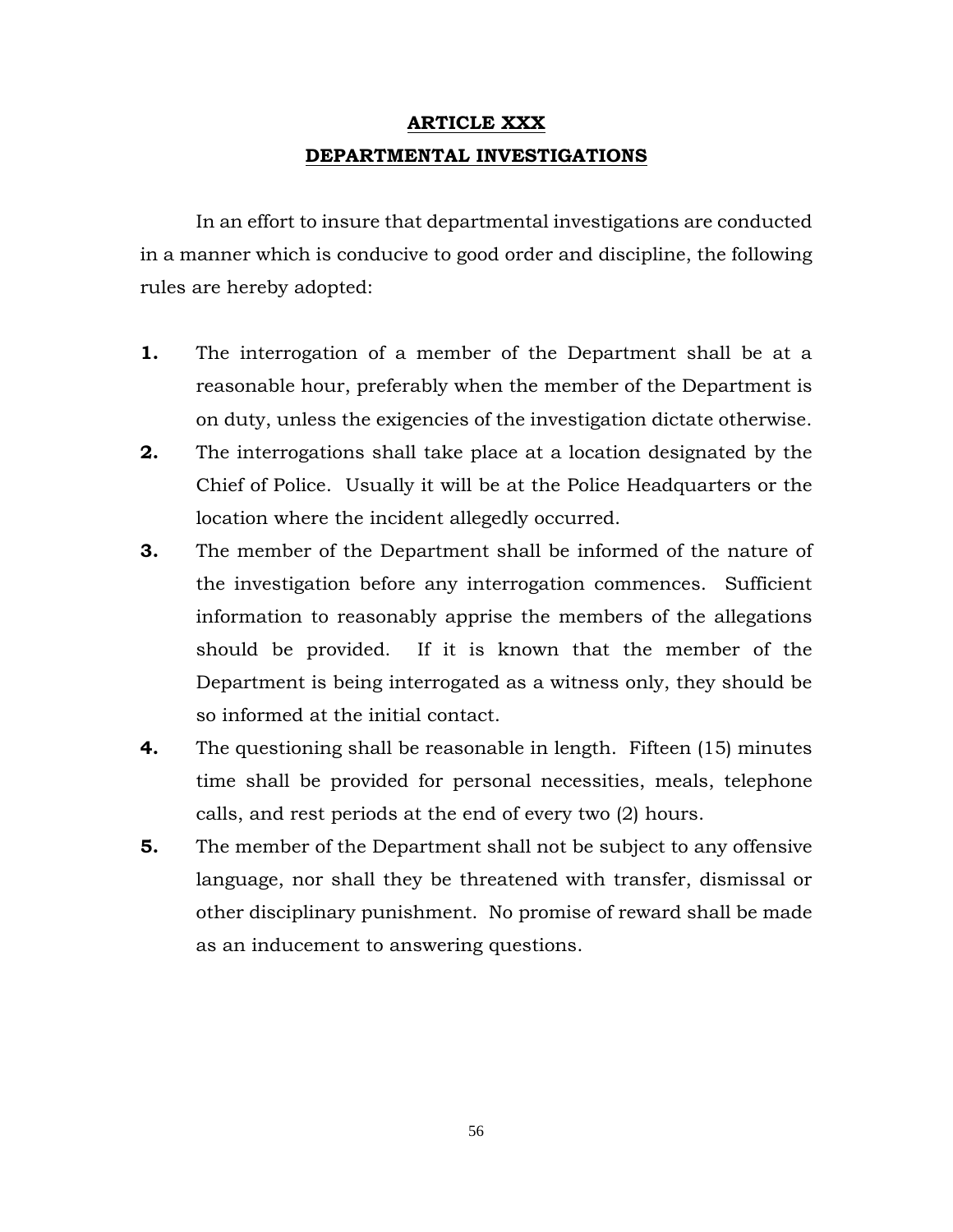- **6.** At every stage of the proceedings, the Department shall afford an opportunity for members of the Department, if they so request, to consult with counsel and/or their representative before being questioned concerning a violation of the rules and regulations during the interrogation of a member of the Department, which shall not delay the interrogation beyond one (1) hour for consultation with their Union representative.
- **7.** In cases other than departmental investigations, if an officer is under arrest or if they are a suspect or the target of a criminal investigation, they shall be given their rights pursuant to the current decisions of the United States Supreme Court.
- **8.** Nothing herein shall be construed to deprive the Department or its Officers of the ability to conduct the routine and daily operations of the Department.
- **9.** Under no circumstance shall the Employer offer or direct the taking of a polygraph and/or a voice stress analysis examination for any Employee covered by this agreement.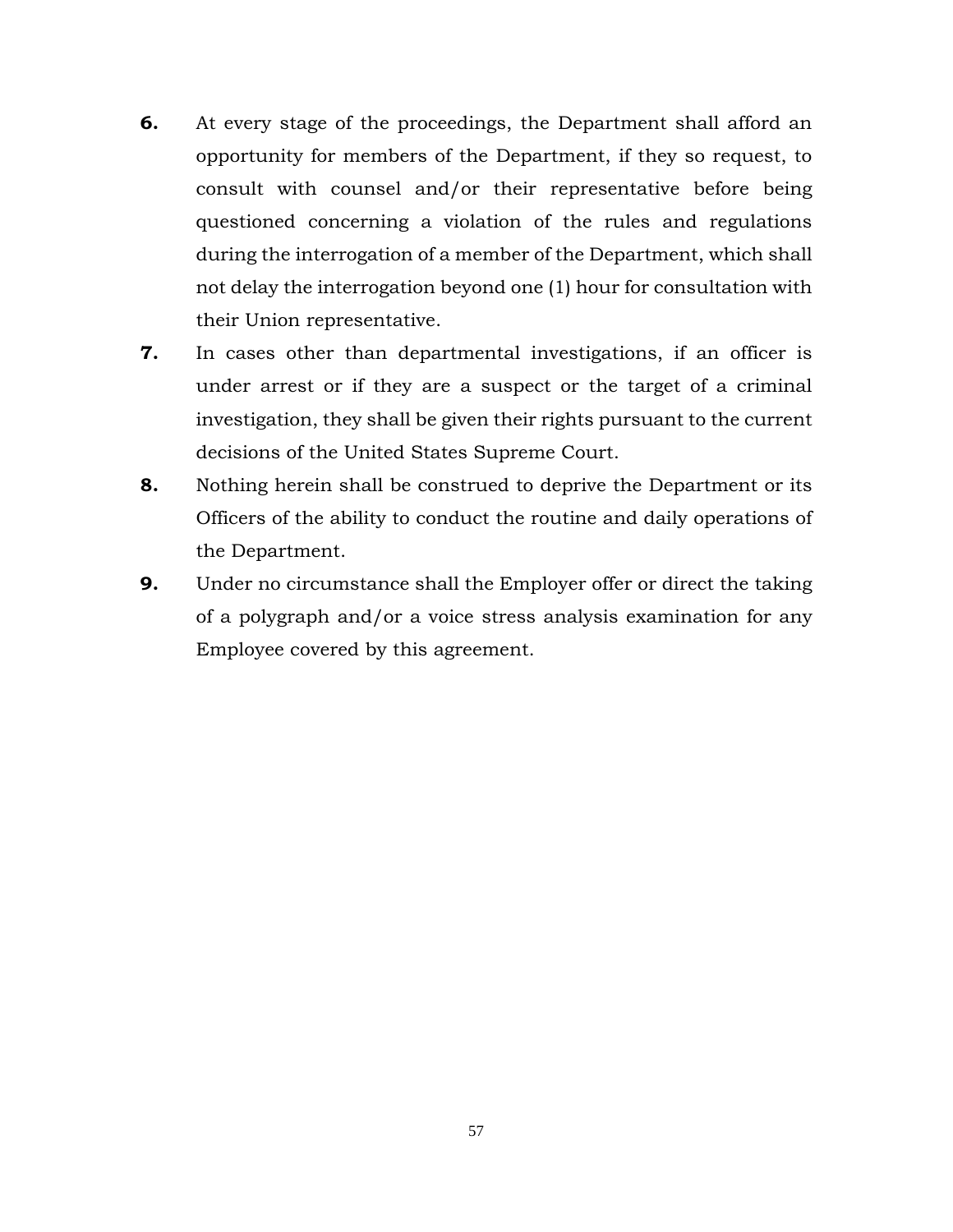# **ARTICLE XXXI CRITICAL INCIDENT STRESS UNIT Crisis Intervention Program**

The PBA and the Township recognize that the unique nature of law enforcement services often expose personnel to traumatic incidents and occurrences, which may be dangerous and damaging to the psychological health of employees. Acknowledging that such incidents may adversely affect the health and welfare of its employees, a crisis intervention program is designed to address such public health concerns precipitated by traumatic incidents.

"Critical incident" refers to any of the following:

- 1. An event involving the firing of a weapon or an exchange of gunfire.
- 2. Serious bodily injury to or the death of a juvenile.
- 3. A hostage situation.
- 4. Injury or death of an associate law enforcement officer.
- 5. A terrorist act.
- 6. Severe personal injury in the line of duty.
- 7. A severe emotional or psychologically stressful event deemed traumatic by the Chief of Police.

 If deemed necessary by either party, the Union and the Township agree to meet to discuss establishment of an appropriate Crisis Intervention policy. Participation in this program shall be at the sole discretion and option of the employee.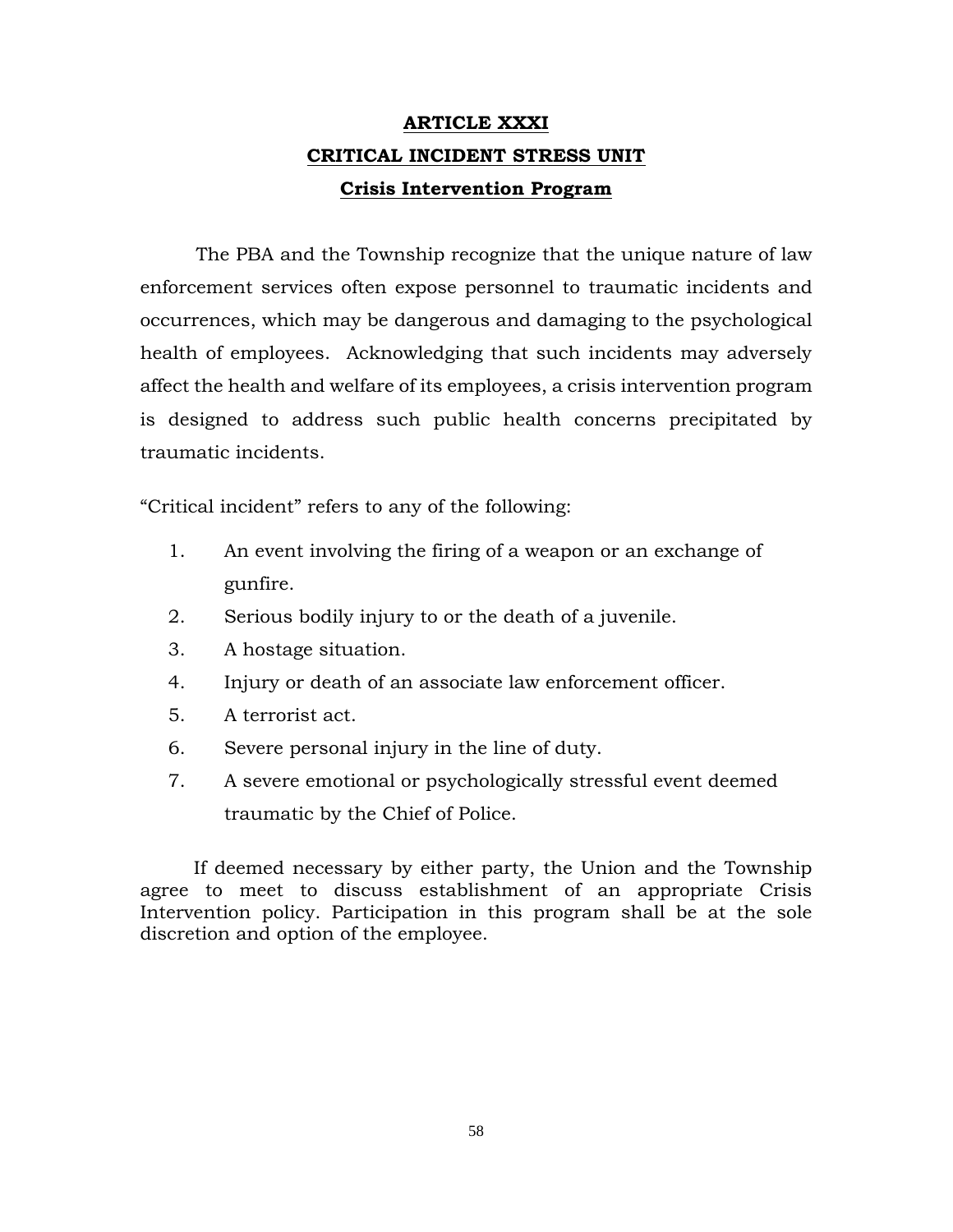# **ARTICLE XXXII COMPENSATORY TIME**

**Section 1.** Overtime duty shall be compensated in money payment at the rate of time and one-half. Provided, however, that the employee may elect to receive compensatory time off at the rate of time and one-half in lieu of overtime.

**Section 2.** The township shall not discriminate in offering overtime assignments to any employee on account of any employee's willingness or unwillingness to accept compensatory time off or money payment, nor shall the township attempt to influence any employee's election to receive compensatory time off or money payment.

**Section 3.** Compensatory time off shall be administered, scheduled, and made available in the same fashion as vacation is administered, scheduled, and made available.

**Section 4.** An employee shall be permitted to accumulate a total of one hundred eighty (180) hours compensatory time off. Any election to receive overtime payment in the form of compensatory time off in excess of the said one hundred eighty (180) hours shall be disregarded by the township and the employee shall be paid in money for such time.

**Section 5.** Should any employee accumulate over 180 hours of compensatory time for any reason, and the Township desires to reduce this amount by either payment or time off, any reduction shall first be discussed with the employee and a reasonable reduction timetable shall be implemented.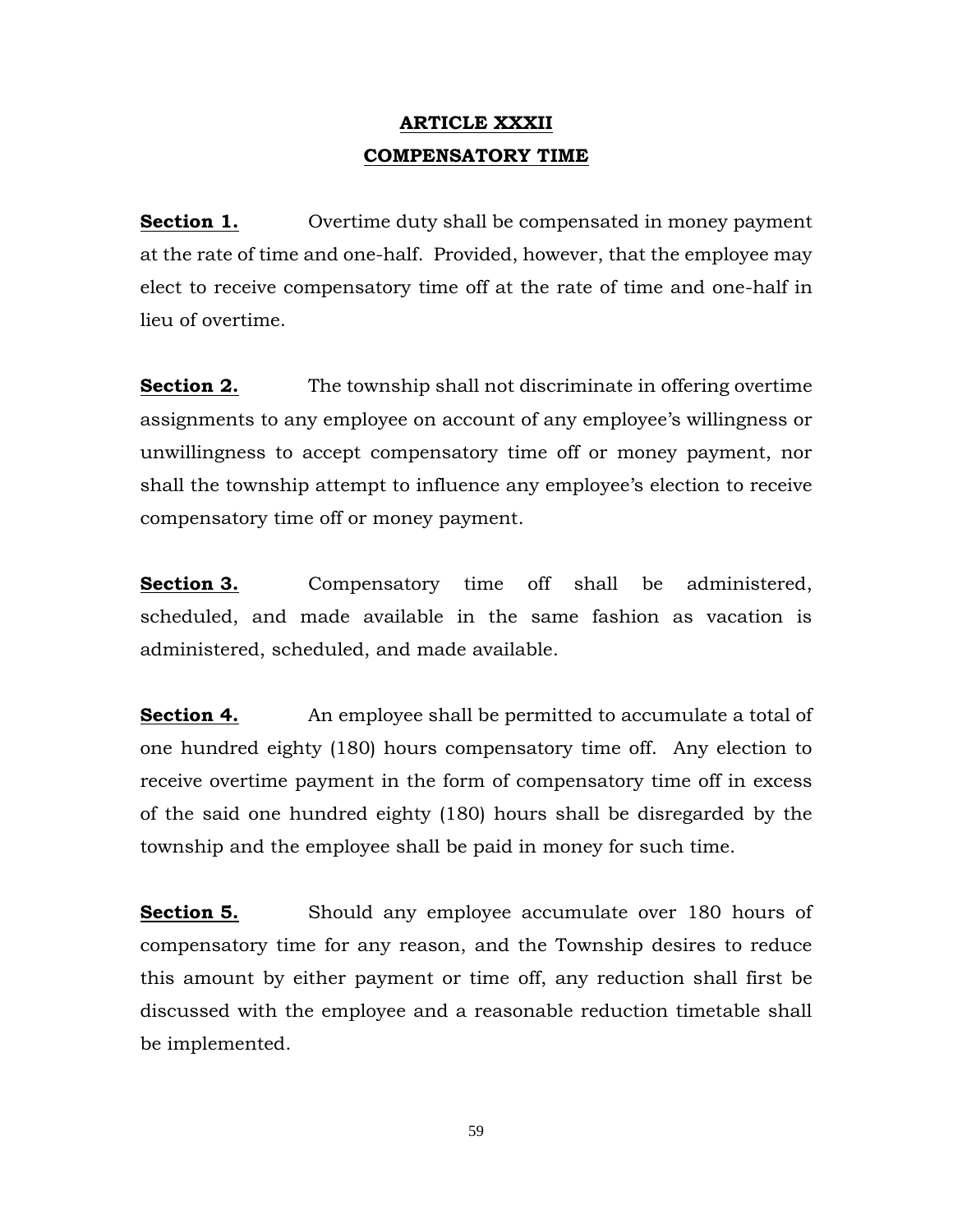**Section 6.** Compensatory time off must be taken as time off by the employee within twelve (12) months after it was credited. Failure to so use such time shall result in its forfeiture, provided however, that if the said time cannot be taken as time off because of the denial of its use by the township, the said time shall not be forfeited by, but paid in money on the next pay date regularly scheduled following the employee's demand for same.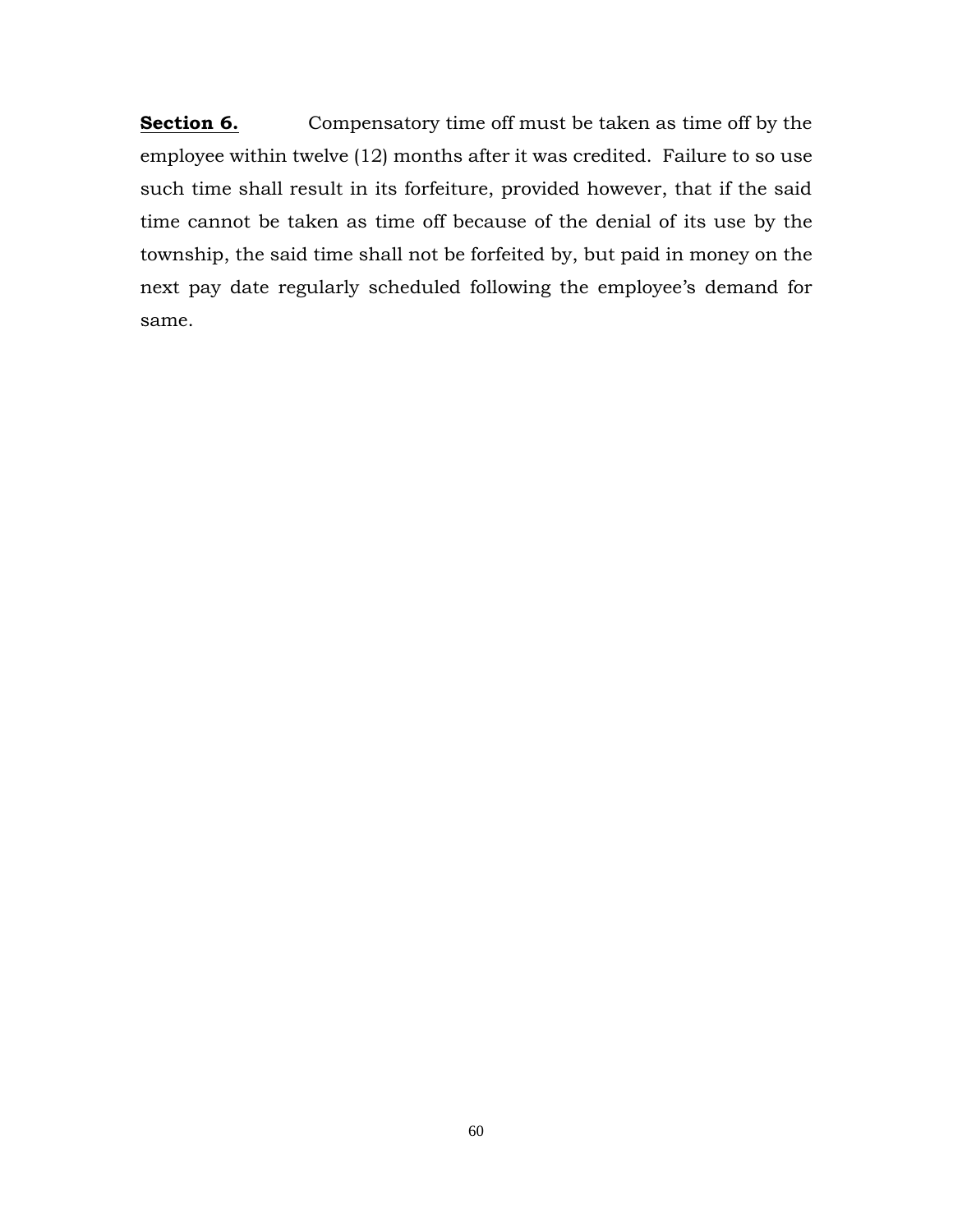# **ARTICLE XXXIII SURVIVOR BENEFITS**

**Section 1.** Upon the death of a Police Officer any accrued benefits earned shall be paid to their spouse or children or to the estate of said Police Officer if required by law.

**Section 2.** The Township shall continue at its expense to provide full medical benefits to the surviving spouse (and dependents, if applicable) upon the death of an active or retired employee at the same level until the spouse remarries or obtains Medicare coverage. The provisions of this Section 2 shall apply to survivors of officers who were receiving medical benefits from the Township or officers who "opted out" of Township coverage and were receiving benefits from another source.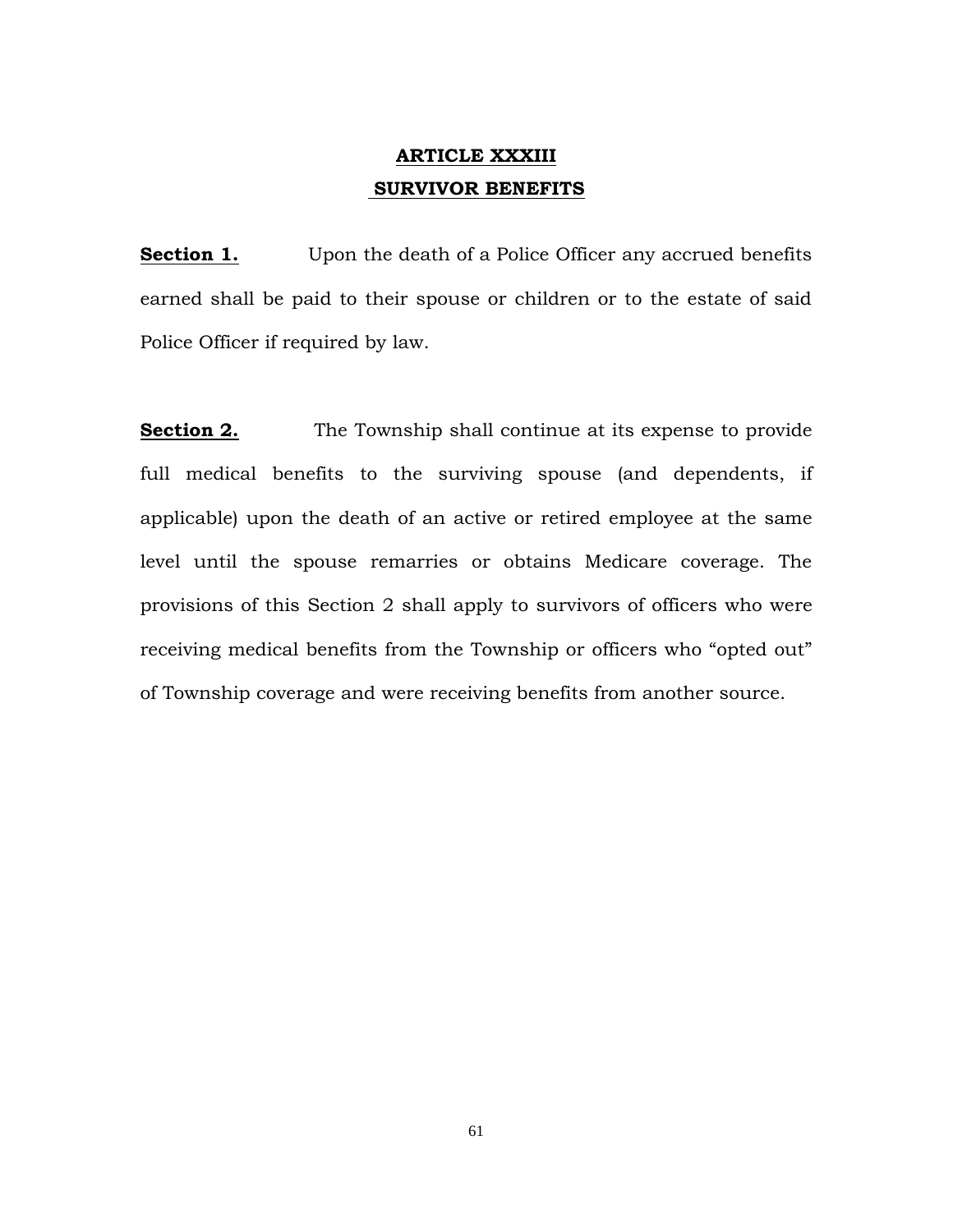# **ARTICLE XXXIV DIRECT DEPOSIT OF PAYCHECKS**

**Section 1.** The parties agree that the Township shall directly deposit the employee's paycheck into the bank account of the employee's choice. This benefit shall be subject to the following:

- A. All payroll direct deposits into individual employee accounts are contemplated to be credited on 9:00 a.m. on each applicable Friday payday.
- B. The Township may deposit funds or otherwise issue pay checks earlier at its discretion.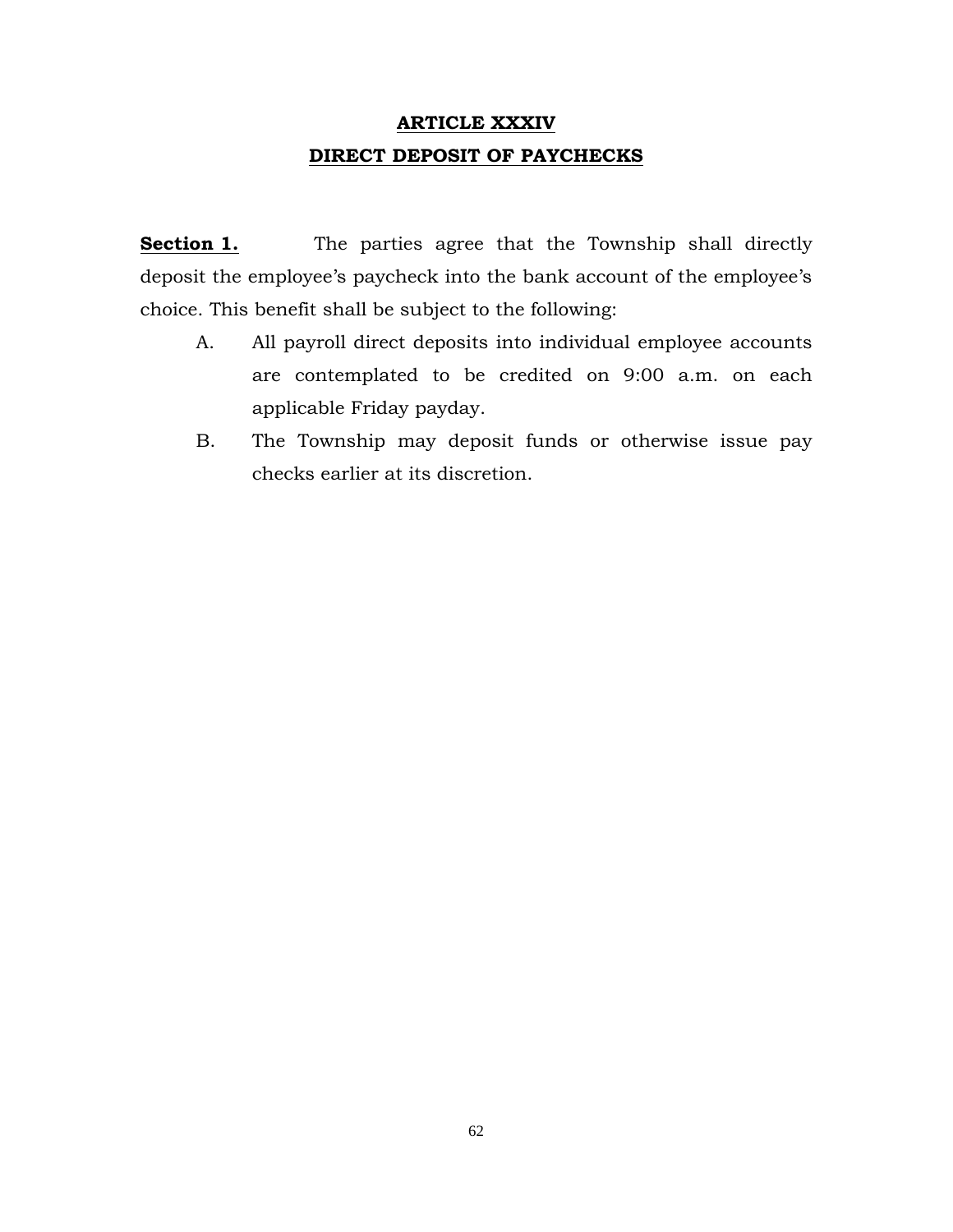### **ARTICLE XXXV**

#### **OFFICERS KILLED IN LINE OF DUTY – ACCRUED BENEFITS**

- 1. Upon the death of a Police Officer any accrued benefits earned shall be paid to their spouse or children or to the estate of said police officer. Benefits shall include all unused accumulated time, vacation, sick, compensatory, holiday, etc.
- 2. Upon the death of a police officer the Township agrees to immediately pay the family of said officer a sum of \$10,000 to assist with funeral expenses.
- 3. The Township will work in conjunction with the Union to insure that the family of any Officer killed in the line of duty shall receive any and all benefits to which they are entitled. This shall include but is not limited to any local, county, state or federal benefits.
- 4. Upon a line of duty death the Township shall agree to provide college funding for the surviving children of said officer. The surviving children shall attend the college of their choice however the Township shall fund the amount up to the amount to attend a NJ state college. Rates shall be based upon the tuition, fees, and board as set by Ocean County College or Kean University.
- 5. Upon a line of duty death the Township shall assign a staff officer as a point of contact for the surviving officer to coordinate funeral arrangements and benefits. Additionally a patrol officer shall be assigned to assist the family until internment.
- 6. Upon a line of duty death the Township / Department shall coordinate a full police funeral with honors unless otherwise decided by the family. The department shall coordinate with unions and civic groups to fund the funeral beyond normal burial costs.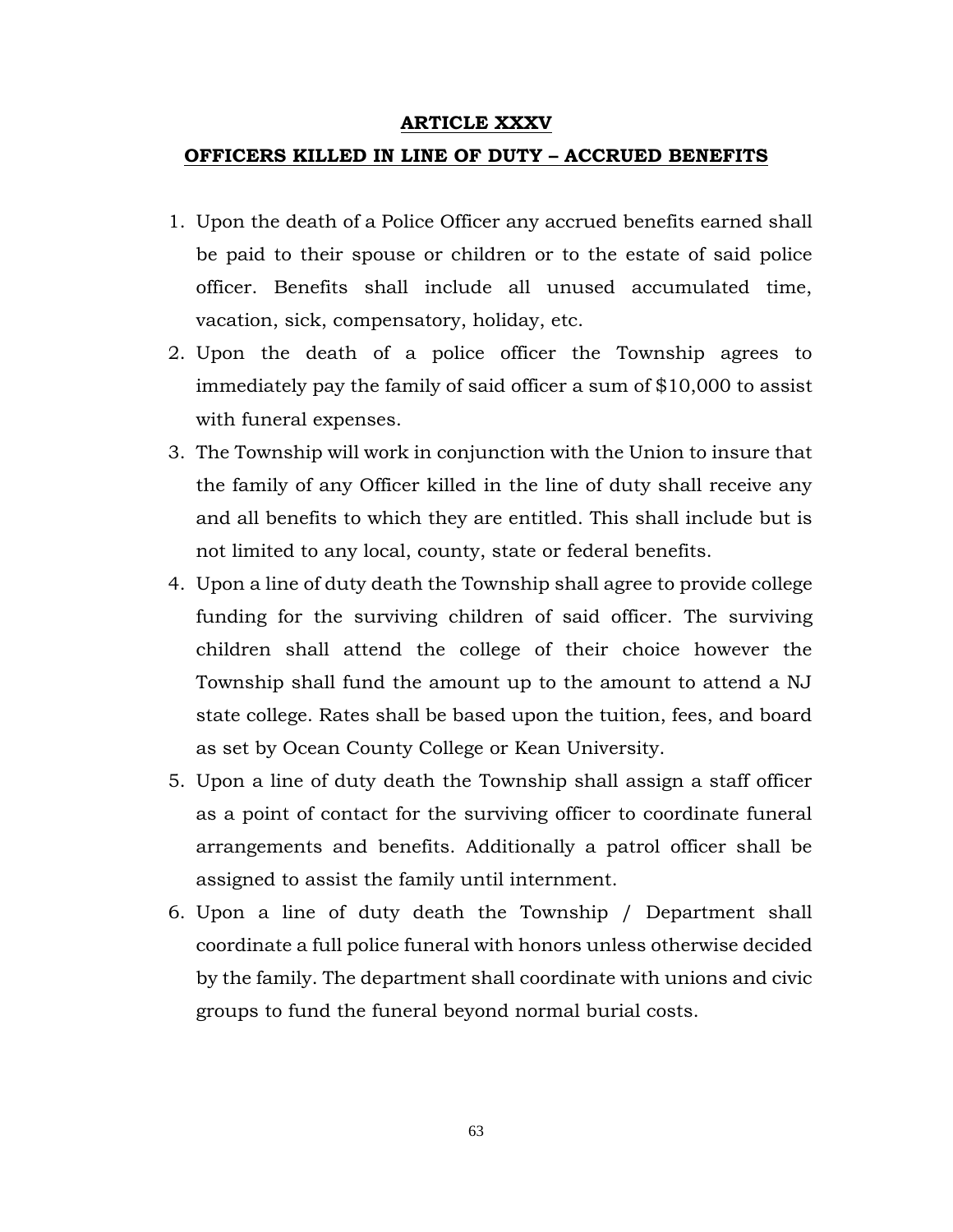# **ARTICLE XXXVI RETIRED BADGES**

The Township by ordinance shall arrange for the presentation of the Officer's badge upon his retirement.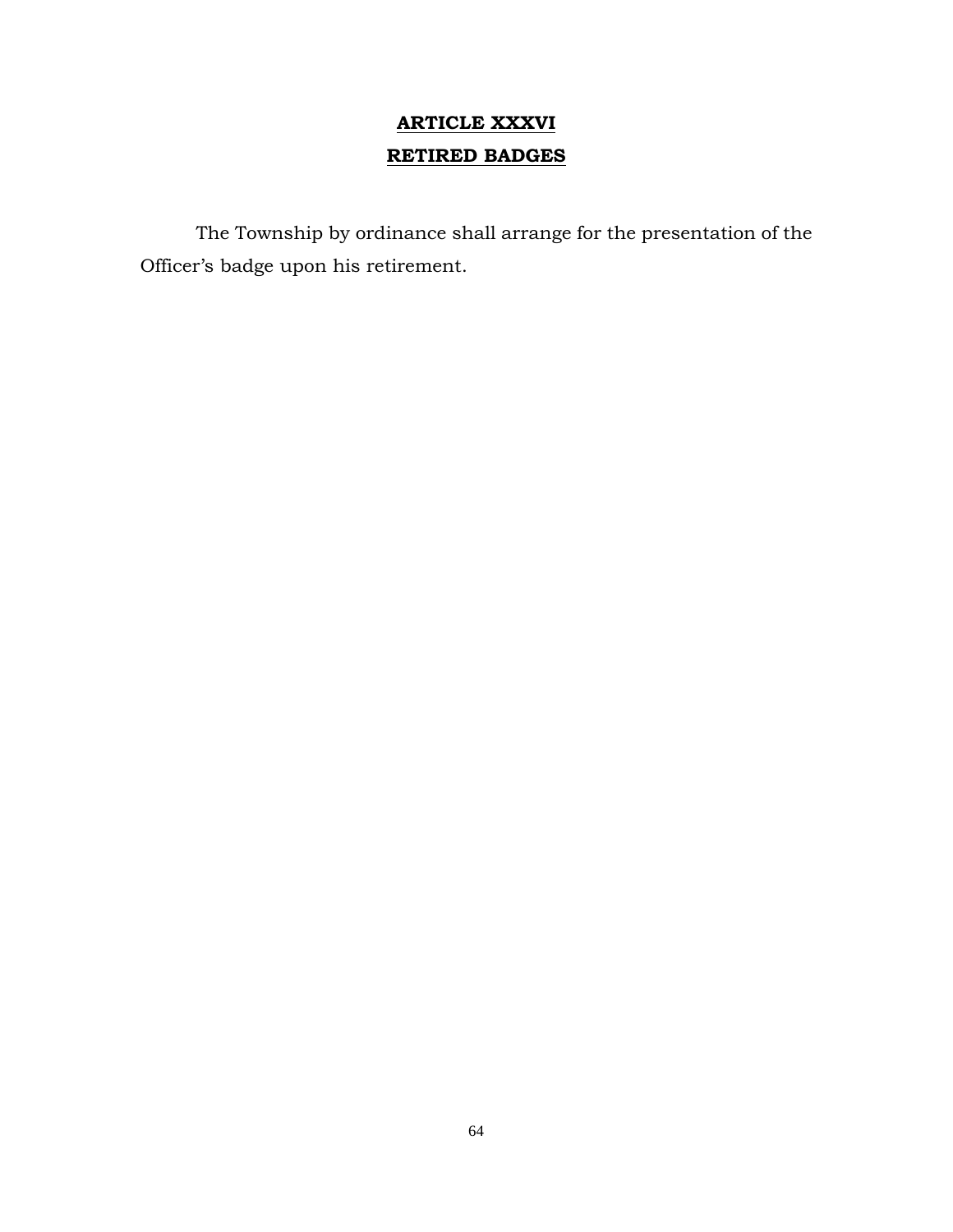# **ARTICLE XXXVII MILITARY LEAVE**

The Township policy contained in the Township Employee Handbook concerning Military Leave shall be incorporated in this Agreement.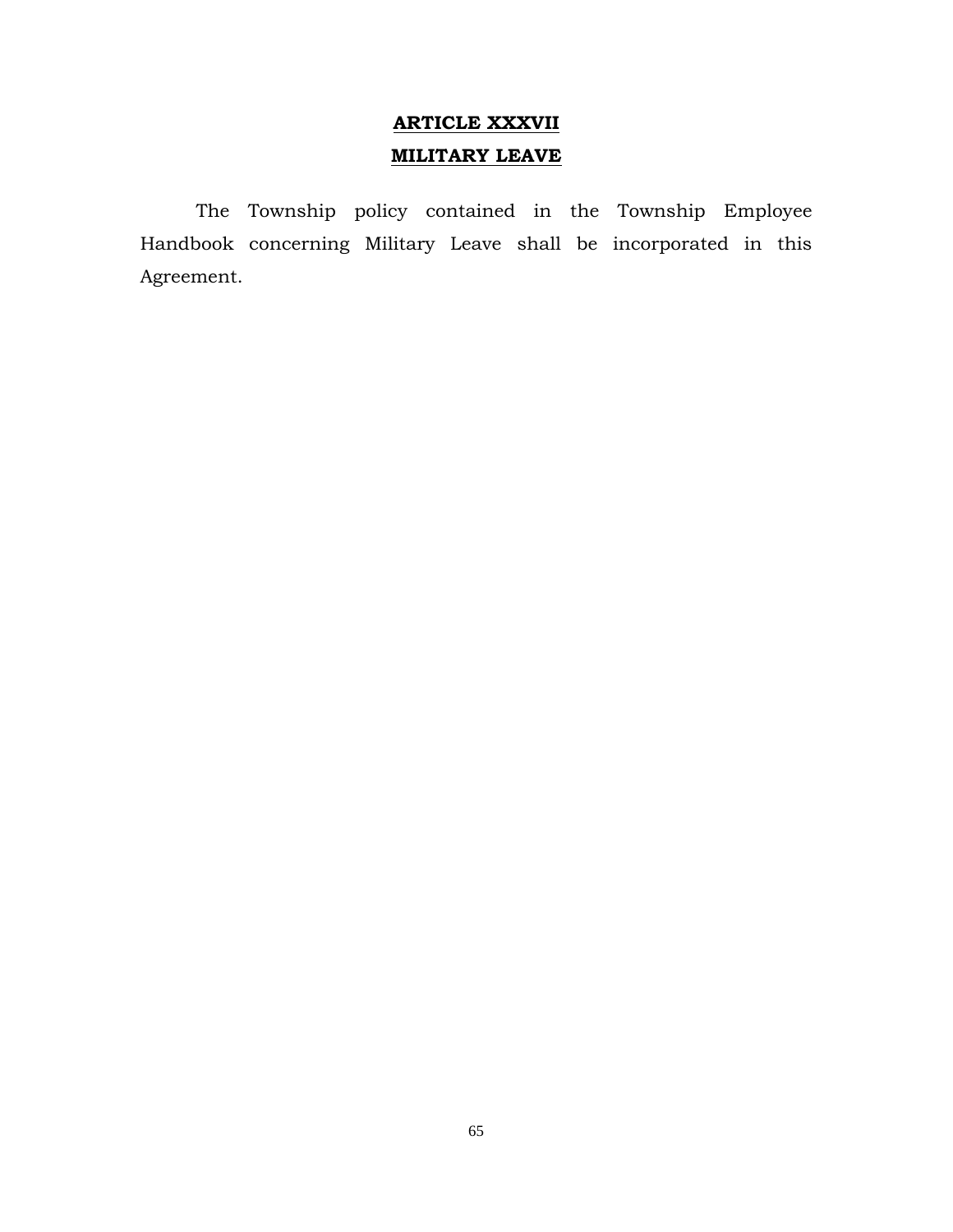# **ARTICLE XXXVIII EXPIRATION OF AGREEMENT/NEGOTIATIONS FOR SUCCESSOR AGREEMENT**

**Expiration of Contract**— Upon the expiration of this contract, if no successor MOU has been executed, the Township shall have the right to withhold temporarily future increases such as longevity, salary guide adjustments and unpaid salary percentage increases subject to the following conditions: the withholding shall commence (1) no sooner than 6 months after expiration of this contract unless the parties agree otherwise (2) only if the parties are negotiating in good faith (3) all such temporary withholdings shall be prospective only and (4) all such temporary withholdings shall be paid retroactively to the date of the new contract when implemented.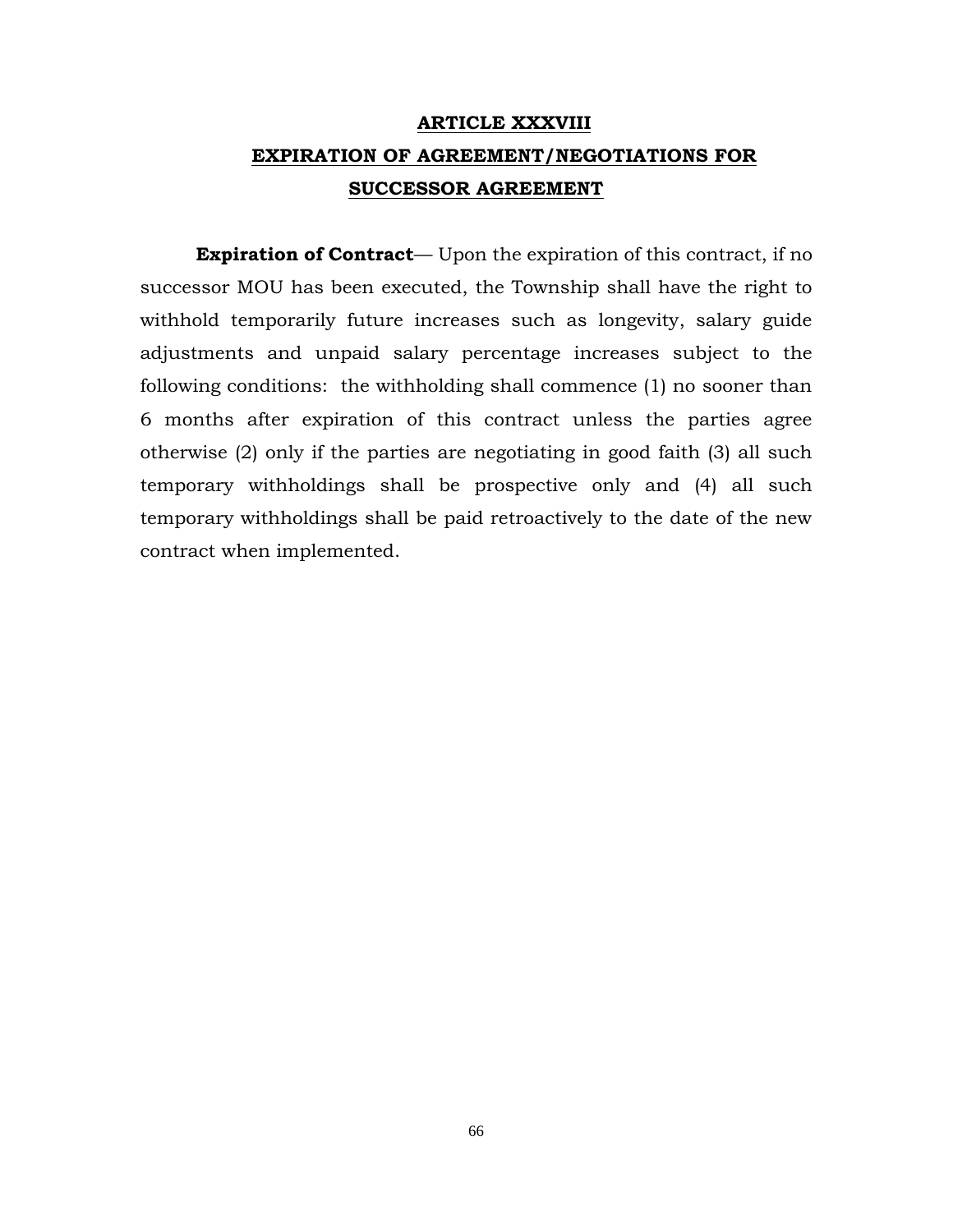# **ARTICLE XXXIX COMPLETENESS OF AGREEMENT**

In accordance with law, this agreement represents and incorporates the complete and final understanding and settlement by the parties on all bargainable issues which were or could have been the subject of negotiations. During the term of this agreement, neither party will be required to negotiate with respect to any such matter, whether or not covered by this agreement, and whether or not within the knowledge or contemplation of either or both of the parties at the time they negotiated or signed this agreement.

IN WITNESS WHEREOF, the parties have, by their duly authorized representatives, set their hands and seals this  $\sqrt{g}^{H}$  day of January, 2018.

**SHIP OETOM** Mayor By: **THOMAS F. KELAHER** 

Attest:

Township Clerk

NEW JERSEY STATE POLICEMEN'S BENEVOLENT ASSOCIATION, INC. LOCAL #137

**MAYOR** 

By:

Brian Dugan, President

Attest:

67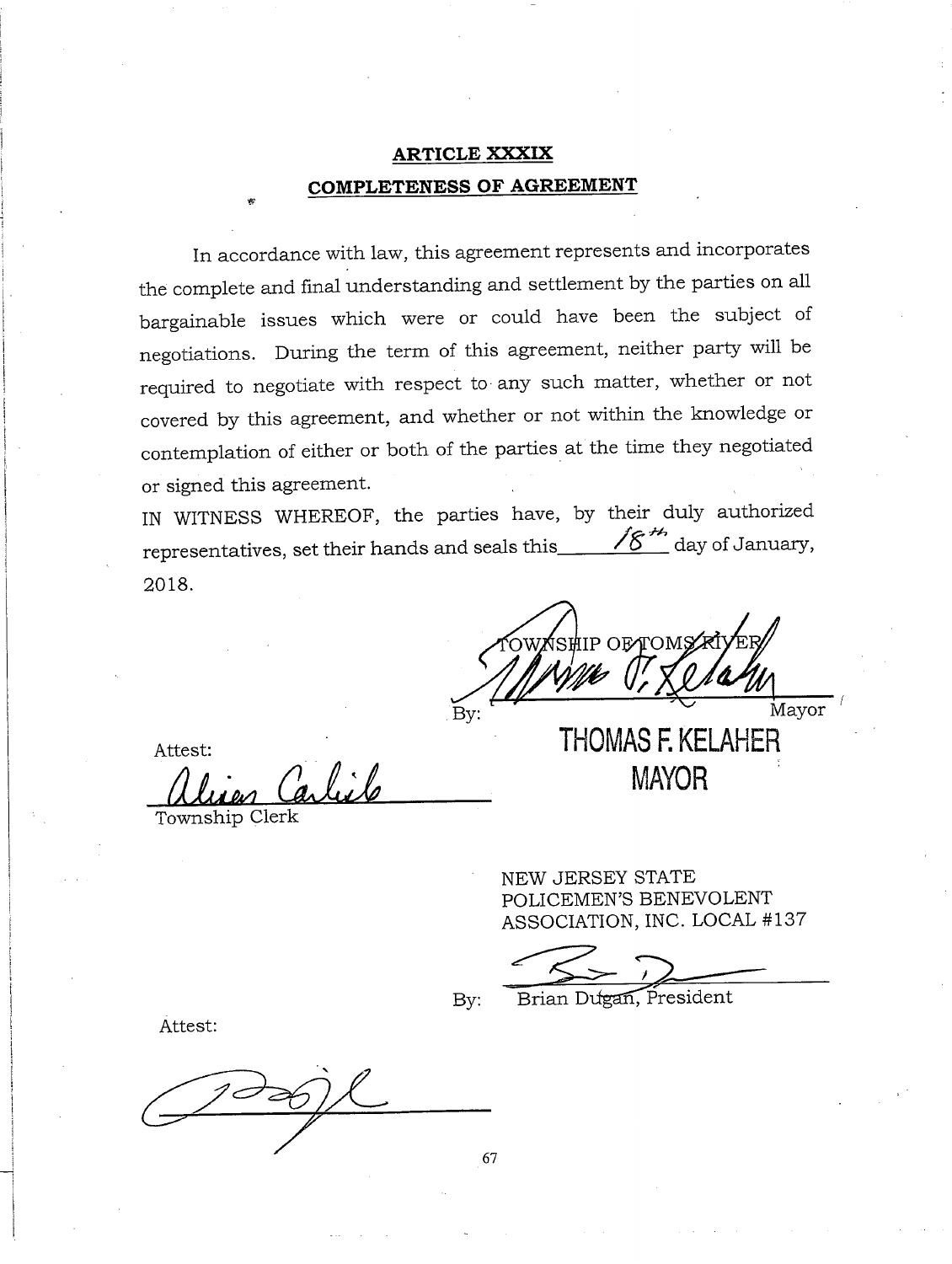## **APPENDIX**

| Schedule A - | Sick Leave Bank/Loans – Employee Handbook       |
|--------------|-------------------------------------------------|
| Schedule B - | Bereavement Leave – Employee Handbook           |
| Schedule C - | Summary of Medical Plans (Spreadsheet of Plans) |
| Schedule D - | <b>Salary Scales</b>                            |
| Schedule E - | Special Duty/Secondary Employment Policy        |
| Schedule F - | Military Leave Policy – Employee Handbook       |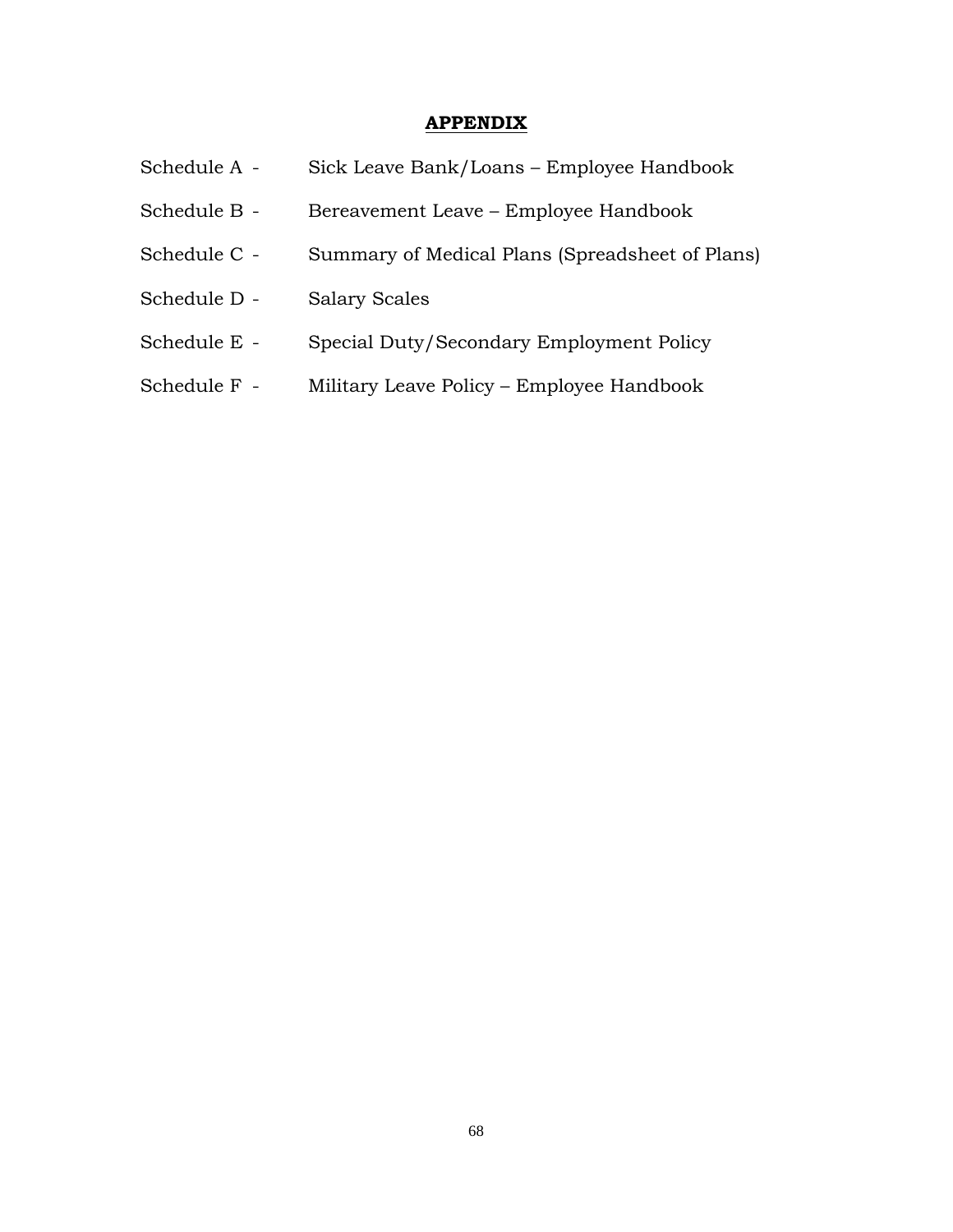## **SCHEDULE A**

## **SICK LEAVE BANK**

| <b>VOLUME TITLE:</b>                        | <b>Effective Date:</b>  | <b>Revision Date</b> | Page # | <b>Section</b> | Approved | <b>Volume</b>  |
|---------------------------------------------|-------------------------|----------------------|--------|----------------|----------|----------------|
| Paid and Unpaid Time Off<br><b>Policies</b> | June 1, 2010            |                      |        |                |          | V3             |
|                                             | # Pages                 | March 2014           |        |                |          | Chapter        |
| <b>SUBJECT:</b>                             | 2                       |                      |        |                |          | C <sub>4</sub> |
| <b>Sick Leave</b>                           | <b>Reference</b>        |                      |        |                |          |                |
|                                             | <b>V3 C4</b>            |                      |        |                |          |                |
| <b>ISSUING AUTHORITY:</b>                   | <b>Evaluation Date:</b> | September 2016       |        |                |          |                |
| Township Administration                     |                         |                      |        |                |          |                |

## **V3 C4 -- SICK LEAVE POLICIES**

- **A. Eligibility/Amount.** All permanent full-time employees shall be granted sick leave with pay for one working day for each month of service during the remainder of the first calendar year of service. Thereafter, employees hired on or before December 31, 2013, shall receive 15 sick days for every calendar year of service, and employees hired on or after January 1, 2014, shall receive 12 sick days for every calendar year of service. Employees employed on a part-time or seasonable basis are not eligible for sick leave.
- **B. Accrual.** The amount of sick leave not taken shall accumulate from year to year and employees shall be entitled to such accumulated sick leave when needed.
- **C. Permissible Use of Sick Leave**. The term "sick leave with pay" is hereby defined to mean a necessary absence from duty due to illness, injury or exposure to contagious disease and may include absence due to illness in the immediate family of the employee or necessary attendance upon a member of the family who is ill.
- **D. Doctor's Note Required**. Acceptable medical documentation substantiating an employee's illness is required in the following circumstances before the employee resumes work. If the required documentation is not provided, the employee will not be permitted to return to work and will not be paid for the additional time missed.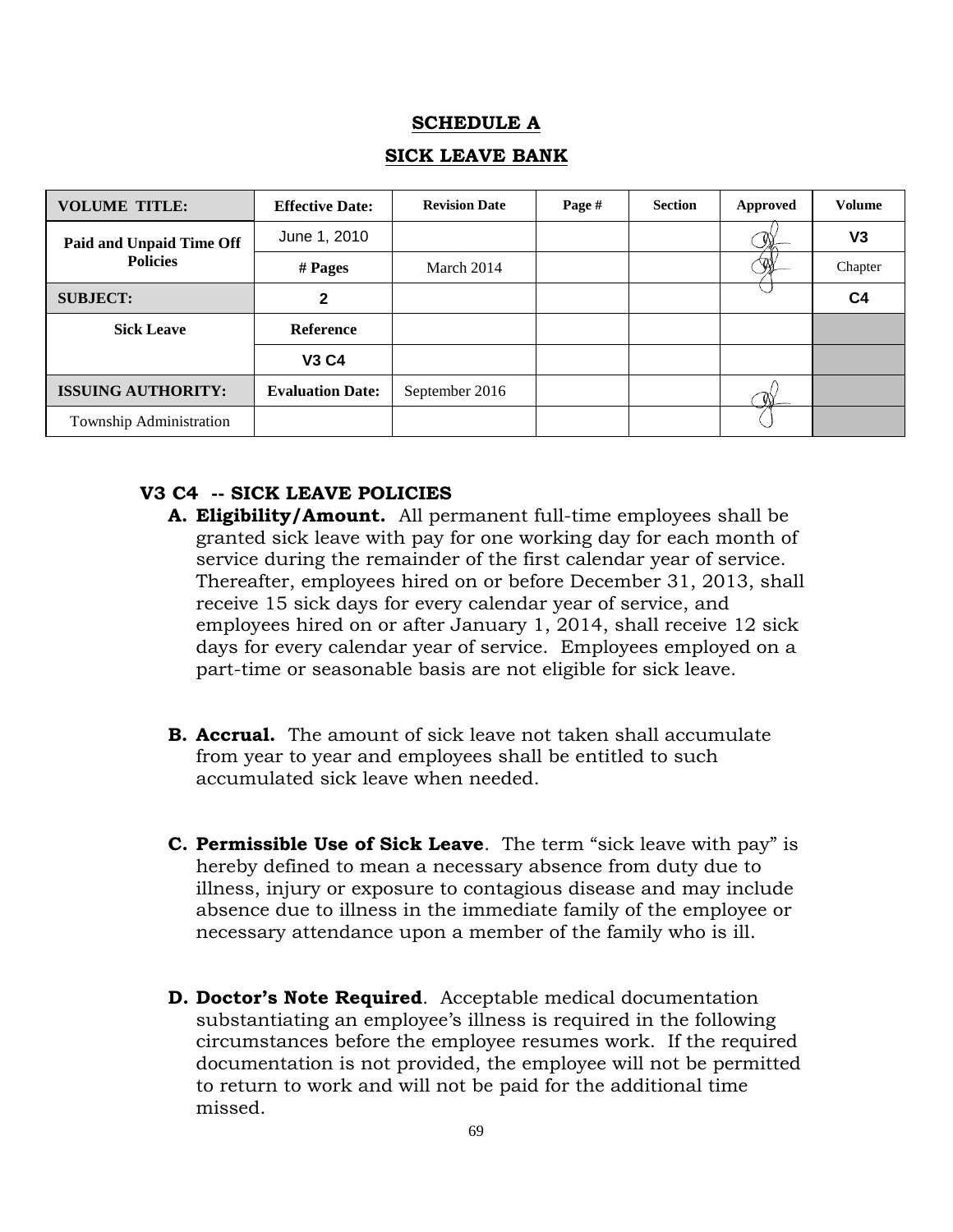- 1. Absence due to illness for three or more consecutive days
- 2. Absent to due illness the day before or after an official holiday
- 3. Absent due to illness the day before or day after a scheduled leave
- 4. Absent due to illness on three consecutive Mondays or Fridays
- 5. Any absence which, as determined by the Business Administrator or Department Head, gives the appearance that sick leave is being misused.
- **E. Abuse of Sick Leave.** Abuse or misuse of sick leave is grounds for discipline up to and including termination.
- **F. Notification.** An employee who does not expect to report to work on any working day because of personal illness or for any of the permissible reasons set forth above must notify his or her immediate supervisor or Department Head with as much advance notice as reasonably practical under the circumstances.
- **G. Medical Examination/Certification of Fitness.** The Township reserves the right to have any employee reported or reporting as ill or sick to be examined by a physician designated by the Township. The Township may require any employee who has been off duty for a longer continuous period than 10 days to furnish the Township with a physician's certificate that the employee is physically fit and able to resume his or her duties, and the Township shall also have the right to have such employee examined physically by a physician of his or her own choice to determine whether not he or she may resume duties and employment.
- **H. Sick Leave Bank.** The Township maintains a sick leave bank, administered by the Department of Human Resources, to which employees may donate a maximum of 10 sick days annually for use by other employees who, because of catastrophic or prolonged illness, have exhausted their own accrued sick leave and require additional time. Employees seeking to donate to or draw from this sick leave bank should submit a written request to the Director of Human Resources. Employees who draw from the sick leave bank are not required to pay back the loaned days from future accrued time.
- **I. Sick Leave Buy Back.** Employee's eligibility to participate in this program shall be calculated as of December 31st of the previous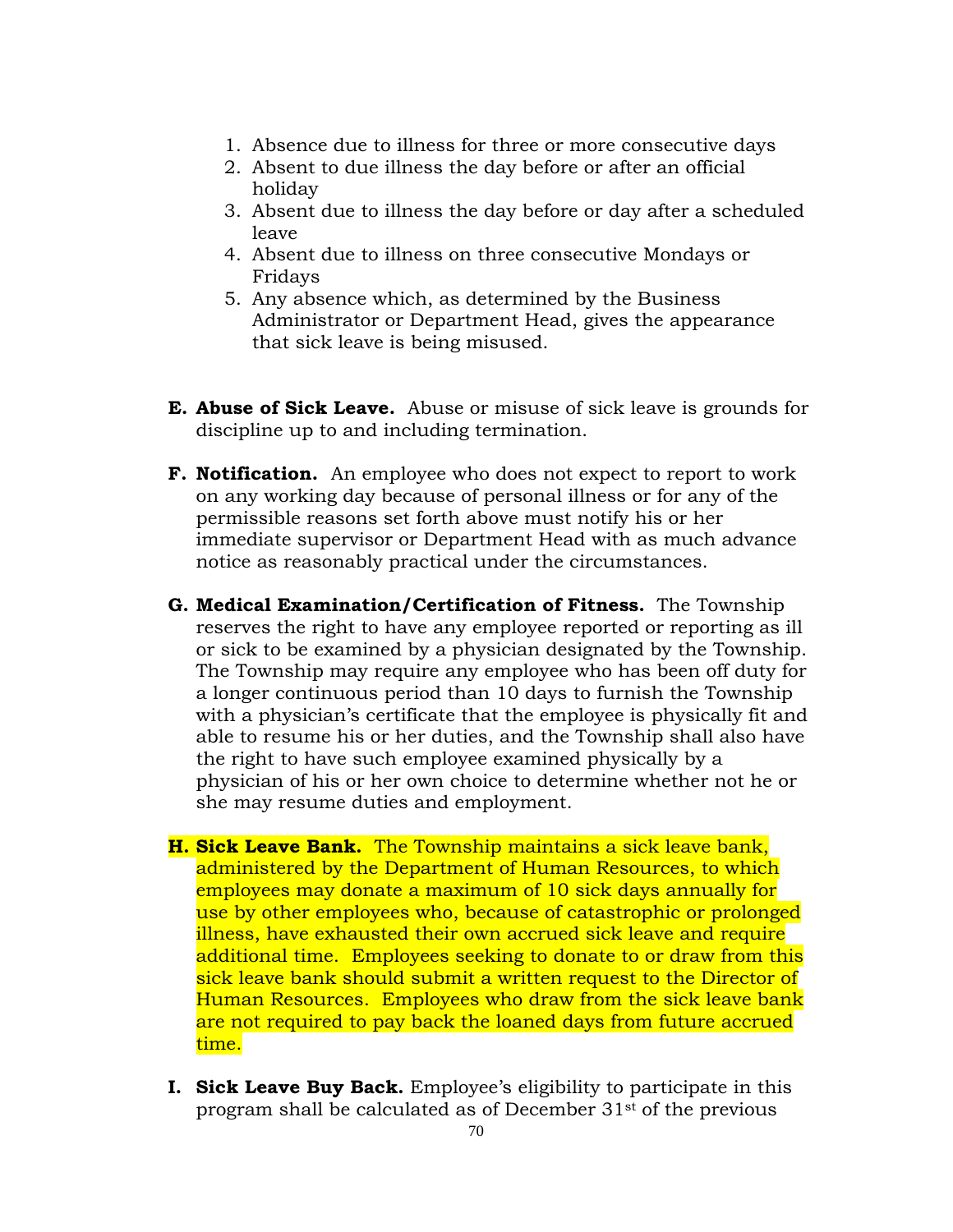year and each succeeding December 31st thereafter through the life of the applicable bargaining agreement. In order to participate in this program, an employee must fill out a form and return it to the Division of Human Resources no later than March 31st of the current year. Payment for sick days sold back to the Township will be made by July 31st of the current year

## **Union employees are governed by their collective bargaining agreements and should refer to their contract for further information.**

#### **CONFIDENTIAL EMPLOYEES**

Full time permanent employees shall have an option to sell back accumulated sick leave to the Township provided the employee has maintained a sick leave bank of 100 days.

| <b>Days Accrued</b> | Days to Sell Back | <b>Percent of Wage</b> |  |  |
|---------------------|-------------------|------------------------|--|--|
| $100 - 169$         | up to $25$        | 80.0%                  |  |  |
| $170 +$             | up to $30$        | 82.5%                  |  |  |
| $200 +$             | up to $35$        | 82.5%                  |  |  |

- **J. Payment Upon Retirement**. Employees hired on or after January 1, 2014, are not permitted to receive payment upon retirement for accumulated, unused sick leave. Employees employed before that date may be eligible depending on their date of hire, position, length of service, and other legal restrictions to receive payment upon retirement for accumulated, unused sick leave. Payment will be for the amount of unused sick leave or \$15,000, whichever is less. Confidential employees should refer to Township Policy for eligibility; all other employees should consult Section 104(5) (J) (3) of the Township Code for more information on this subject. Questions regarding this issue can also be submitted to the Department of Human Resources.
- **K. Separation from Employment**. No employee who voluntarily resigns without proper notification (see V1C18) or whose services are terminated shall receive payment for any accumulated, unused sick leave.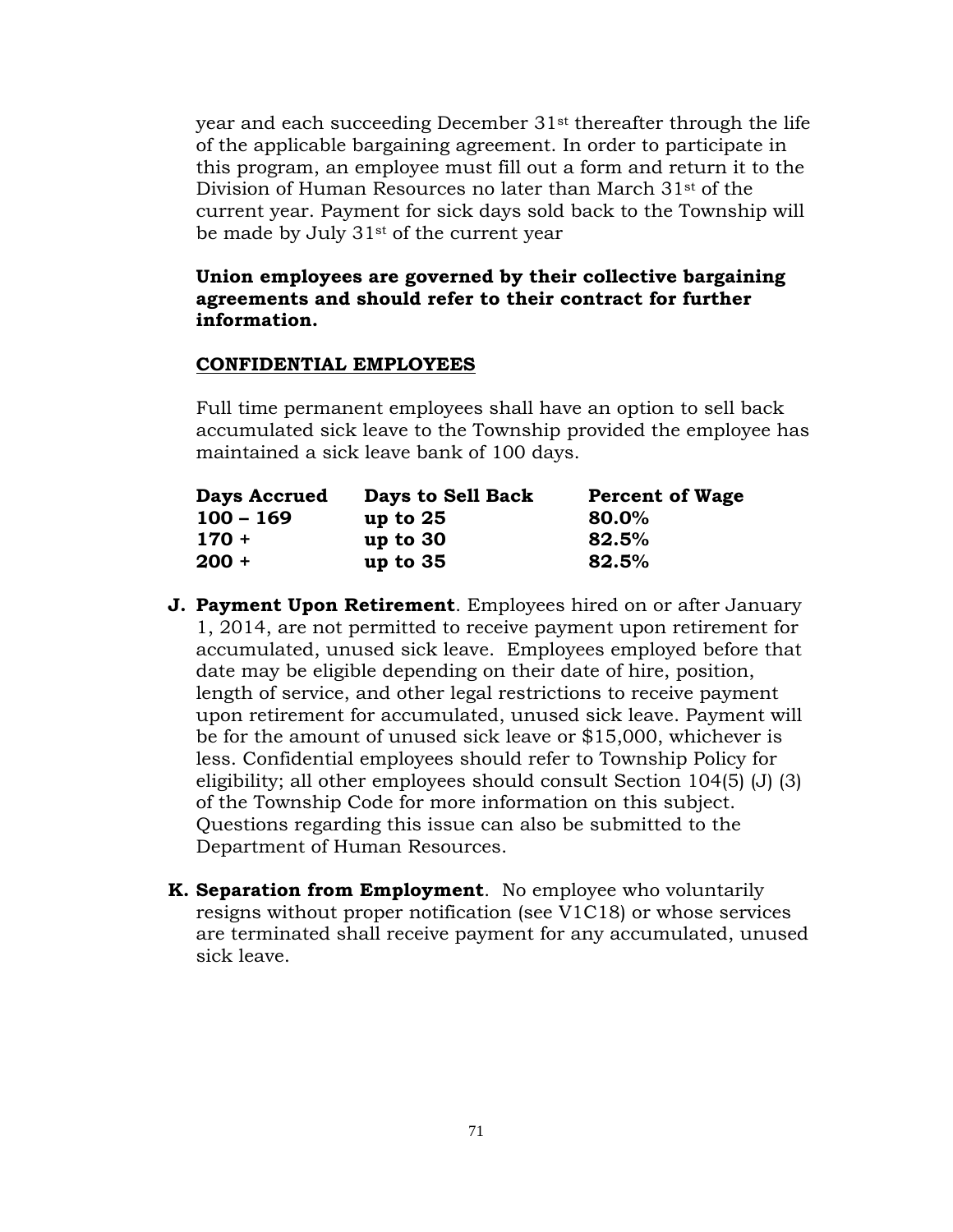## **SCHEDULE B**

| <b>VOLUME TITLE:</b>                        | <b>Effective Date:</b>  | <b>Revision Date</b> | Page # | <b>Section</b> | <b>Approved</b> | <b>Volume</b>  |
|---------------------------------------------|-------------------------|----------------------|--------|----------------|-----------------|----------------|
| Paid and Unpaid Time Off<br><b>Policies</b> | June 2, 2010            |                      |        |                |                 | V <sub>3</sub> |
|                                             | $#$ Pages               |                      |        |                |                 | Chapter        |
| <b>SUBJECT:</b>                             |                         |                      |        |                |                 | C <sub>5</sub> |
| <b>Bereavement Policy</b>                   | Reference               |                      |        |                |                 |                |
|                                             | <b>V3 C5</b>            |                      |        |                |                 |                |
| <b>ISSUING AUTHORITY:</b>                   | <b>Evaluation Date:</b> | March 2014           |        |                |                 |                |
| Township Administration                     |                         |                      |        |                |                 |                |

## **Bereavement Policy**

## **Bereavement Policy:**

In the event of death of an immediate family member, employees may be granted three days of leave. Immediate family include a spouse or significant other, civil union partner, children, parent, stepchild, sibling, grandparents, daughter-in-law, son-in-law, grandchildren, niece, nephew, uncle, aunt, or any person related by blood or marriage residing in an employee's household. If the funeral is more than 100 miles outside the State of New Jersey, the employee may be granted up to five days bereavement leave, subject to the approval from the Business Administrator.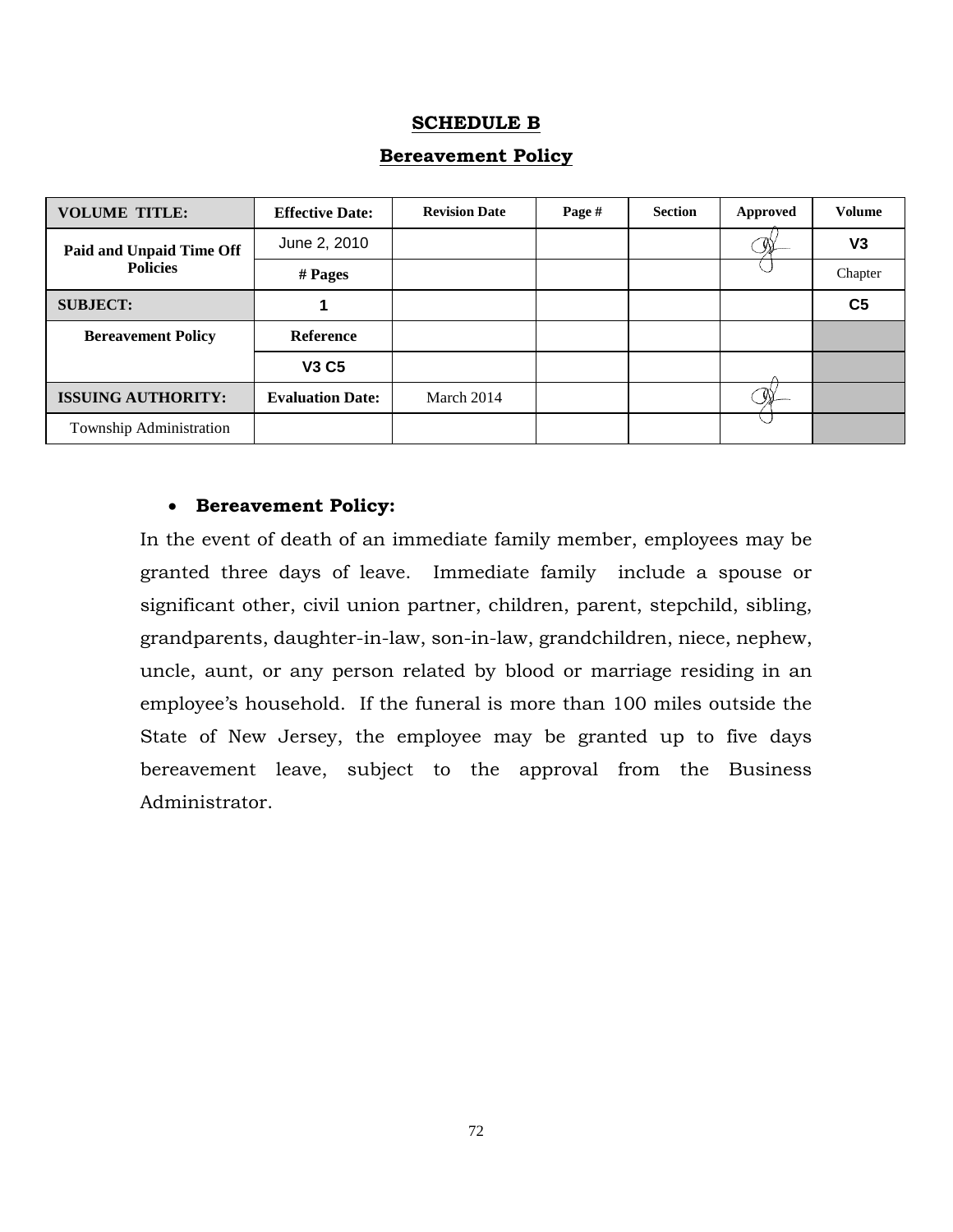# **SCHEDULE C**

### **SUMMARY OF MEDICAL PLANS**

| <b>Horizon</b><br><b>MONTHS CONTRACTOR</b><br><b>B</b>                                                                       |                                                    |                                              |                                                                                                  |                                              |                                                                                                                                   | <b>TOWNSHIP OF TOMS RIVER</b>                                                                   |                                                                                                                 |                                                                                                                                  |                                                                                                                       |
|------------------------------------------------------------------------------------------------------------------------------|----------------------------------------------------|----------------------------------------------|--------------------------------------------------------------------------------------------------|----------------------------------------------|-----------------------------------------------------------------------------------------------------------------------------------|-------------------------------------------------------------------------------------------------|-----------------------------------------------------------------------------------------------------------------|----------------------------------------------------------------------------------------------------------------------------------|-----------------------------------------------------------------------------------------------------------------------|
| Maing Barltoon Hole                                                                                                          | ಜ                                                  |                                              | Direct Access                                                                                    |                                              | EPO Advantage                                                                                                                     |                                                                                                 | <b>ANNIA</b>                                                                                                    | OMNIA 10*                                                                                                                        |                                                                                                                       |
| Benefit                                                                                                                      | <b>In-Network</b>                                  | Out-of-Network                               | (includes BlueCard Network)<br>In-Network                                                        | Out-of-Network                               | (includes BlueCard Network)<br>In-Network                                                                                         | Tier1                                                                                           | (includes BlueCard Network)<br>Tier <sub>2</sub>                                                                | Tier <sub>1</sub>                                                                                                                | (includes BlueCard Network)<br>Tier <sub>2</sub>                                                                      |
| Jenefit Period                                                                                                               | <b>Calendar</b>                                    | Уear                                         | æ                                                                                                |                                              | Calendar Year                                                                                                                     |                                                                                                 | Calendar<br>ඹු                                                                                                  | Calendar                                                                                                                         | 曼                                                                                                                     |
| Deductible (Calendar Year)<br>Individual                                                                                     | Š                                                  | ğ                                            | §                                                                                                | 0015                                         | §                                                                                                                                 | §                                                                                               | 005'1\$                                                                                                         | None                                                                                                                             | 00S'1\$                                                                                                               |
| ¦amily                                                                                                                       | None                                               | Two deductibles per family                   | ≷                                                                                                | Two deductibles per<br>lamini<br>M           | None                                                                                                                              | None                                                                                            | \$3,000                                                                                                         | None                                                                                                                             | \$3,000                                                                                                               |
| Coinsurance                                                                                                                  | 100%                                               | %0%                                          | 100%                                                                                             | %08                                          | 100%                                                                                                                              | 100%                                                                                            | 80%                                                                                                             | 100%                                                                                                                             | <b>100%</b>                                                                                                           |
| Maximum Out of Pocket                                                                                                        |                                                    |                                              |                                                                                                  |                                              |                                                                                                                                   |                                                                                                 |                                                                                                                 |                                                                                                                                  |                                                                                                                       |
| Individual<br>¦am∥                                                                                                           | $0008$ \$<br>000'#\$                               |                                              | 000'1\$<br>ğ0                                                                                    |                                              | \$5,000<br>\$2,500                                                                                                                | \$5,000<br>\$2,500                                                                              | $005' + 5$<br>000'6\$                                                                                           | 8<br>蓍                                                                                                                           | 600%<br>\$2,000                                                                                                       |
| Benefit Period and Lifetime                                                                                                  | <b>Unlimited</b>                                   |                                              | <b>Unlimited</b>                                                                                 |                                              | Unlimited                                                                                                                         |                                                                                                 | <b>Unlimited</b>                                                                                                |                                                                                                                                  | Unlimited                                                                                                             |
| Maximum                                                                                                                      |                                                    |                                              |                                                                                                  |                                              |                                                                                                                                   |                                                                                                 |                                                                                                                 |                                                                                                                                  |                                                                                                                       |
| Primary Care Physician Selection<br>Doctor's Office Visits                                                                   | Required                                           |                                              | <b>Not Required</b>                                                                              |                                              | <b>Not Required</b>                                                                                                               |                                                                                                 | <b>Not Required</b>                                                                                             |                                                                                                                                  | <b>Not Required</b>                                                                                                   |
| Mimary Care Office Visit                                                                                                     | 100% after \$0 copay                               | 60% after deductible                         | 100% after \$10 copay                                                                            | 80% after deductible                         | 100% after \$20 copay                                                                                                             | 100% after \$5 copay                                                                            | 100% after \$20 copay                                                                                           | .00% after \$5 copay                                                                                                             | 100% after \$10 copay                                                                                                 |
|                                                                                                                              | 100% after \$0 copay                               | 60% after deductible                         | 100% after \$10 copay                                                                            | 80% after deductible                         | 100% after \$40 copay                                                                                                             | 100% after \$15 copay                                                                           | 100% after \$30 copay                                                                                           | 100% after \$5 copay                                                                                                             | 100% after \$10 copay                                                                                                 |
| <b>Specialist Office Visit</b>                                                                                               | A referral is required to visit a specialist.      |                                              | A referral is not required to visit a specialist.                                                |                                              | A referral is not required to visit a                                                                                             |                                                                                                 | A referral is not required to visit a specialist.                                                               | A referal is not required to visit a specialist.                                                                                 |                                                                                                                       |
| Maternity Visits                                                                                                             | <b>NOOT</b>                                        | 60% after deductible                         | Copay applies to 1st visit only<br>100% after \$10 copay                                         | 80% after deductible                         | Dependent children are ineligible for<br>Copay applies to 1st visit only<br>daemitv/Obstetrical Benefits<br>100% after \$40 copay | <b>WWW</b>                                                                                      | 80% after deductible                                                                                            | Copay applies to 1st visit only<br>Dependent children are eligible for<br>Maternity/Obstetrical Benefits<br>100% after \$5 copay | Dependent drildren are eligible for Maternity/Obstetrical<br>Copay applies to 1st visit only<br>100% after \$10 copay |
| Allergy Testing and Treatment                                                                                                | <b>N6001</b>                                       | 60% after deductible                         | <b>NG001</b>                                                                                     | 80% after deductible                         | <b>N6001</b>                                                                                                                      | Copay only applies to Office visit if billed<br>100% Outpatient Facility<br>100% Office setting | Copay only applies to Office visit if billed<br>80% after deductible Outpatient Facility<br>100% Office setting | *Copay only applies to office visit if billed<br>100% Outpatient Facility<br>100% after \$5 copay*                               | *Copay only applies to office visit if billed<br>.00% after deductible Outpatient Facility<br>100% after \$10 copay*  |
| Preventive Care                                                                                                              |                                                    |                                              |                                                                                                  |                                              |                                                                                                                                   |                                                                                                 |                                                                                                                 |                                                                                                                                  |                                                                                                                       |
| Screening, Colorectal Screening,<br>PAP, Mammograms, Prostate Cancer<br>Routine Adult Physicals, GYN Exams,<br>Immunizations | <b>100%</b>                                        | 60 % (no deductible)                         | 100% after \$10 Office.copay<br>Note: A copay will only apply<br>when an Office visit is billed. | 80% (no deductible)                          | <b>100%</b>                                                                                                                       | <b>NGON</b>                                                                                     | <b>NGW</b>                                                                                                      | <b>N6001</b>                                                                                                                     | <b>N6001</b>                                                                                                          |
| Well Child Exams                                                                                                             | <b>NGO01</b>                                       | 60 % (no deductible)                         | 100% after \$10 copay                                                                            | 80% (no deductible)                          | <b>100%</b>                                                                                                                       | NGW                                                                                             | NGW                                                                                                             | <b>NOOT</b>                                                                                                                      | NGW                                                                                                                   |
| <b>Diagnostic Procedures</b><br>Well Child Immunizations and Lead<br>Screening                                               | <b>WW</b>                                          | 60 % (no deductible)                         | <b>100%</b>                                                                                      | 80% (no deductible)                          | <b>100%</b>                                                                                                                       | <b>NGW</b>                                                                                      | WWW.                                                                                                            | <b>100%</b>                                                                                                                      | <b>100%</b>                                                                                                           |
| Volution                                                                                                                     | 100% Office or Labcorp<br>100% Outpatient Facility | 60% after deductible                         | 100% Office or Labcorp<br>100% Outpatient Facility                                               | 80% after deductible                         | 100% Office or Labcorp Facility<br>100% Outpatient Facility                                                                       | 100% Office or Laboorp Facility                                                                 | 100% Office or Labcorp Facility                                                                                 | <b>WWW</b><br>100% Outpatient Facility<br>Office or Laboorp Facility                                                             | 100% Office or Labcorp Facility<br>100% Outpatient Facility                                                           |
| Outpatient X-ray/Radiology Services                                                                                          | 100% Outpatient Facility<br>100% Office            | 60% after deductible                         | 100% Outpatient Facility<br>100% Office                                                          | 80% after deductible                         | 100% Outpatient Facility<br>100% Office                                                                                           | 100% after \$15 copay Outpatient<br>100% Office<br><b>Facility</b>                              | 80% after deductible Outpatient Facility<br>100% Office                                                         | Advanced Imaging: 100% Office & Outpatient<br>100% Outpatient Facility<br>100% Office                                            | 100% after deductible Outpatient Facility<br>Advanced Imaging: 100% Office<br>100% Outpatient Facility<br>100% Office |
| Hospital Care                                                                                                                |                                                    |                                              |                                                                                                  |                                              |                                                                                                                                   |                                                                                                 |                                                                                                                 |                                                                                                                                  |                                                                                                                       |
| Inpatient Admission (including<br>matemity)                                                                                  | 100%                                               | 60% after deductible                         | <b>TOO%</b>                                                                                      | 80% after deductible                         | 100% after \$250 copay per<br>admission                                                                                           | \$150 Copay per admission                                                                       | 80% after deductible                                                                                            | 100%                                                                                                                             | \$150 copay per admission after deductible (does<br>not apply to hospice)                                             |
| Room and Board                                                                                                               | <b>100%</b>                                        | 60% after deductible                         | <b>N6001</b>                                                                                     | 80% after deductible                         | <b>NOW!</b>                                                                                                                       | $\overline{\mathbb{R}}$                                                                         | 80% after deductible                                                                                            | WW0                                                                                                                              | 100% after deductible                                                                                                 |
| Pre-admission Testing                                                                                                        | <b>100%</b>                                        | 60% after deductible                         | $100\%$                                                                                          | 80% after deductible                         | <b>100%</b>                                                                                                                       | 100%                                                                                            | 80% after deductible                                                                                            | <b>100%</b>                                                                                                                      | 100% after deductible                                                                                                 |
| Surgery in Hospital<br>Inpatient Physician Services                                                                          | $100\%$<br>100%                                    | 60% after deductible<br>60% after deductible | $100\%$<br>$\%001$                                                                               | 80% after deductible<br>80% after deductible | $100\%$<br>$\%001$                                                                                                                | 100%<br><b>100%</b>                                                                             | 80% after deductible<br>80% after deductible                                                                    | 100%<br><b>100%</b>                                                                                                              | 100% after deductible<br>100% after deductible                                                                        |
| Outpatient Department Services                                                                                               | <b>100%</b>                                        | 60% after deductible                         | 100%                                                                                             | 80% after deductible                         | 100%                                                                                                                              | 100%                                                                                            | 80% after deductible                                                                                            | 100%                                                                                                                             | 100% after deductible                                                                                                 |
| Emergency Care<br>Emergency Room                                                                                             | 100% after \$25                                    | Facility copay                               | 100% after \$50                                                                                  | Facility copay                               | 100% after \$100 Facility copay                                                                                                   | 100% after \$100 Facility copay                                                                 | 100% after \$100 Facility copay                                                                                 | 100% after \$25 Facility copay                                                                                                   |                                                                                                                       |
| Ambulance                                                                                                                    | 100%                                               | 60% after deductible                         | NGW                                                                                              | 80% after deductible                         | NGW                                                                                                                               | WWW                                                                                             | <b>WWW</b>                                                                                                      | <b>NGON</b>                                                                                                                      |                                                                                                                       |
| Jutpatient Surgery                                                                                                           |                                                    |                                              |                                                                                                  |                                              |                                                                                                                                   |                                                                                                 |                                                                                                                 |                                                                                                                                  |                                                                                                                       |
| Surgery in an Ambulatory<br>Hospital Outpatient Surgery                                                                      | <b>NGW</b>                                         | 60% after deductible                         | <b>NGW</b>                                                                                       | 80% after deductible                         | 100% after \$200 copay                                                                                                            | 100% after \$150 copay                                                                          | 80% after deductible                                                                                            | <b>NGON</b>                                                                                                                      | 100% after deductible                                                                                                 |
| <b>SurgiCenter</b>                                                                                                           | <b>NOW</b>                                         | 60% after deductible                         | 100%                                                                                             | 80% after deductible                         | 100% after \$100 copay                                                                                                            | 100% after \$150 copay                                                                          | 80% after deductible                                                                                            | <b>100%</b>                                                                                                                      | 100% after deductible                                                                                                 |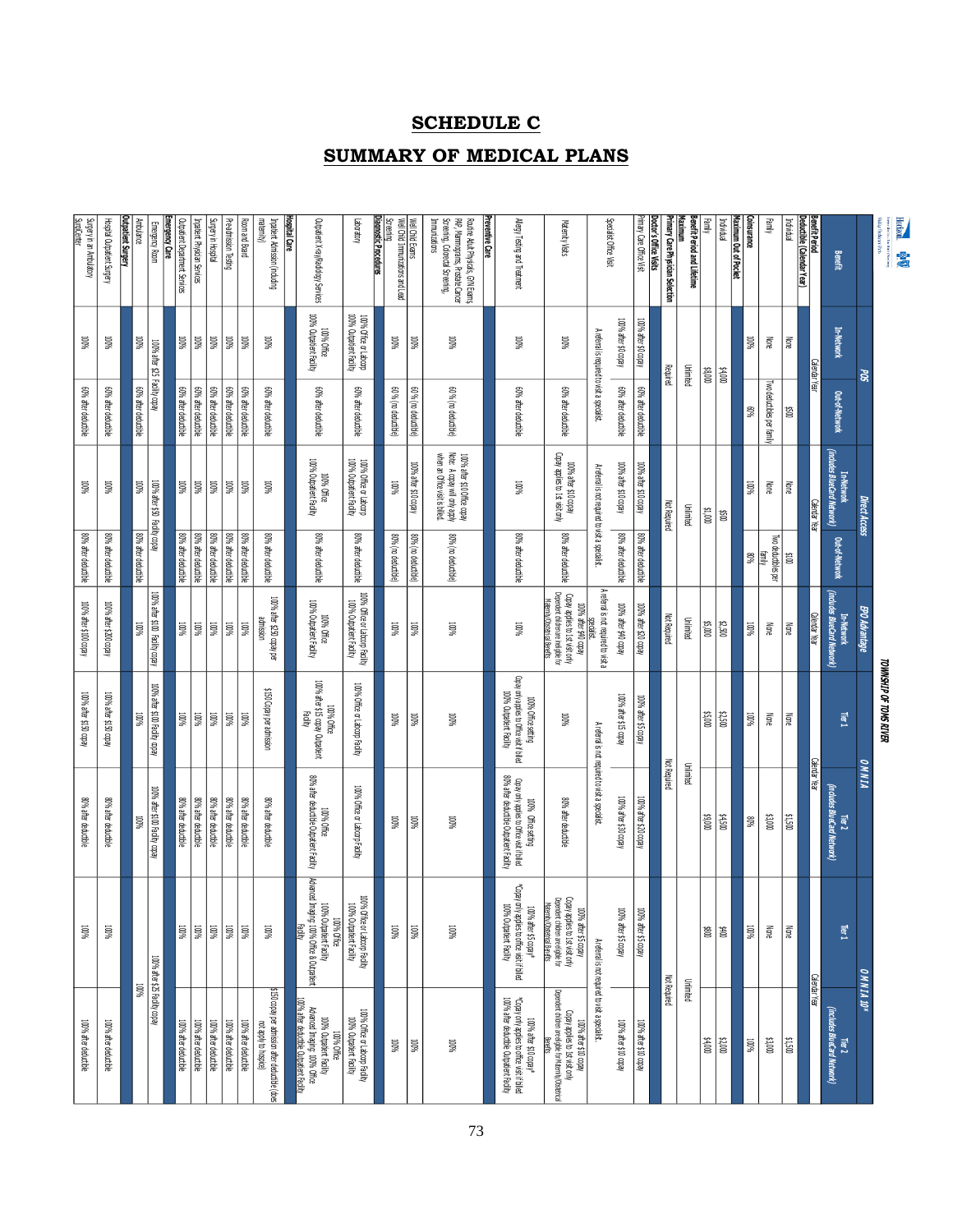| Imatient<br>Substance Abuse Services<br>Mental Health Services and | 100%                                                  | 60% after deductible | <b>100%</b>                                                                                                       | 80% after deductible                           | 100% after \$250 copay per                                        | %001                                                             | 80% after deductible                        | %001                                                                                |                                                                                                                                         |
|--------------------------------------------------------------------|-------------------------------------------------------|----------------------|-------------------------------------------------------------------------------------------------------------------|------------------------------------------------|-------------------------------------------------------------------|------------------------------------------------------------------|---------------------------------------------|-------------------------------------------------------------------------------------|-----------------------------------------------------------------------------------------------------------------------------------------|
| Outpatient department                                              | $W_0$                                                 | 60% after deductible | <b>100%</b>                                                                                                       | 80% after deductible                           | noissiune<br>100%                                                 | 100% after \$15 copay                                            | 80% after deductible                        |                                                                                     | 96001                                                                                                                                   |
| Office setting                                                     | 100% after Office copay                               | 60% after deductible | 100% after \$10 copay                                                                                             | 80% after deductible                           | 100% after \$40 copay                                             | 100% after \$15 copay                                            | 100% after \$30 copay                       |                                                                                     | 100% after \$5 copay                                                                                                                    |
| Alcohol Abuse Services                                             |                                                       |                      |                                                                                                                   |                                                |                                                                   |                                                                  |                                             |                                                                                     |                                                                                                                                         |
| Imatient                                                           | $W_0$                                                 | 60% after deductible | <b>TOON</b>                                                                                                       | 80% after deductible                           | 100% after \$250 copay per                                        | $W_0$                                                            | 80% after deductible                        |                                                                                     | %001                                                                                                                                    |
| <b>Outpatient department</b>                                       | $100\%$                                               | 60% after deductible | <b>100%</b>                                                                                                       | 80% after deductible                           | <b>MON</b>                                                        | 100% after \$15 copay                                            | 80% after deductible                        |                                                                                     | $100\%$                                                                                                                                 |
| Office setting                                                     | 100% after Office copay                               | 60% after deductible | 100% after Office copay                                                                                           | 80% after deductible                           | 100% after \$40 copay                                             | 100% after \$15 copay                                            | 100% after \$30 copay                       |                                                                                     | 100% after \$5 copay                                                                                                                    |
| Other Services                                                     |                                                       |                      |                                                                                                                   |                                                |                                                                   |                                                                  |                                             |                                                                                     |                                                                                                                                         |
| Bariatric Surgery                                                  | %00T                                                  | 60% after deductible | <b>MOON</b>                                                                                                       | 80% after deductible                           | <b>100%</b>                                                       | $100\%$                                                          | 80% after deductible                        |                                                                                     | %00T                                                                                                                                    |
| Diabetic Education                                                 | $W_0$                                                 | 60% after deductible | 100% after Office copay                                                                                           | 80% after deductible                           | 100% after copay                                                  | 100% after Office copay                                          | 100% after Office copa                      |                                                                                     | 100% after \$5 copay Office visit                                                                                                       |
| Diabetic Supplies                                                  | $W_0$                                                 | 60% after deductible | <b>NOON</b>                                                                                                       | 80% after deductible                           | 100%                                                              | %00T                                                             | %001                                        |                                                                                     | %001                                                                                                                                    |
| Durable Medical Equipment                                          | $100\%$                                               | 60% after deductible | <b>100%</b>                                                                                                       | 80% after deductible                           | 100%                                                              | $100\%$                                                          | 80% after deductible                        |                                                                                     | $100\%$                                                                                                                                 |
| mandate )<br>Orthotics and Prosthetics (Per NJ                     | <b>MW</b>                                             | 60% after deductible | 100% after Office copay                                                                                           | 80% after deductible                           | 100% after \$20 copay                                             | 100% after \$5 copay                                             | 100% after \$20 copay                       |                                                                                     | 100% after \$5 copay                                                                                                                    |
| Home Health Care                                                   | $100\%$<br>100 visits maximum                         | 60% after deductible | <b>100%</b>                                                                                                       | 80% after deductible                           | Limit 60 visits per calendar year if<br>pe-abboved<br><b>NOON</b> | 100% after \$5 copay                                             |                                             | 100% after \$5 copay                                                                | $100\%$                                                                                                                                 |
| Hospice Care                                                       | %00T                                                  | 60% after deductible | 100%<br>Unlimited                                                                                                 | 80% after deductible                           | <b>TOO%</b>                                                       | %00T                                                             | \$150 copay per admission                   |                                                                                     | $100\%$                                                                                                                                 |
| fertilization)<br>Infertility (including in-vitro                  | 100% after Office copay                               | 60% after deductible | 100% after Office copay                                                                                           | 80% after deductible                           | 100% after copay Office setting<br>100% Outpatient Facility       | & Outpatient Facility<br>100% after \$15 copay<br>Office setting |                                             | 80% after deductible Outpatient Facility<br>100% after \$30 copay<br>Office setting | 100% after \$5 copay Office visit<br>100% Outpatient Facility                                                                           |
|                                                                    | Limited to 4 egg retrievals per lifetime              |                      | Limited to 4 egg retrievals per lifetime                                                                          |                                                | Limited 4 egg retrievals per lifetime                             |                                                                  | Limited to 4 egg retrievals per lifetime    |                                                                                     | Limited to 4 egg retrievals per lifetime                                                                                                |
|                                                                    | 100%                                                  | 60% after deductible | <b>100%</b>                                                                                                       | 80% after deductible                           | 100%                                                              | $100\%$                                                          |                                             | 80% after deductible                                                                | %00T                                                                                                                                    |
| Private Duty Nursing                                               | 30 visit maximum per benefit period                   |                      | Limited to 30 visits per benefit period (8-hour shifts)                                                           |                                                | Limited to 30 visits per benefit<br>eriod (8-hour shifts)         | Limited to 30 visits per benefit period (8-hour shifts)          |                                             |                                                                                     | Limited to 30 visits per benefit period (8-hour shifts)                                                                                 |
| Short-term Therapies:<br>Physical, Occupational,                   | %001                                                  | 60% after deductible | 100% after Office copay                                                                                           | 80% after deductible                           | 100% after \$20 copay                                             | 100% after \$15 copay                                            |                                             | 100% after \$30 copay                                                               | 100% after \$5 copay Office visit<br>100% Outpatient Facility                                                                           |
| Speech, Respiratory                                                | 30 visit maximum per therapy per benefit period       |                      | 90 visit maximum per therapy per benefit period                                                                   |                                                | 30 visit maximum per therapy per<br>benefit period                |                                                                  | 30 visit max per therapy per benefit period |                                                                                     | 30 visit max per therapy per benefit period                                                                                             |
| Skilled Nursing Facility/Extended                                  | $100\%$                                               | 60% after deductible | Limited to 100 days per benefit<br><b>100%</b>                                                                    | Limited to 60 days per<br>80% after deductible | Limited to 100 days per<br><b>MOON</b>                            | \$150 Copay per admission                                        |                                             | 80% after deductible                                                                | <b>TOON</b>                                                                                                                             |
| Care Center                                                        | 100 days maximum                                      | mumixem syab 09      | Dentod                                                                                                            | penefit period                                 | benefit period                                                    |                                                                  |                                             |                                                                                     | Limited to 100 days per benefit period                                                                                                  |
| Therapeutic Manipulation                                           | 100%                                                  | 60% after deductible | 100% after Office copay                                                                                           | 80% after deductible                           | 100% after \$20 copay                                             | 100% after \$15 copay                                            |                                             | 100% after \$30 copay                                                               | 100% after \$5 copay Office visit                                                                                                       |
| (Chiropractic Care)                                                | 25 visit maximum per benefit period                   |                      | 60 visit maximum per benefit period                                                                               |                                                | 25 visit maximum per<br>benefit period                            |                                                                  | 25 visit max per benefit period             |                                                                                     | 25 visit max per benefit period                                                                                                         |
| Vision - Routine Eye                                               | %00T                                                  | 60% after deductible | 100% after Office copay                                                                                           | 80% after deductible                           | Routine Exam - 100% after \$40                                    | Exam - 100% after \$15 copay                                     |                                             | Exam - 100% after \$30 copay                                                        | Adult: 100% after \$5 copay office visit<br>Hardware Not Covered                                                                        |
| Exam / Hardware                                                    | Limit 1 Eye Exam & 1 Vision Survey per Benefit Period |                      | Hadware coverage limited to \$50 in a two year benefit Plardware reimbursement - \$50 in a 2 calendar year period |                                                | Hardware - \$50 every two years                                   | Hardware - Not Covered                                           |                                             | Hardware - Not Covered                                                              | Pediatric Hardware: Up to \$125 every 1 year<br>Routine Pediatric Vision Covered 1/year<br>Pediatric Hardware: Up to \$125 every 1 year |
| Prescription Drugs                                                 | Covered under Freestanding Rx Plan                    |                      | Reimbursement of Freestanding RX copay<br>eligible 80% after deductible                                           |                                                | Covered under Freestanding Rx<br>랼                                |                                                                  | Covered under Freestanding Rx Plan          |                                                                                     | Covered under Freestanding Rx Plan                                                                                                      |
|                                                                    |                                                       |                      |                                                                                                                   |                                                |                                                                   |                                                                  |                                             |                                                                                     |                                                                                                                                         |

This summy highight the najor featured from the proform grand computed and constance mapply. Pyrent of betters solard changer of the constant of the constant of the constant of the constant of the constant of the constant \* Tier 1 Ded/MOOP accumulates to Tier 2 Ded/MOOP but Tier 2 Ded/MOOP does not accumulate to Tier 1 Ded/MOOP. Once Tier 2 Ded/MOOP has been met, Tier 1 will also have been met. This summary highlights the major features of your health benefit program. It is not a contract and some limitations and exclusions may apply. Payment of benefits is subject solely to the terms of the contract.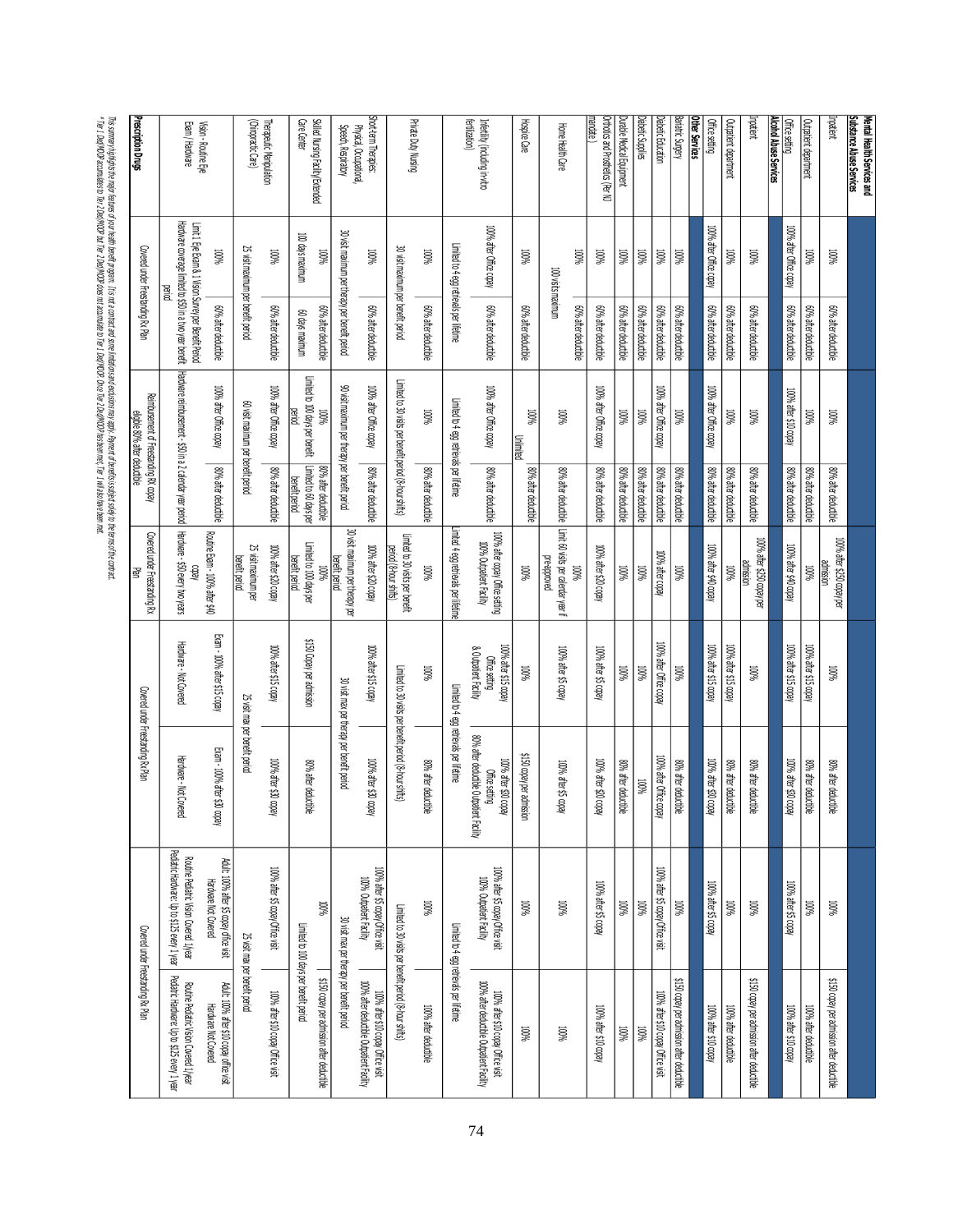# **SCHEDULE D**

# **SALARY SALARIES**

|                                                        |              |            |              | <b>TOMS RIVER PBA LOCAL 137</b>              |              |            |              |            |              |
|--------------------------------------------------------|--------------|------------|--------------|----------------------------------------------|--------------|------------|--------------|------------|--------------|
|                                                        |              |            |              | PAY SCALE FOR OFFICERS HIRED BEFORE 1/1/2011 |              |            |              |            |              |
|                                                        |              |            |              |                                              |              |            |              |            |              |
|                                                        | 2017         | 2018       | 2018         | 2019                                         | 2019         | 2020       | 2020         | 2021       | 2021         |
|                                                        |              | 1% RAISE   | SALARY       | 2% RAISE                                     | SALARY       | 3% RAISE   | SALARY       | 3% RAISE   | SALARY       |
| 13-24 MONTHS                                           | \$61,494.36  | \$614.94   | \$62,109.30  | \$1,242.19                                   | \$63,351.49  | \$1,900.54 | \$65,252.03  | \$1,957.56 | \$67,209.60  |
| 25-36 MONTHS                                           | \$71,483.32  | \$714.83   | \$72,198.15  | \$1,443.96                                   | \$73,642.12  | \$2,209.26 | \$75,851.38  | \$2,275.54 | \$78,126.92  |
| 37-48 MONTHS                                           | \$81,472.28  | \$814.72   | \$82,287.00  | \$1,645.74                                   | \$83,932.74  | \$2,517.98 | \$86,450.73  | \$2,593.52 | \$89,044.25  |
| 49-60 MONTHS                                           | \$91,461.23  | \$914.61   | \$92,375.84  | \$1,847.52                                   | \$94,223.36  | \$2,826.70 | \$97,050.06  | \$2,911.50 | \$99,961.56  |
| 61-72 MONTHS                                           | \$101,450.19 | \$1,014.50 | \$102,464.69 | \$2,049.29                                   | \$104,513.99 | \$3,135.42 | \$107,649.41 | \$3,229.48 | \$110,878.89 |
| 73-240 MONTHS                                          | \$120,328.29 | \$1,203.28 | \$121,531.57 | \$2,430.63                                   | \$123,962.20 | \$3,718.87 | \$127,681.07 | \$3,830.43 | \$131,511.50 |
| <b>CORPORAL &amp;</b><br><b>DETECTIVE</b>              | \$129,681.25 | \$1,296.81 | \$130,978.06 | \$2,619.56                                   | \$133,597.62 | \$4,007.93 | \$137,605.55 | \$4,128.17 | \$141,733.72 |
| <b>SAFETY OFFICER &amp;</b><br><b>SENIOR DETECTIVE</b> | \$135,933.64 | \$1,359.34 | \$137,292.98 | \$2,745.86                                   | \$140,038.84 | \$4,201.17 | \$144,240.00 | \$4,327.20 | \$148,567.20 |

|                                                        |              |            |              | <b>TOMS RIVER PBA LOCAL 137</b>                   |              |            |              |            |              |
|--------------------------------------------------------|--------------|------------|--------------|---------------------------------------------------|--------------|------------|--------------|------------|--------------|
|                                                        |              |            |              | PAY SCALE FOR OFFICERS HIRED ON OR AFTER 1/1/2011 |              |            |              |            |              |
|                                                        | 2017         | 2018       | 2018         | 2019                                              | 2019         | 2020       | 2020         | 2021       | 2021         |
|                                                        |              | 1% RAISE   | SALARY       | 2% RAISE                                          | SALARY       | 3% RAISE   | SALARY       | 3% RAISE   | SALARY       |
| <b>ACADEMY</b>                                         | \$43,297.29  | \$432.97   | \$43,730.26  | \$874.61                                          | \$44,604.87  | \$1,338.15 | \$45,943.01  | \$1,378.29 | \$47,321.30  |
| <b>ACADEMY GRAD</b>                                    | \$48,965.98  | \$489.66   | \$49,455.64  | \$989.11                                          | \$50,444.75  | \$1,513.34 | \$51,958.10  | \$1,558.74 | \$53,516.84  |
| 1-12 MONTHS                                            | \$54,318.61  | \$543.19   | \$54,861.80  | \$1,097.24                                        | \$55,959.03  | \$1,678.77 | \$57,637.80  | \$1,729.13 | \$59,366.94  |
| 13-24 MONTHS                                           | \$61,108.71  | \$611.09   | \$61,719.80  | \$1,234.40                                        | \$62,954.19  | \$1,888.63 | \$64,842.82  | \$1,945.28 | \$66,788.10  |
| 25-36 MONTHS                                           | \$68,607.80  | \$686.08   | \$69,293.88  | \$1,385.88                                        | \$70,679.76  | \$2,120.39 | \$72,800.15  | \$2,184.00 | \$74,984.15  |
| 37-48 MONTHS                                           | \$76,105.81  | \$761.06   | \$76,866.87  | \$1,537.34                                        | \$78,404.21  | \$2,352.13 | \$80,756.33  | \$2,422.69 | \$83,179.02  |
| 49-60 MONTHS                                           | \$83,603.81  | \$836.04   | \$84,439.85  | \$1,688.80                                        | \$86,128.65  | \$2,583.86 | \$88,712.50  | \$2,661.38 | \$91,373.88  |
| 61-72 MONTHS                                           | \$91,102.90  | \$911.03   | \$92,013.93  | \$1,840.28                                        | \$93,854.21  | \$2,815.63 | \$96,669.83  | \$2,900.10 | \$99,569.93  |
| 73-84 MONTHS                                           | \$98,600.91  | \$986.01   | \$99,586.92  | \$1,991.74                                        | \$101,578.66 | \$3,047.36 | \$104,626.02 | \$3,138.78 | \$107,764.80 |
| 85-96 MONTHS                                           | \$106,100.00 | \$1,061.00 | \$107,161.00 | \$2,143.22                                        | \$109,304.22 | \$3,279.13 | \$112,583.35 | \$3,377.50 | \$115,960.85 |
| 97-108 MONTHS                                          | \$113,598.01 | \$1,135.98 | \$114,733.99 | \$2,294.68                                        | \$117,028.67 | \$3,510.86 | \$120,539.53 | \$3,616.19 | \$124,155.72 |
| 109-240 MONTHS                                         | 120,328.29   | \$1,203.28 | \$121,531.57 | \$2,430.63                                        | \$123,962.20 | \$3,718.87 | \$127,681.07 | \$3,830.43 | \$131,511.50 |
| <b>CORPORAL &amp;</b><br><b>DETECTIVE</b>              | 129,681.25   | \$1,296.81 | \$130,978.06 | \$2,619.56                                        | \$133,597.62 | \$4,007.93 | \$137,605.55 | \$4,128.17 | \$141,733.72 |
| <b>SAFETY OFFICER &amp;</b><br><b>SENIOR DETECTIVE</b> | 135,933.64   | \$1,359.34 | \$137,292.98 | \$2,745.86                                        | \$140,038.84 | \$4,201.17 | \$144,240.00 | \$4,327.20 | \$148,567.20 |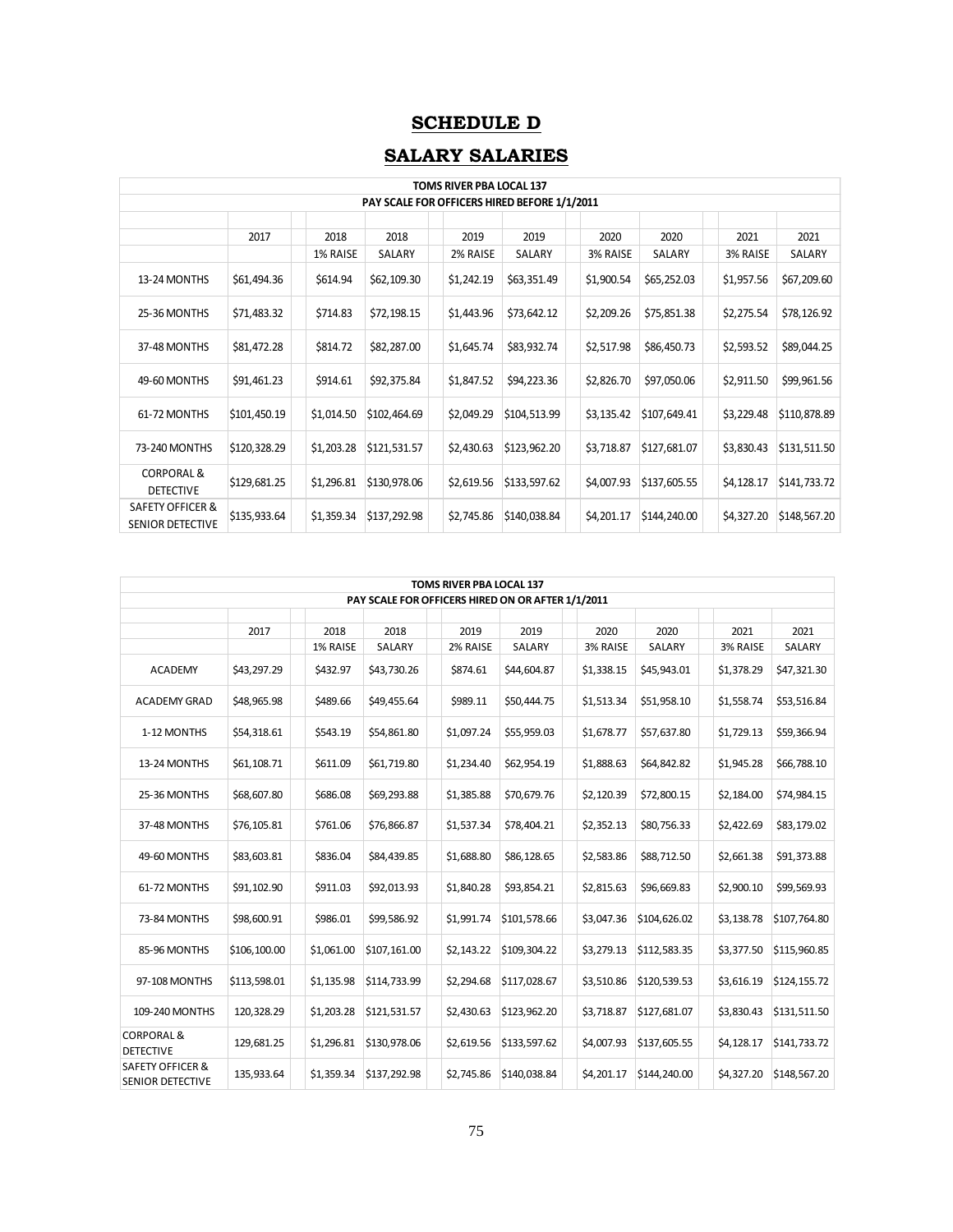|                                      |              |            |              | TOMS RIVER PBA LOCAL 137                        |              |            |              |            |              |
|--------------------------------------|--------------|------------|--------------|-------------------------------------------------|--------------|------------|--------------|------------|--------------|
|                                      |              |            |              | PAY SCALE FOR OFFICERS HIRED ON OR AFTER 1/1/18 |              |            |              |            |              |
|                                      | 2017         | 2018       | 2018         | 2019                                            | 2019         | 2020       | 2020         | 2021       | 2021         |
|                                      |              | 1% RAISE   | SALARY       | 2% RAISE                                        | SALARY       | 3% RAISE   | SALARY       | 3% RAISE   | SALARY       |
| STEP 1A<br><b>ACADEMY</b>            | \$43,297.29  | \$432.97   | \$43,730.26  | \$874.61                                        | \$44,604.87  | \$1,338.15 | \$45,943.01  | \$1,378.29 | \$47,321.30  |
| STEP 1B<br>ACADEMY GRAD              | \$48,965.98  | \$489.66   | \$49,455.64  | \$989.11                                        | \$50,444.75  | \$1,513.34 | \$51,958.10  | \$1,558.74 | \$53,516.84  |
| STEP <sub>2</sub><br>13-24 MONTHS    | \$54,318.61  | \$543.19   | \$54,861.80  | \$1,097.24                                      | \$55,959.03  | \$1,678.77 | \$57,637.80  | \$1,729.13 | \$59,366.94  |
| STEP <sub>3</sub><br>25-36 MONTHS    | \$61,108.71  | \$611.09   | \$61,719.80  | \$1,234.40                                      | \$62,954.19  | \$1,888.63 | \$64,842.82  | \$1,945.28 | \$66,788.10  |
| STEP 4<br>37-48 MONTHS               | \$68,607.80  | \$686.08   | \$69,293.88  | \$1,385.88                                      | \$70,679.76  | \$2,120.39 | \$72,800.15  | \$2,184.00 | \$74,984.15  |
| STEP <sub>5</sub><br>49-60 MONTHS    | \$76,105.81  | \$761.06   | \$76,866.87  | \$1,537.34                                      | \$78,404.21  | \$2,352.13 | \$80,756.33  | \$2,422.69 | \$83,179.02  |
| STEP <sub>6</sub><br>61-72 MONTHS    | \$85,275.89  | \$852.76   | \$86,128.65  | \$1,722.57                                      | \$87,851.22  | \$2,635.54 | \$90,486.76  | \$2,714.60 | \$93,201.36  |
| STEP <sub>7</sub><br>73-84 MONTHS    | \$92,924.55  | \$929.25   | \$93,853.80  | \$1,877.08                                      | \$95,730.87  | \$2,871.93 | \$98,602.80  | \$2,958.08 | \$101,560.88 |
| STEP 8<br>85-96 MONTHS               | \$100,572.93 | \$1,005.73 | \$101,578.66 | \$2,031.57                                      | \$103,610.23 | \$3,108.31 | \$106,718.54 | \$3,201.56 | \$109,920.10 |
| STEP <sub>9</sub><br>97-108 MONTHS   | \$108,222.00 | \$1,082.22 | \$109,304.22 | \$2,186.08                                      | \$111,490.30 | \$3,344.71 | \$114,835.01 | \$3,445.05 | \$118,280.06 |
| <b>STEP 10</b><br>109-120 MONTHS     | \$115,869.98 | \$1,158.70 | \$117,028.68 | \$2,340.57                                      | \$119,369.25 | \$3,581.08 | \$122,950.33 | \$3,688.51 | \$126,638.84 |
| STEP 11<br>121-240 MONTHS            | \$125,141.42 | \$1,251.41 | \$126,392.83 | \$2,527.86                                      | \$128,920.69 | \$3,867.62 | \$132,788.31 | \$3,983.65 | \$136,771.96 |
| CORPORAL &<br><b>DETECTIVE</b>       | \$137,462.13 | \$1,374.62 | \$138,836.75 | \$2,776.74                                      | \$141,613.49 | \$4,248.40 | \$145,861.89 | \$4,375.86 | \$150,237.75 |
| SAFETY OFFICER &<br>SENIOR DETECTIVE | \$144,089.66 | \$1,440.90 | \$145,530.56 | \$2,910.61                                      | \$148,441.17 | \$4,453.24 | \$152,894.40 | \$4,586.83 | \$157,481.23 |
|                                      |              |            |              |                                                 |              |            |              |            |              |
|                                      |              |            |              |                                                 |              |            |              |            |              |
|                                      |              |            |              |                                                 |              |            |              |            |              |
|                                      |              |            |              |                                                 |              |            |              |            |              |
|                                      |              |            |              |                                                 |              |            |              |            |              |
|                                      |              |            |              |                                                 |              |            |              |            |              |
|                                      |              |            |              |                                                 |              |            |              |            |              |
|                                      |              |            |              |                                                 |              |            |              |            |              |
|                                      |              |            |              |                                                 |              |            |              |            |              |
|                                      |              |            |              |                                                 |              |            |              |            |              |
|                                      |              |            |              |                                                 |              |            |              |            |              |
|                                      |              |            |              |                                                 |              |            |              |            |              |
|                                      |              |            |              |                                                 |              |            |              |            |              |
|                                      |              |            |              | 76                                              |              |            |              |            |              |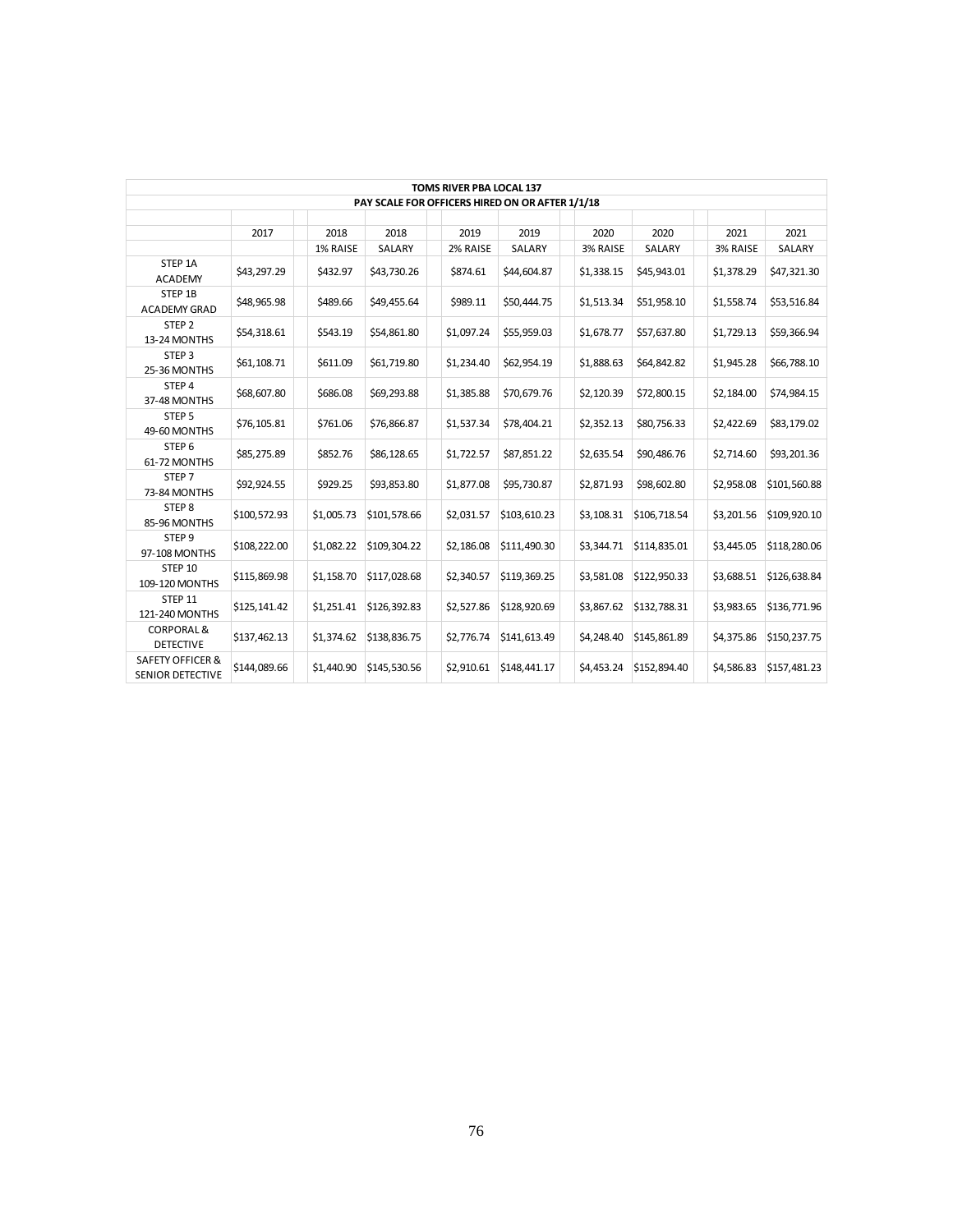#### **SCHEDULE E**

### **SPECIAL DUTY / SECONDARY EMPLOYMENT**

|                                                     | TOMS RIVER POLICE DEPARTMENT<br><b>POLICY &amp; PROCEDURE</b> |                   |                      |                                                           |
|-----------------------------------------------------|---------------------------------------------------------------|-------------------|----------------------|-----------------------------------------------------------|
| <b>VOLUME: 1</b>                                    | <b>CHAPTER: 25</b>                                            |                   | # OF PAGES: 6        |                                                           |
| <b>SUBJECT: SPECIAL DUTY / SECONDARY EMPLOYMENT</b> |                                                               |                   |                      |                                                           |
| <b>EFFECTIVE DATE: 5/23/2012</b>                    |                                                               | <b>STANDARDS:</b> | <b>ACCREDITATION</b> | <b>SUPERSEDES ORDER #:</b><br>V1C25 eff. 6/14/00 with all |
| <b>BY THE ORDER OF:</b>                             |                                                               | 22.3.5            |                      | revisions & GO 03-2005                                    |
| <b>Chief Michael G. Mastronardy</b>                 |                                                               |                   |                      |                                                           |

- **PURPOSE:** To establish a procedure for the efficient and orderly delivery of contracted police related services for a person or entity other than the Township; service, which the police department is not obligated or expected to provide or does not normally provide as part of its regular plan of police services and to provide procedures for notifying the department for employees seeking secondary employment.
- **POLICY:** The Township shall allow officers to engage in Special Duty employment on a voluntary basis. In order to insure that Special Duty employment assignments are administrated and conducted in accordance with all applicable laws, ordinances, written directives and prevailing opinions (Attorney General, Section of Pensions, Department of Labor, etc.), the Chief of Police shall designate an employee of the department to act as administrator of the extra-duty employment assignments. Furthermore, employees seeking secondary employment shall notify the department of such secondary employment.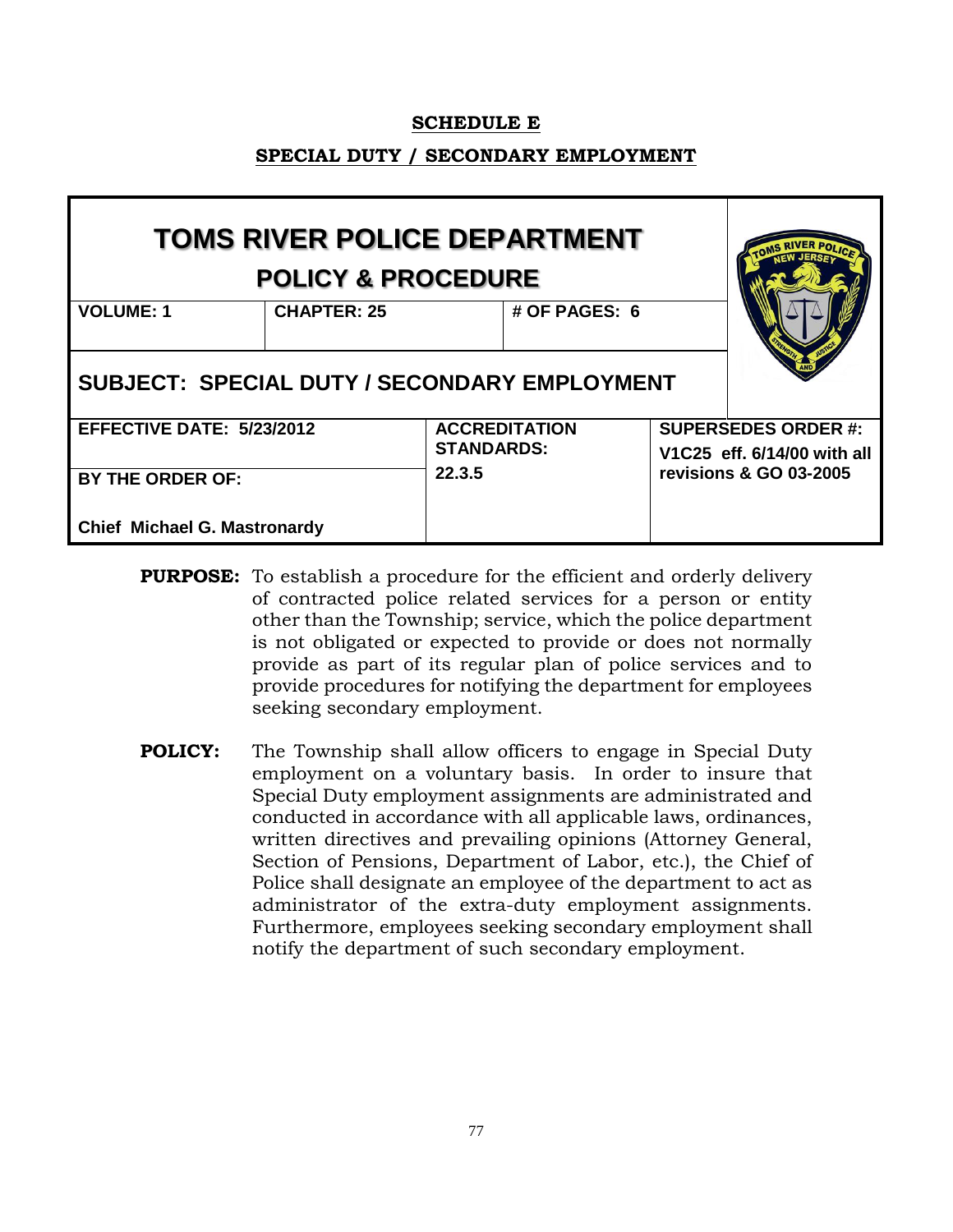### **PROCEDURE:**

#### **I. General Guidelines**

- A. Special Duty is voluntary duty off duty employment. Pursuant to Chapter 50 of the Code of Toms River, at all times during Special Duty employment police officers shall be considered to be in the employment of the Township of Toms River.
- B. Secondary Employment- any non-law enforcement related off-duty employment that will not require the use or potential use of law enforcement powers by the off-duty officer.
- C. Conflict Any employment that might involve real or apparent conflict of interest that brings or tends to bring discredit to the Department is prohibited.
- D. Department Associated Any employment that gives the impression that it is an official act or represents an official act of the Department without the authorization of the Chief of Police is prohibited.
- E. Interference with Police Duties Any employment that would be inconsistent with responsibilities as an employee of the Toms River Police Department is prohibited.
- F. Chief's Judgment The Chief of Police shall be the sole judge of any conflict of interest concerning such employment.
- G. Eligibility to Work Officers are not eligible for Special Duty until after they are released to Phase III of the FTO program and have written authorization from the Chief of Police.
- H. Leave All employees on sick leave, suspended, light duty or O. J. I. are prohibited from engaging in other employment without prior approval of the Chief of Police. Employees on vacation, terminal leave, paid holiday, compensatory time or personal days are not affected by this section.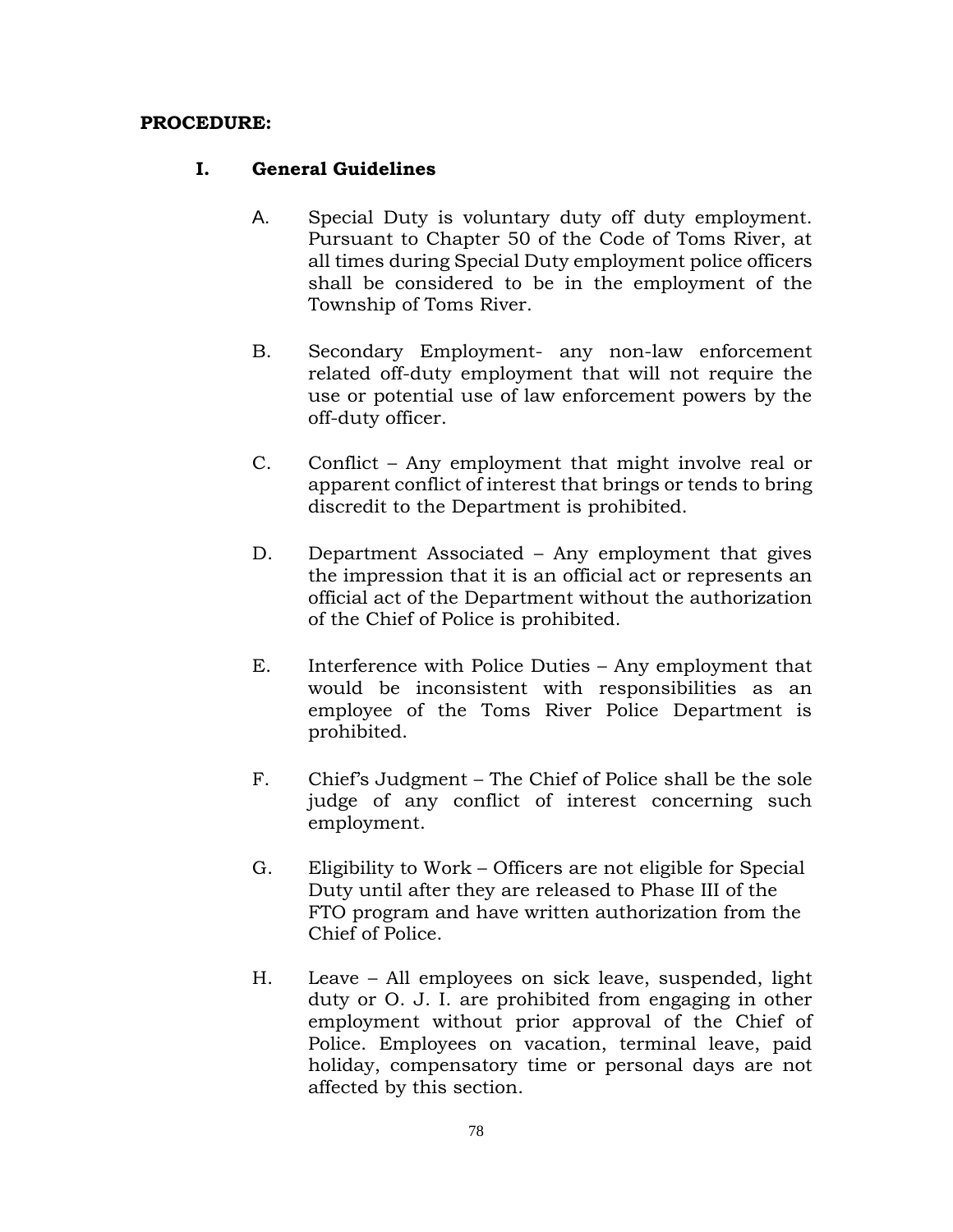I. User Escrow Account – All users of Special Duty employment services of police officers of the Toms River Police Department must have deposited funds on account with the Township of Toms River sufficient to pay the officer and associated costs prior to the officer working the assignment.

## **II. Administration Requirement**

- A. All employees wishing to work secondary employment, outside of the Township Special Duty assignment, must request permission from the Chief of Police. The employee must file an administrative report to the Chief. The report shall include the following information:
	- 1. Type of work or duties to be performed.
	- 2. Name and address of employer.
	- 3. Planned work schedule.
- B. All employees requesting work through the township authorized Special Duty shall sign up on the forms provided on the bulletin board in the Watch Commanders office.
- C. The Chief of Police has the authority to restrict, revoke or deny permission for any Special Duty and/or secondary employment and such decisions are final.
- D. Administrative notification need only be updated when conditions of employment as outlined in Section II. A., above are changed. At that time a new Administrative Report shall be submitted

### **III. Police Related Employment**

- A. Uniform
	- 1. The Class "B" uniform will be worn for all special duty jobs unless otherwise approved by the Chief of Police. The Class "C" uniform will be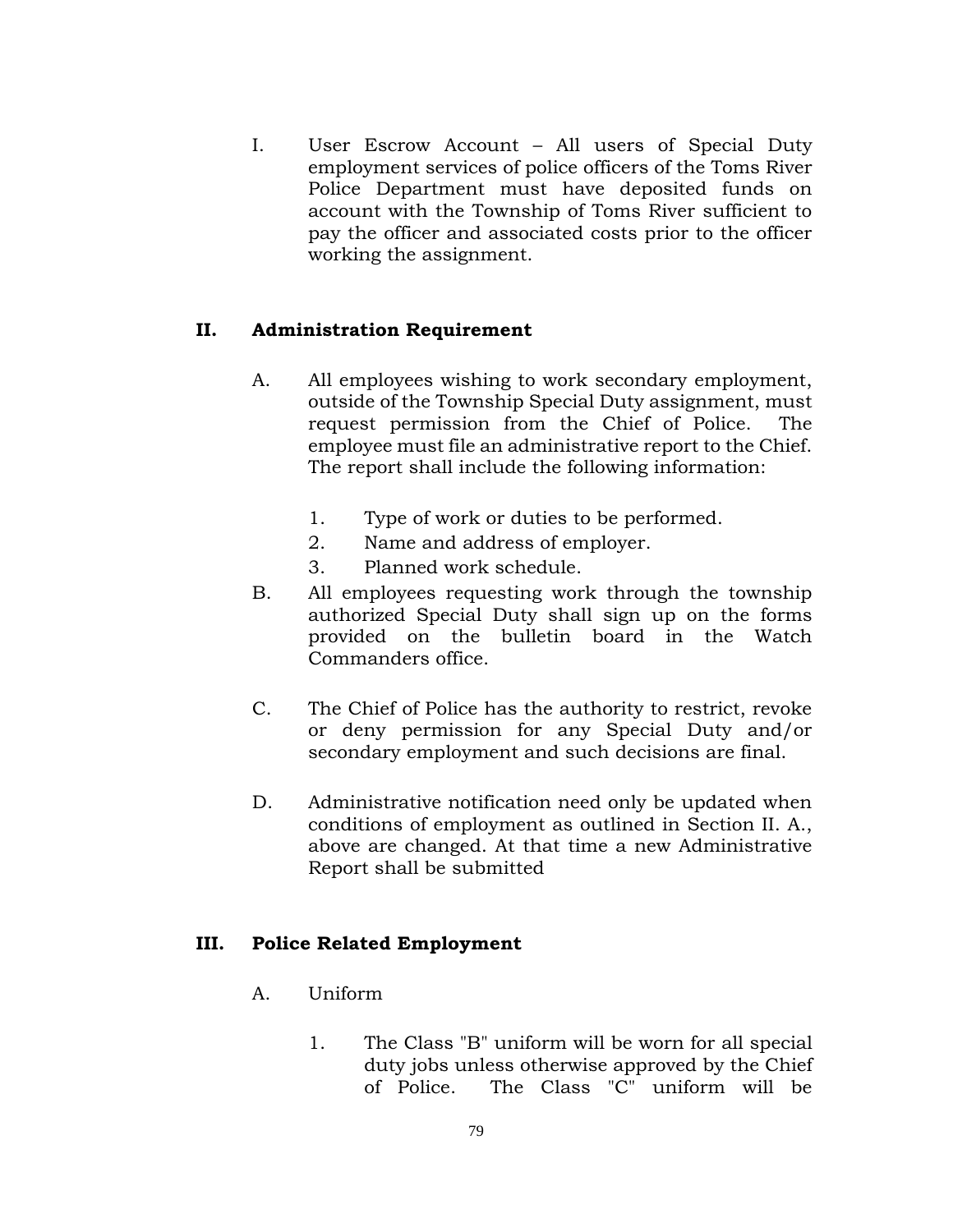authorized for road construction/traffic direction jobs.

- 2. The appropriate uniform hat will be worn at all times during outdoor Special Duty assignments
- 3. Reflective safety vest/jacket will be worn at all times during all road construction/traffic direction jobs
- B. Unless otherwise sanctioned by the Chief of Police, only equipment authorized for regular duty shall be used for Special Duty police related employment. Safety equipment (i.e. traffic vests) shall be worn as required.
- C. Officers are to adhere to all Department Rules and Regulations while engaged in any Special Duty employment.

# **IV. Employee Responsibility**

- A. All police officers engaged in Special Duty shall take proper police action to any offense, activity or condition which would require such action if they were on duty, including the completion of any police reports.
- B. Lengthy investigations or detailed accident reports on any incident requiring the Special Duty Officer to leave his assignment will be at the discretion of the Watch Commander.
- C, Utilization of Toms River Police vehicles will be approved by the Chief as per need and availability for the best interest of the Township and/or police officer safety
- D. No employee will work more than 16 consecutive hours, or 16 hrs. in a 24-hr. period without authorization of the Chief of Police or his designee. An 8 hr. continuous break of service is required after working 16 hrs. prior to reporting back for duty. A limited transition or traveling time will not be considered a break of service.
	- 1. Employees are reminded that fatigue and sleep deprivation is a known cause of occupational accidents. Reporting to work without the necessary rest required endangers not only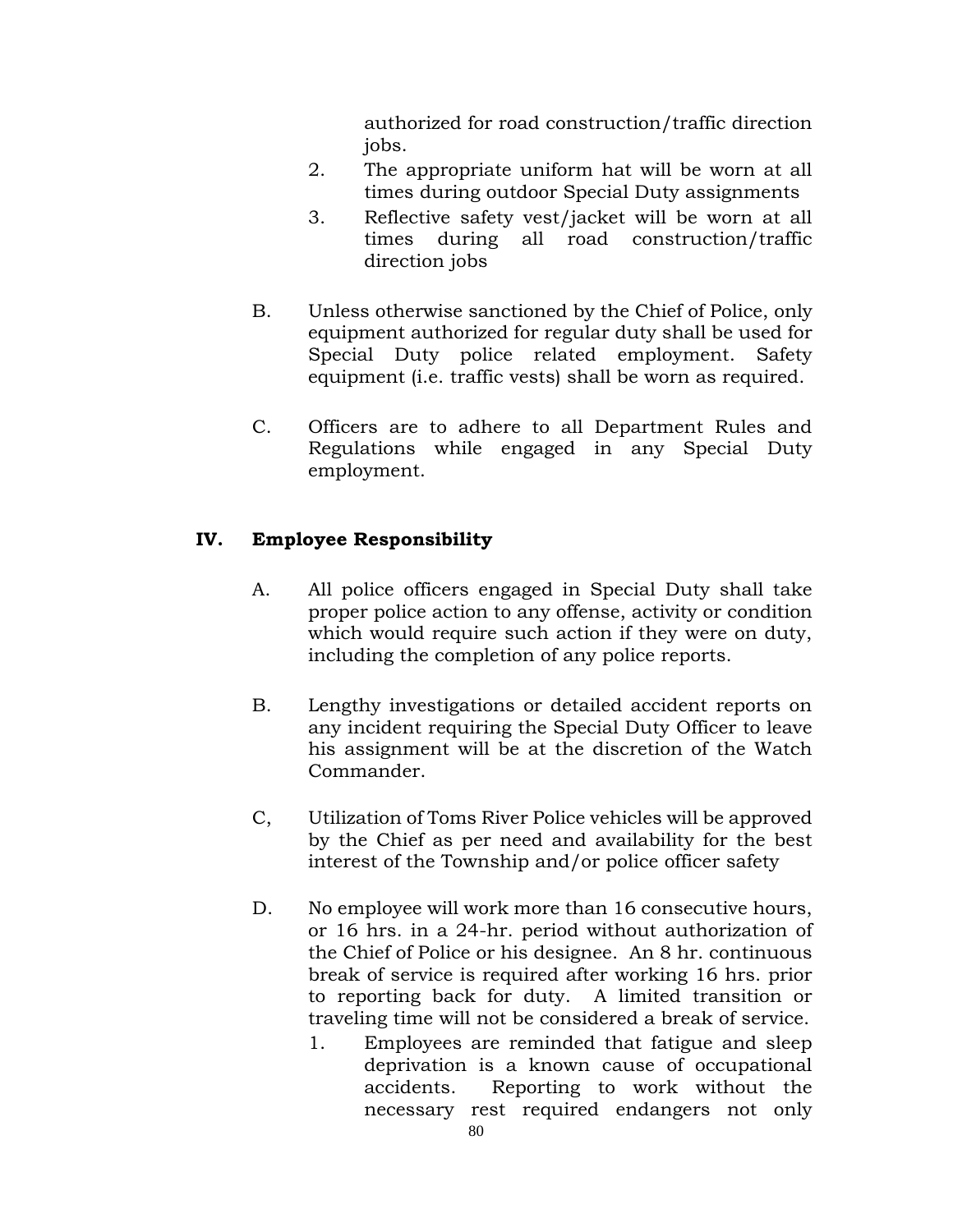yourself, but also your fellow employees and the citizens you are hired to protect. The obligation remains with the employee to schedule their total duty hours along this guideline.

E. Officers who violate the Special Duty policy will be subject to appropriate disciplinary action, which may include, but not limited to suspension from working Special Duty.

# **V. Request for Special Duty Officers**

- A. Any organization, contractor, business or other entity requesting an officer(s) for Special Duty must:
	- 1. All non-emergency requests for Special Duty services will be forwarded to the Special Duty Coordinator.
	- 2. Fax/submit in writing a Special Duty Request Sheet at least 3 days in advance of the proposed job indicating the job location, date, times and number of officers being requested. The 3 day requirement can be waived by the chief of police or his designee.
	- 3. The Special Duty coordinator will ensure that sufficient funds are in the township escrow account to cover the officer's payment for the job prior to the booking of any Special Duty assignment.
	- 4. Emergency requests shall be submitted to and distributed by the Watch Commander.

### **VI. Weekly Special Duty Assignment Sheet**

A. The Special Duty assignment schedule will be posted in POSS (Police Officer Scheduling System) under the Special Duty tab, and will contain the name(s) of officers working an assignment, along with the location, date, and the hours of the job.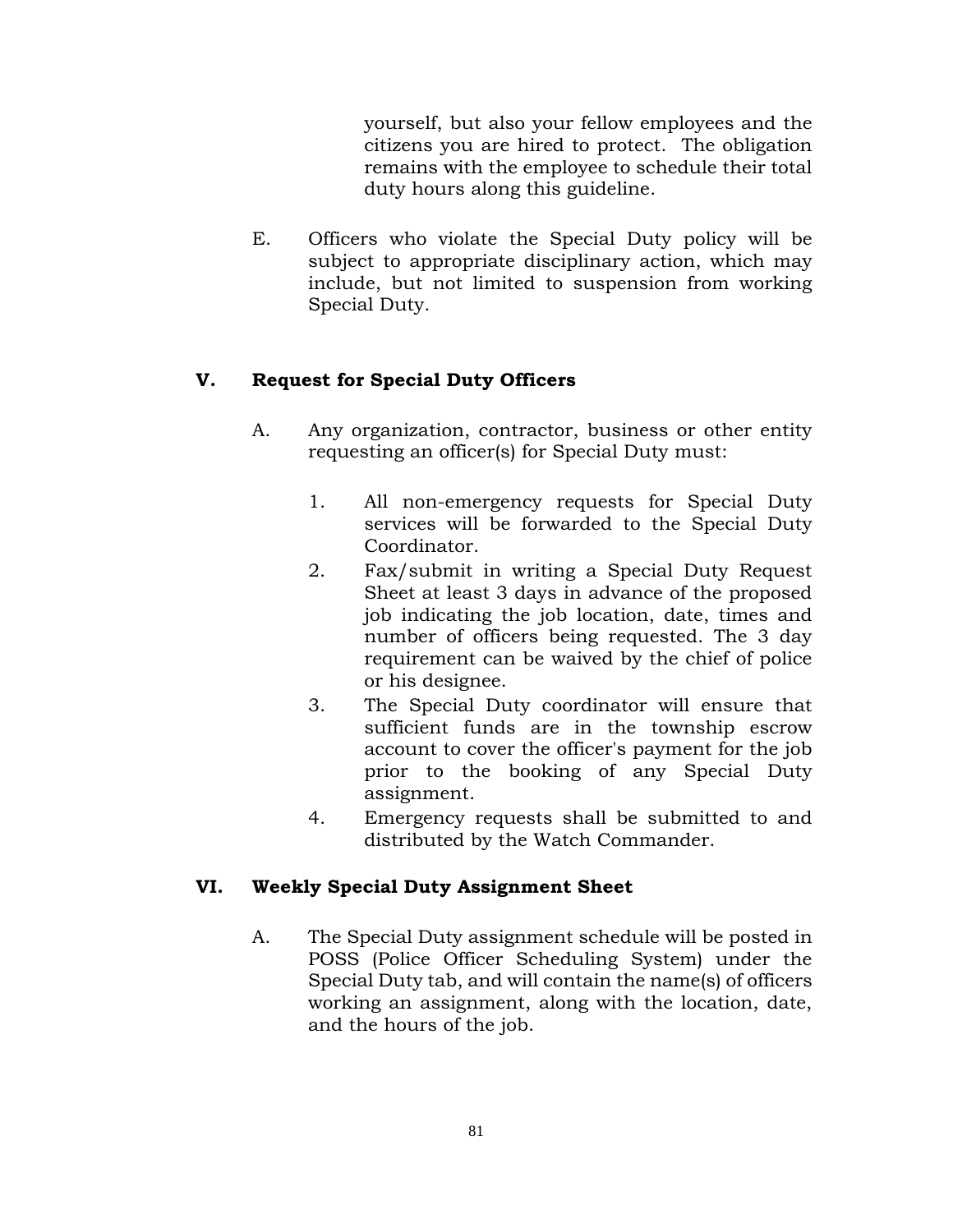# **VII. Special Duty Distribution**

- A. Each year after shift pick is completed; a Special Duty book containing officers' preferences will be formulated. Each officer interested in working Special Duty will be required to complete the sign-up sheet when posted indicating the day(s) of the week they are interested in working, provided it is not a regular scheduled day of work. Officers wishing to change sign-up day(s) for Special Duty work after the initial sign up is completed, shall notify the Special Duty Coordinator in writing indicating the change(s).
- B. The daily lists will be put into a call book by badge number seniority under the day(s) of the week that the officer is available with the officers' primary contact number only.
- C. Calls are to be made to the officer using the completed call book. The caller will write the following notations in the call book next to the officer's name:
	- 1. Date of the job
	- 2. N/A No Answer
	- 3. Yes The officer accepted the job.
	- 4. No The officer declined the job.
	- 5. M Message left.
- D. Officers may split a job or pass on a job to another officer in emergent circumstances and are responsible for updating the assignment sheet and notifying the Special Duty coordinator with the replacement officer's name.

### **VIII. Exceptions to the Distribution Process**

- 1. Operations Bureau scheduled overlap days.
- 2. Contractor request was approved at the last minute.

3. Re-instatement of a job that was cancelled and the initial officer is unavailable.

- 4. The call list was exhausted.
- 5. Emergencies
- 6. Security Jobs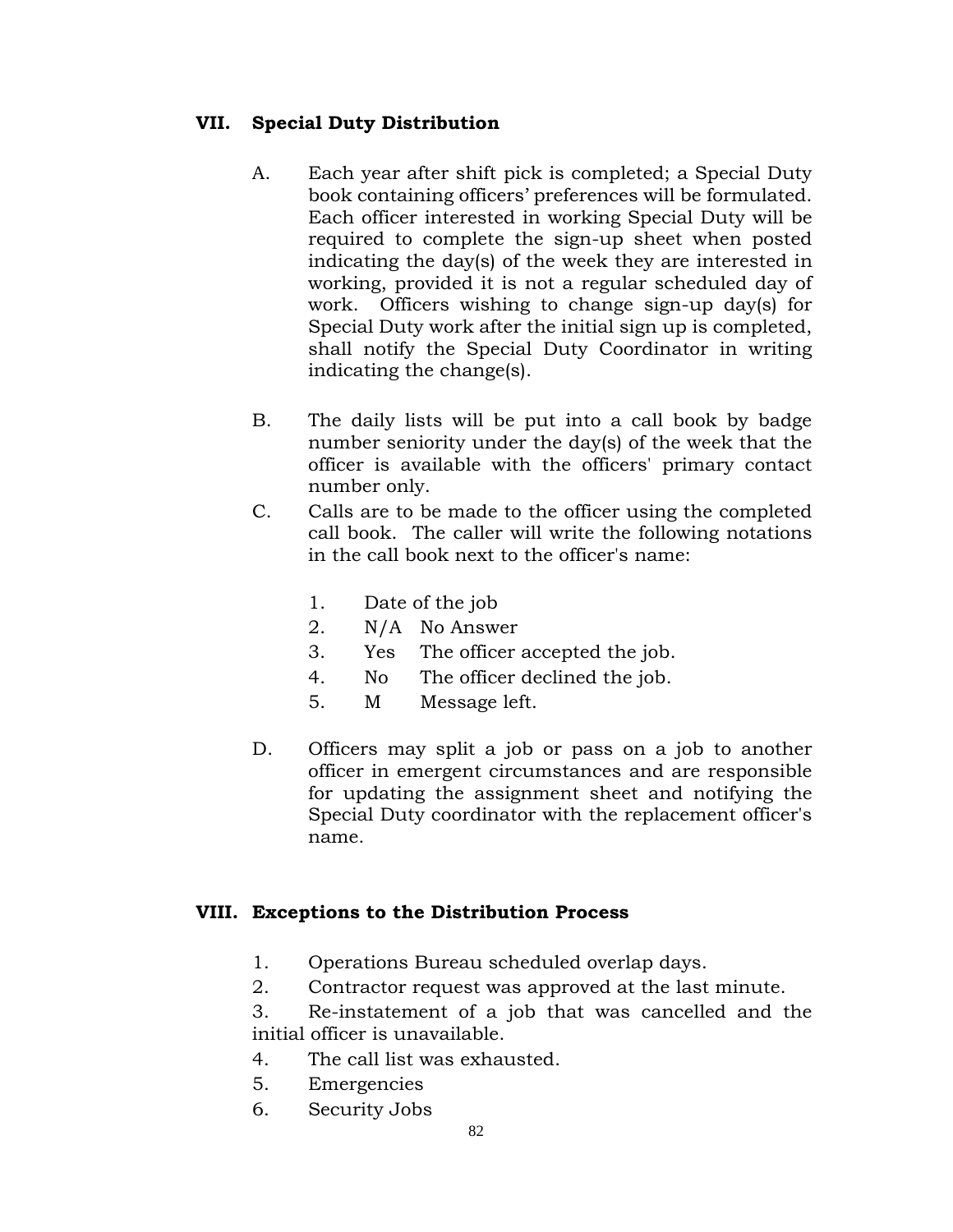- 1. A sign-up sheet for all regularly scheduled events, i.e., Ocean County Mall, Seacourt, etc. shall be posted in the Watch Commanders office after patrol shift pick is completed.
- 2. Officers may sign up following the instructions specific to each sign-up sheet.
- 3. Officers shall be assigned to each available slot by rotation based upon badge number seniority for the next 6 months

## **IX. Pay Rates**

A. Officers will be paid in accordance with the fee schedule as established by the Township Ordinance.

# **X. Officers Complaints Regarding Special Duty**

A. Any complaints by officers concerning the administration of Special Duty employment shall be forwarded in writing to the Chief of Police via an Administrative Report. The Administrative Bureau Commander will meet separately with the officer and Special Duty Coordinator and report his findings to the Chief. At no time will any officer directly approach the Special Duty Coordinator or the vendor with such complaints.

# **XI. Procedure for Special Duty Log In and Log Out**

- A. Officers are to be at the Special Duty assignment location at the scheduled start time. Special Duty times do not start upon reporting to District 1 or signing on with communications.
	- 1. The start times for Emergency Special Duty assignments begins when the officer(s) arrives at the job location also.
- B. Prior to reporting to Special Duty assignment, all officers will respond to headquarters and sign in with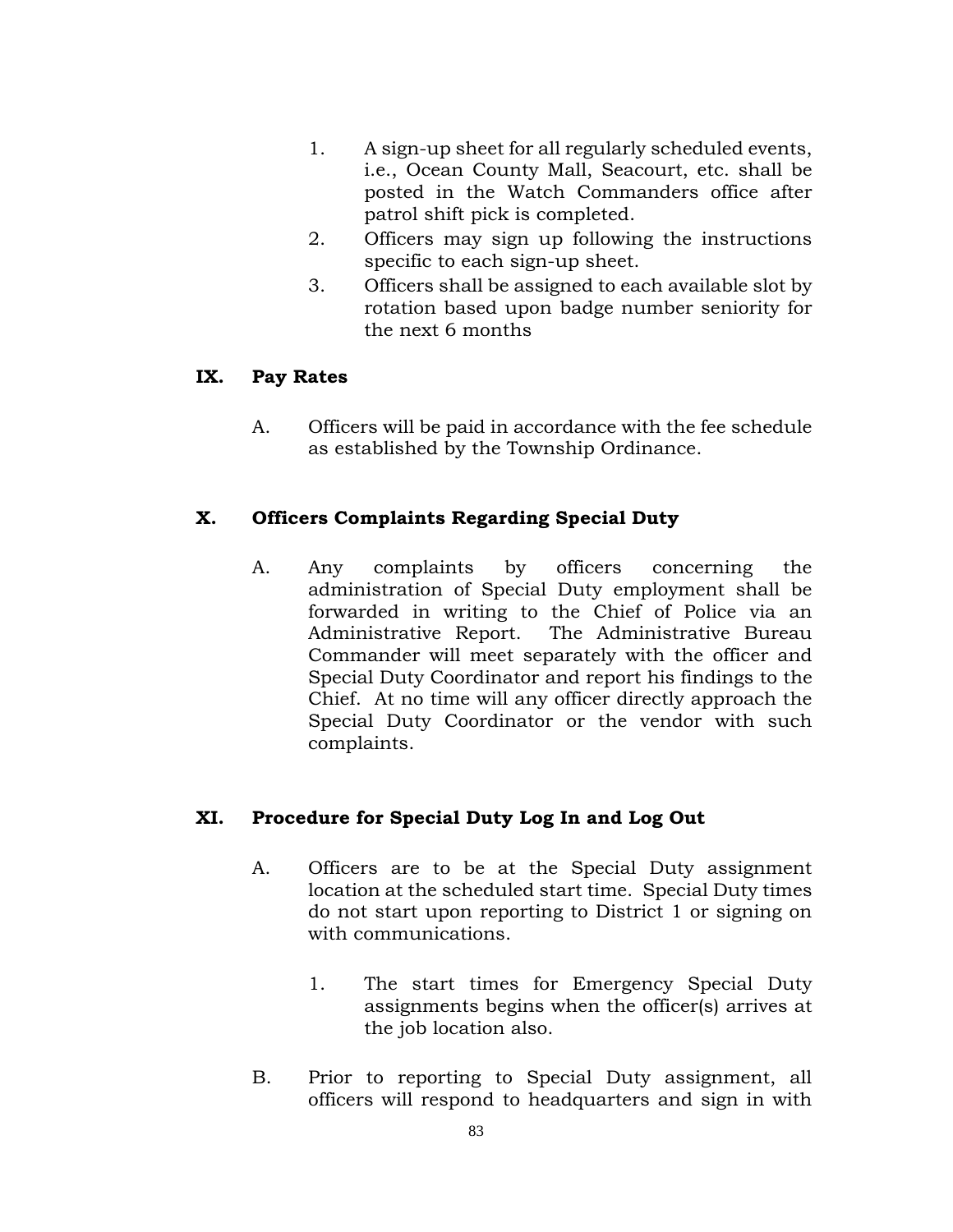the watch commander. The officer reporting for Special Duty shall notify communications of the particulars of the Special Duty assignment. The dispatcher will then enter the officer in the CAD system, assigned to Special Duty with the unit designation "Z" and badge number.

# **XII. Supervisor Responsibility**

- A. The working road supervisor will make a periodic inspection of all active Special Duty assignments.
- B. The Watch Commander will ensure that officers working Special Duty are properly signed in on the Special Duty Log Sheet.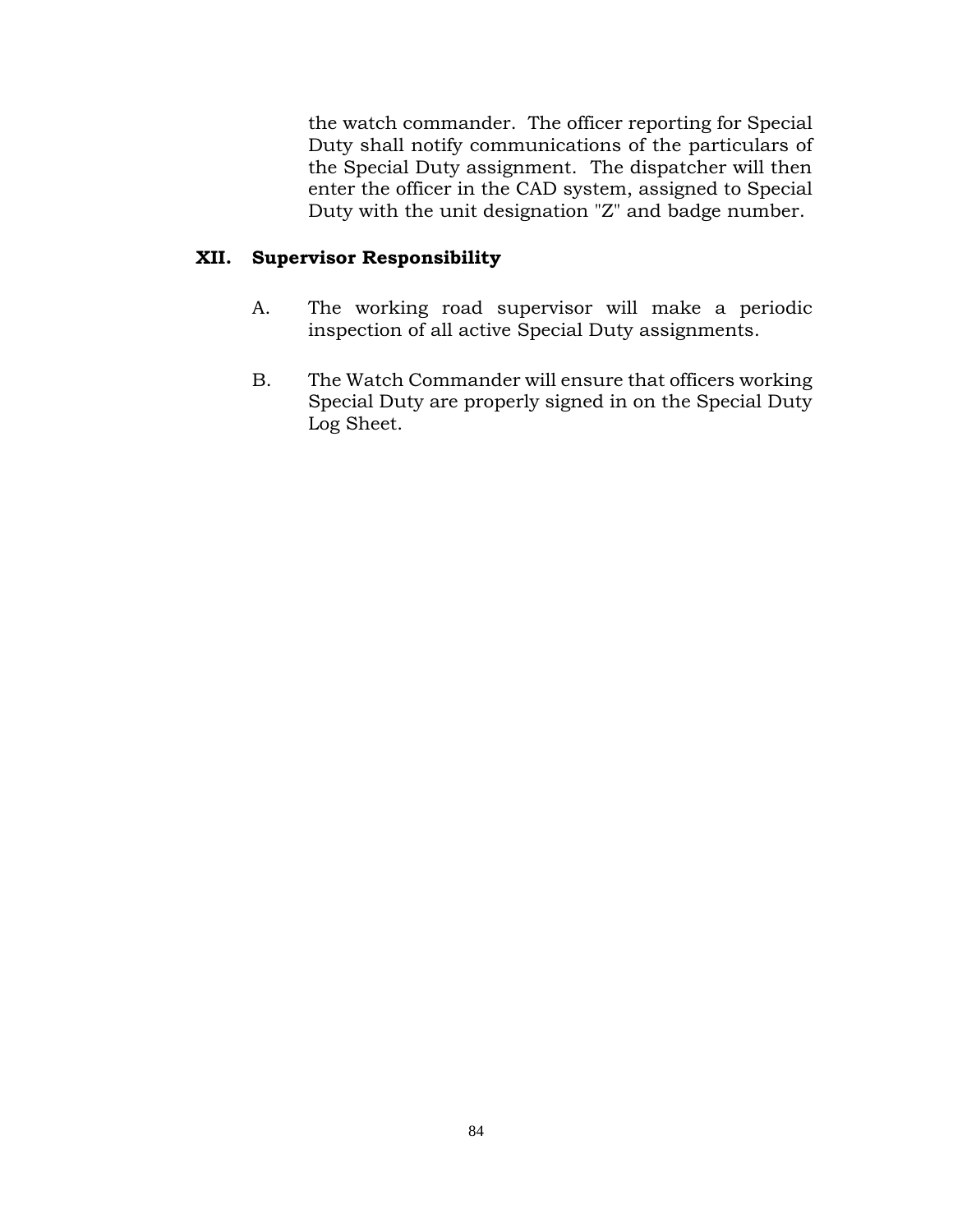# **SCHEDULE F MILITARY LEAVE POLICY**

| <b>VOLUME TITLE:</b>                 | <b>Effective Date:</b>  | <b>Revision Date</b> | Page # | <b>Section</b> | Approved | <b>Volume</b>  |
|--------------------------------------|-------------------------|----------------------|--------|----------------|----------|----------------|
| Paid and Unpaid Time Off             | June 1, 2010            |                      |        |                |          | V3             |
| <b>Policies</b>                      | $#$ Pages               |                      |        |                |          | Chapter        |
| <b>SUBJECT:</b>                      |                         |                      |        |                |          | C <sub>9</sub> |
| <i><b>*Military Leave Policy</b></i> | <b>Reference</b>        |                      |        |                |          |                |
|                                      | <b>V3 C9</b>            |                      |        |                |          |                |
| <b>ISSUING AUTHORITY:</b>            | <b>Evaluation Date:</b> | March 2014           |        |                |          |                |
| Township Administration              |                         |                      |        |                |          |                |

### **Military Leave:**

- A.) When a full-time employee (either permanent or temporary) who is a member of the reserve component of any United States armed force or the National Guard of any state, including the naval Militia and Air National Guard is required to engage in field training or is called for active duty, the employee will be granted a military leave of absence for the duration of the service. The first thirty (30) workdays of the leave shall be with full pay, except that a member of the New Jersey National Guard shall receive full pay for the first ninety (90) days. Thereafter, the employee shall be paid the difference between military salary and the employee's regular salary. The paid leave will not be counted against any available time off including but not limited to vacation, sick or personal time. A full-time temporary employee who has served less than one-year shall not be entitled to paid leave but shall be granted non-paid military leave without loss of time. Military leave is restricted to one (1) leave permitted within a 5 year time frame, not including call ups.
- B.)Employees on military service will also continue to receive paid health insurance coverage during the period of the paid leave plus an additional thirty calendar days after the paid leave is exhausted. After this period has expired, employees may continue coverage for themselves and their dependents under the Township insurance plan by taking advantage of the COBRA provision. Members of the State administered retirement systems (PERS and PFRS) will